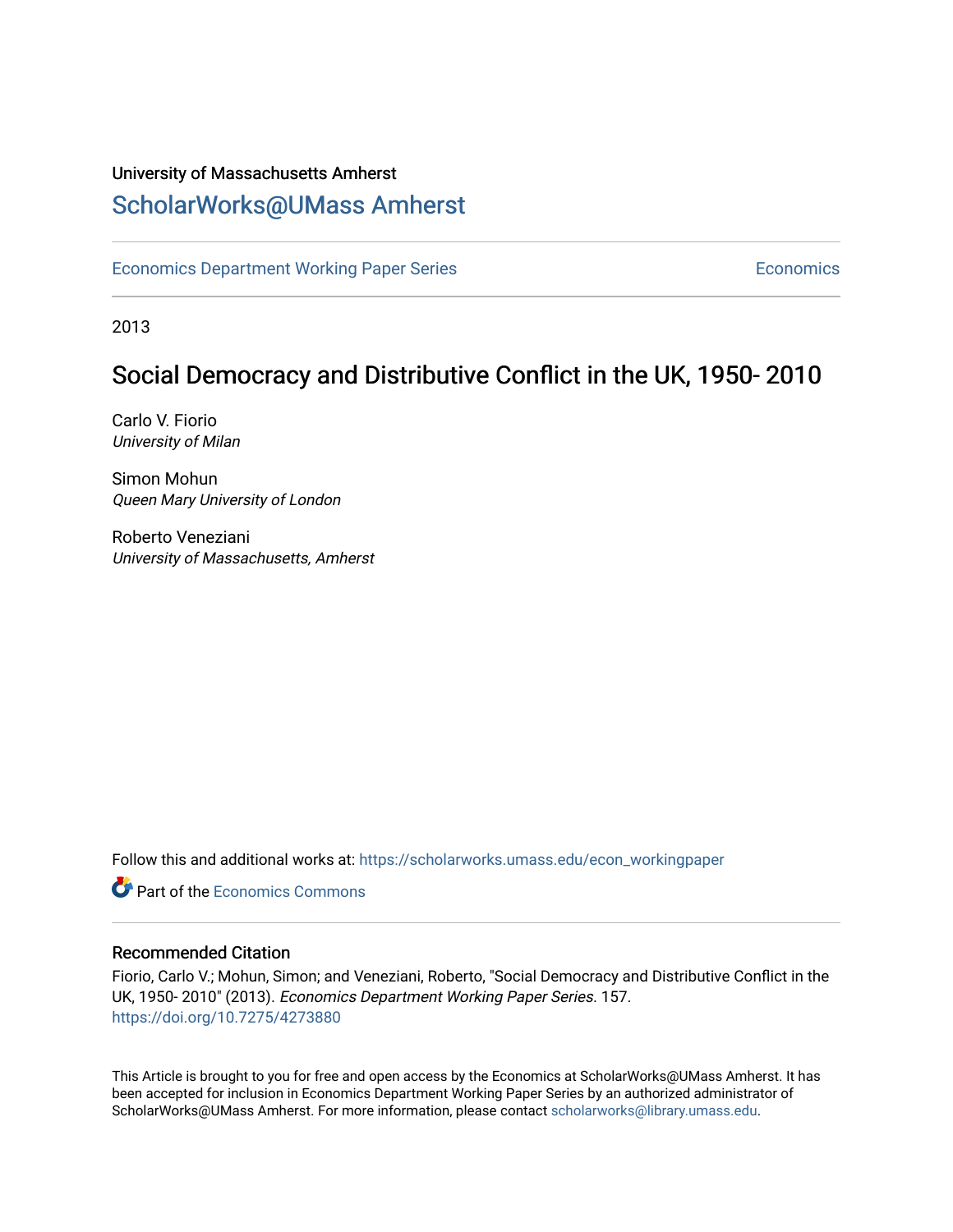# **DEPARTMENT OF ECONOMICS**

# **Working Paper**

Social Democracy and Distributive Conflict in the UK, 1950- 2010

By

Carlo V. Fiorio Simon Mohun Roberto Veneziani

Working Paper 2013-06



# **UNIVERSITY OF MASSACHUSETTS AMHERST**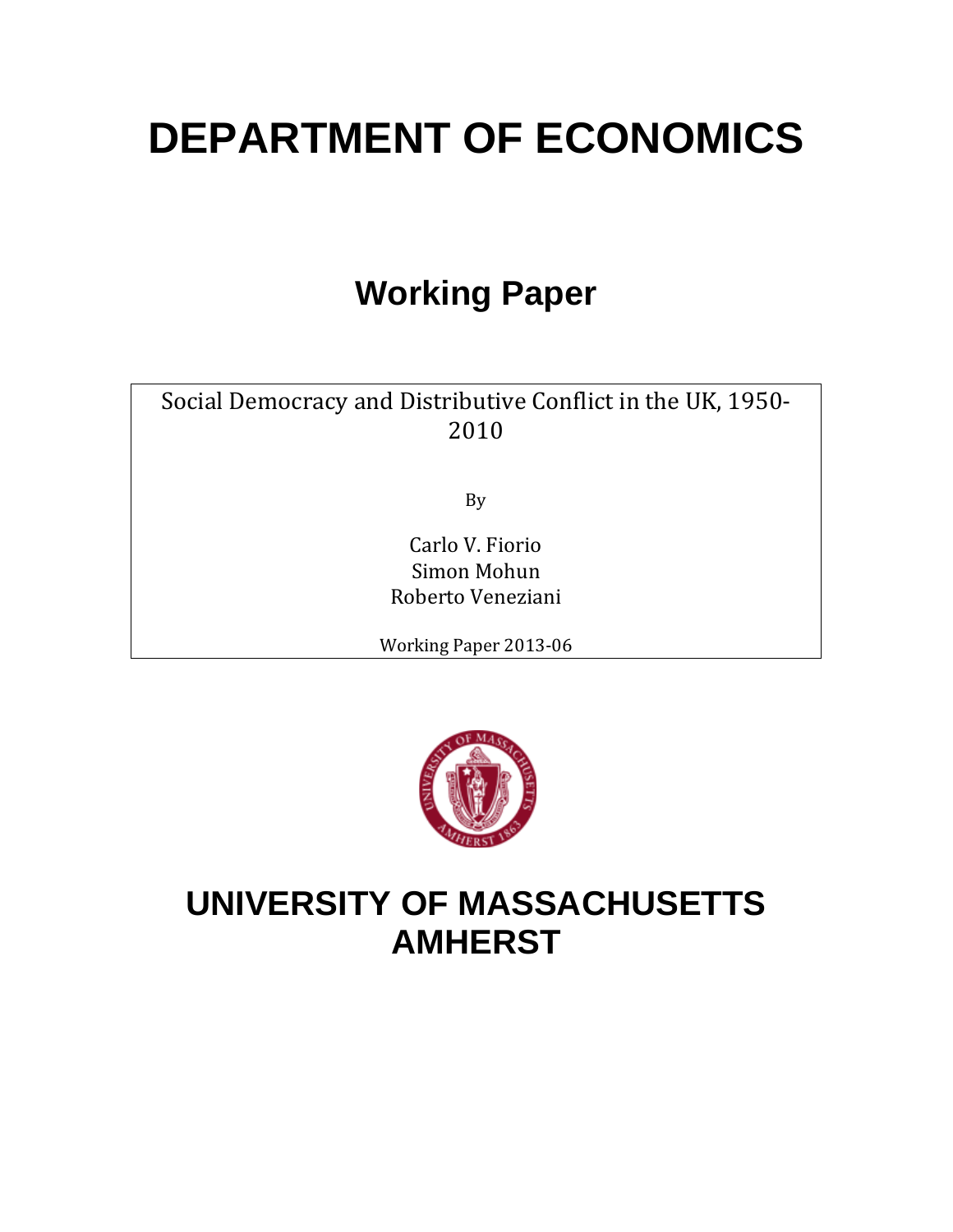# Social Democracy and Distributive Conflict in the UK, 1950-2010<sup>1</sup>

 $Carlo V. Fiorio<sup>2</sup>$  Simon Mohun<sup>3</sup> Roberto Veneziani<sup>4</sup>

This version: 6 May, 2013

1 Special thanks go to Emanuele Bacchiocchi, Bob Hepple, Fabrizio Iacone, John Kelly, David Soskice and Mark Wickham-Jones for long and detailed comments. We are indebted to Vincent Brown for very helpful research assistance. We also thank Dick Bryan, Meghnad Desai, Jonathan Goldstein, Geoff Harcourt, Arjun Jayadev, Peter Kriesler, Valentino Larcinese, Peter H. Matthews, Tom Michl, Ron Ratti, Peter Skott, Naoki Yoshihara and participants in the Manchester Workshops in Political Theory, the MPSA Conference, the PSA Conference, the London Analytical Political Economy Workshop, the European Association of Labour Economics conference and seminars at Colgate University, UMass Amherst, Queen Mary University of London, University of Sydney, and University of Western Sydney for comments and suggestions on earlier versions of the paper. The responsibility for any remaining errors is our own.

<sup>2</sup>Department of Economics, Management and Quantitative Methods, University of Milan, Via Conservatorio, 7, 20122 Milan, Italy. Email: carlo.fiorio@unimi.it

3 School of Business and Management, Queen Mary University of London, Mile End Road, London E1 4NS, UK. Email: s.mohun@qmul.ac.uk

4 (Corresponding author) School of Economics and Finance, Queen Mary University of London, Mile End Road, London E1 4NS, UK, and Department of Economics, University of Massachusetts, Amherst, USA. Email: r.veneziani@qmul.ac.uk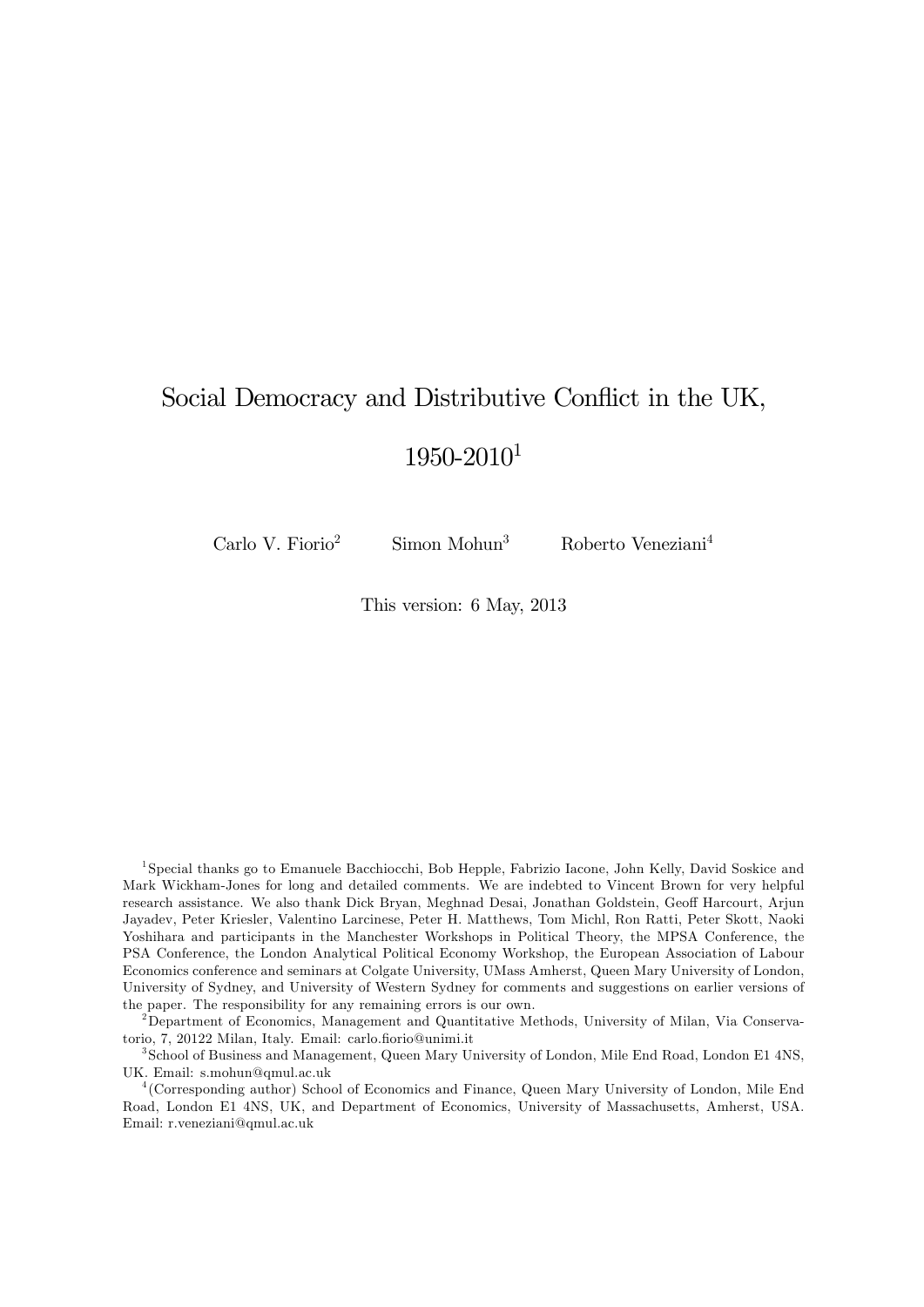#### Abstract

In the last three decades, two questions have been central for the Left. Is there a future for electoral socialism and social democracy? And, is it any longer possible to promote a significant redistribution of income in favour of labour? Political and economic events seem to suggest negative answers. In his influential work, Adam Przeworski suggests that this is an irreversible trend that makes it impossible in the long-run to promote genuinely socialist objectives in capitalist democracies. In particular, the structural dependence of labour on capital severely constrains feasible income distributions. In this paper, a detailed quantitative and qualitative analysis of the post-war UK economy is provided which casts doubts on the structural dependence thesis. A short run profit-squeeze mechanism seems to exist, but income shares are more variable than the structural dependence argument suggests, and the power resources available to the two main classes in the economy are among the key determinants of distributive outcomes, different political-economic equilibria corresponding to different configurations of the balance of power between the two classes.

#### JEL Classification:

- D33 Factor Income Distribution;
- E32 Business Fluctuations; Cycles;
- J5 Labor-Management Relations, Trade Unions, Collective Bargaining

Keywords: social democracy, income distribution, structural dependence thesis.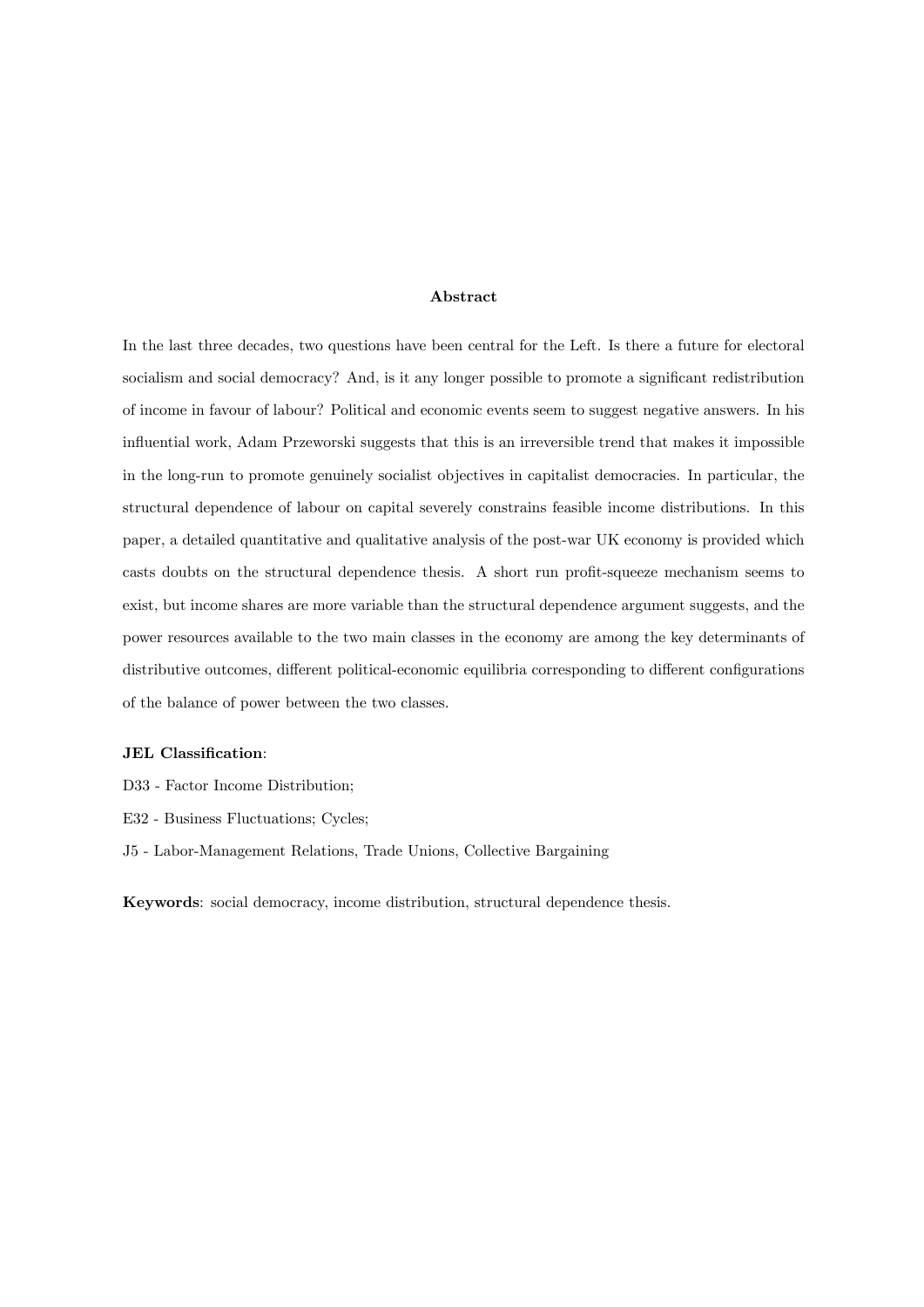# Contents

|   | 1 Introduction                                                | $\mathbf{2}$ |
|---|---------------------------------------------------------------|--------------|
|   | 2 Distribution and conflict in the postwar UK: stylised facts | 8            |
| 3 | Disentangling the wage share                                  | 13           |
|   | 4 SDT and the long-run dynamics of income distribution        | 15           |
|   | 5 Power, conflict and distribution                            | 18           |
| 6 | Distributive conflict in the UK: an econometric analysis      | 22           |
| 7 | The changing conditions of class struggle in the UK           | 31           |
|   | 7.1                                                           | 31           |
|   | 7.2                                                           | 34           |
|   | 7.3                                                           | 39           |
| 8 | Conclusions                                                   | 40           |
|   | A Data sources                                                | 42           |
|   | B Estimation of short- and long-run relations: methodology    | 43           |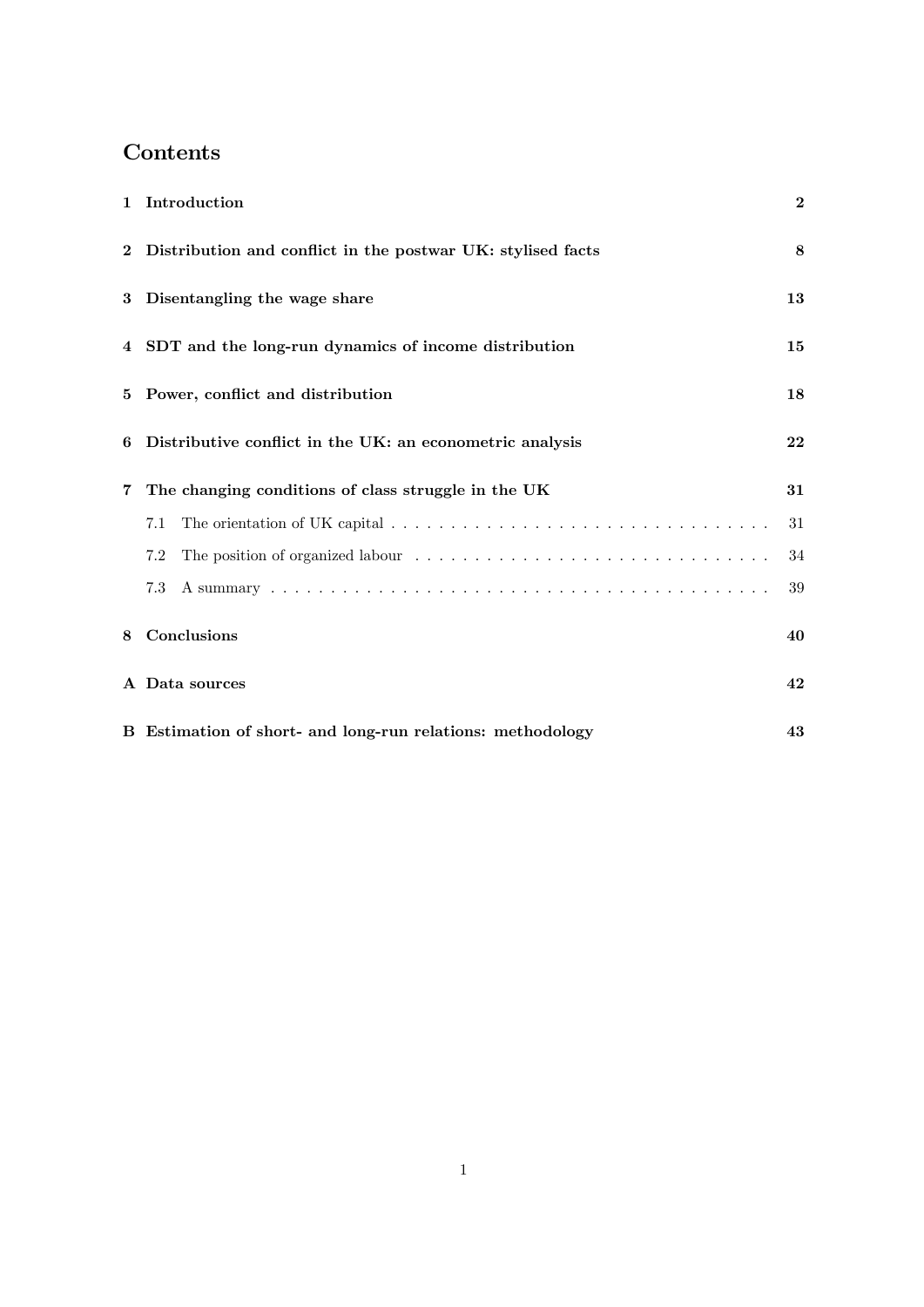### 1 Introduction

In the last three decades, two questions have been central in both scholarly analyses and political debates on the labour movement and the Left. Is there a future for social democracy? And, is it any longer possible to promote a significant redistribution of income in favour of labour (whether through government policies from above or class struggle from below, or some combination of the two)? Political and economic events, both in national and international contexts, suggest negative answers. Even when parties of the Left have been electorally successful, this has been at the cost of such a significant revision of their traditional programme and rhetoric that they have abandoned many of their traditional egalitarian commitments in favour of market solutions supported by a rhetoric of 'choice', and have promoted policies with only limited redistributive effects.

A rigorous analysis of why this has happened has been proposed by Adam Przeworski ([50], [53], [54]). According to Przeworski, there is an irreversible tendency that makes it impossible in capitalist democracies in the long-run to promote a significant redistribution of income, let alone any socialist objectives. Indeed, "the era of electoral socialism may be over" (Przeworski  $[53]$ , p.185). His main arguments can be summarized as follows.

In the political arena, socialist and social democratic parties are doomed to fail. Once socialist parties opt for electoral rather than extra-parliamentary strategies, socialist aims are inevitably abandoned, because the electoral road to socialism is impossible in the long-run. Workers (narrowly defined as "manual wage-earners employed in mining, manufacturing, construction, transport, and agriculture, persons retired from such occupations, and inactive adult members of their households", Przeworski [50], p.104) have never been the majority of the electorate and their proportion shows a secular decline. If however socialist parties choose class-alliance strategies, they face a trade-off: they may attract white collar voters but only at the cost of part of their working-class electorate. Further, the effects of such decisions tend to persist over time and to constrain future choices.

In the economic arena, Przeworski ([50]) rejects the standard Marxist view that the interests of workers and capitalists are diametrically opposed, both in short-run struggles over income distribution, and in the longer run struggle for a socialist transformation. According to him, the standard Marxist view is in striking contrast to the passivity of the working class in developed capitalist countries, a passivity born of acceptance of, if not active support for, the capitalist system. He rejects explanations of this phenomenon in terms of ideology, supposing instead that workers and their organisations are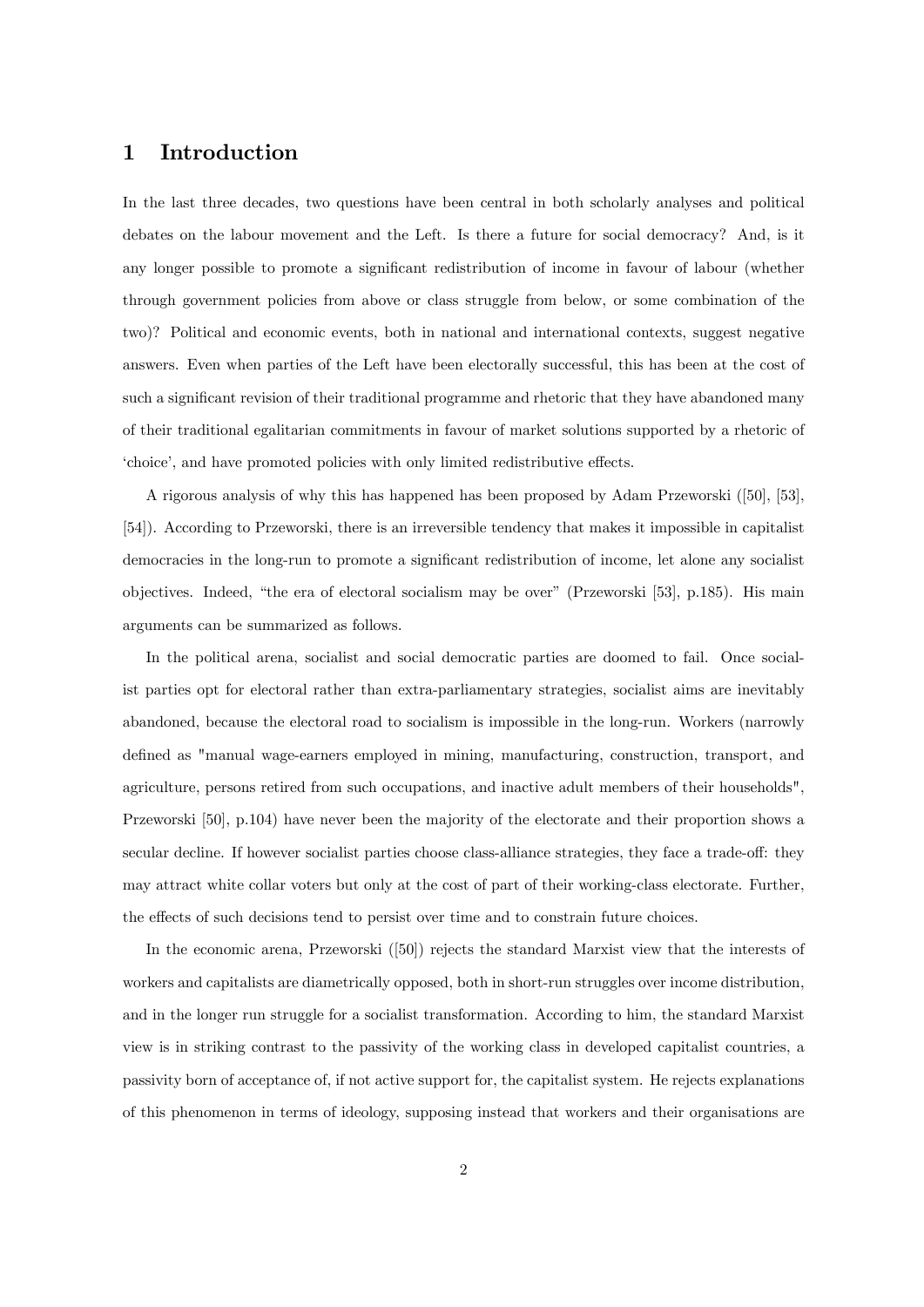rational, self-interested, forward-looking utility maximizers. He argues that the interests of capitalists and workers are indeed in conflict in the short-run: higher profits lead to lower wages, and vice-versa. This is not true in a dynamic context however, because in a capitalist system profits are the engine of growth, and growth delivers (at least potentially) higher welfare in the future. It is this mechanism that is the material basis of workers' consent to capitalism and thus of capitalist hegemony, since it explains why, faced with the likely high costs of transition to socialism, self-interested rational workers will support capitalism because of its promise of continued welfare growth.

Further, when socialist parties forsake revolutionary strategies, they inevitably enter into an economic logic of class compromise. For to gain the future benefit of the returns to investment, they must forego any significant expropriation of profits today.<sup>1</sup> Both high levels of taxation imposed by a sympathetic government and the promotion of working-class militancy through class struggle are counterproductive, because each will generate a profit-squeeze mechanism: low profits lead to a reduction in investment, which implies lower employment today and lower production and wages in the future. Significant changes in the distribution of income, either via a welfare state or via bargaining and conflict are severely constrained.<sup>2</sup> The working class is therefore structurally dependent upon capital, and the argument summarized as 'the structural dependence thesis' (henceforth, SDT).

Przeworski's theory is extremely influential, and his conclusions have been widely debated. It is difficult to underestimate the theoretical and policy implications of the idea that the structural features of private ownership economies severely constrain the range of attainable distributions of income. Przeworski has provided one of the most sophisticated analysis of SDT, but the basic idea has a long history and it is shared by a large number of authors belonging to very different traditions, from neo-Marxist schools to neoclassical economics (classic contributions include Offe [47], Lindblom [41], Peltzman [48], Becker [4], Bates and Lien [3]). It also lies at the heart of neoliberal approaches and provides the foundations for criticisms of social democratic parties, the welfare state, and Keynesian policies. Further, SDT has strongly ináuenced policy debates and the elaboration of actual political programmes. For example, in a series of papers, Wickham-Jones ([70], [71]) has forcefully shown that

<sup>&</sup>lt;sup>1</sup>For a more recent development of Przeworski's analysis of the income distributions consistent with democratic capitalism, see Benhabib and Przeworski ([5]): although the analysis is framed in terms of rich vs. poor the main thrust of the argument is similar to his earlier work.

<sup>&</sup>lt;sup>2</sup>Przeworski and Wallerstein ([54]) analyse a slightly different version of the two-class model and show that any attempts to redistribute income trigger a profit-squeeze. It is true that once in office, left-wing governments can in principle redistribute welfare via increasing taxes on capitalistsí consumption. But rational capitalists will anticipate this policy, reduce investment, and cause an economic crisis. Hence, "the state may be structurally dependent in the dynamic sense that, given costs of anticipations, left-wing governments may best promote the interests of their constituencies by assuring capitalists that they would not pursue such policiesî (Przeworski [52], p.95).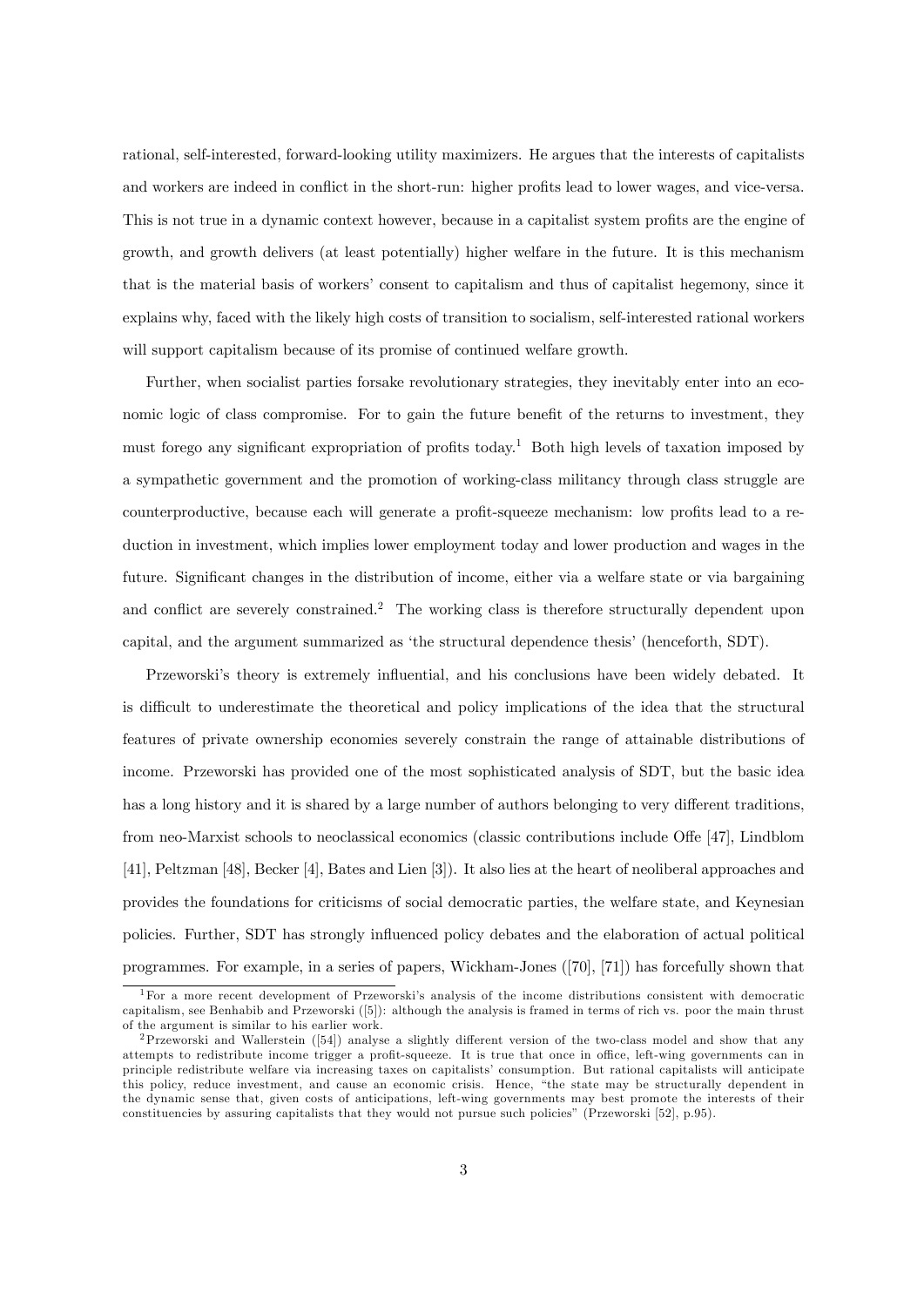from around 1990 onwards the UK Labour Party (in opposition) formulated policy programmes on the basis of a belief in SDT. Subsequently in government, its infatuation with the financial sector could be interpreted in the same light.

Perhaps surprisingly, given the relevance of the issues raised, and the widespread belief in SDT, there is little empirical evidence that definitively supports the idea that income distribution in capitalist economies is severely constrained. Indeed, empirical analyses of SDT are few and inconclusive. Existing studies focus in the main on redistributive policies by governments in order to ascertain the existence of limits to government policies either by examining differences in choices under different governments,<sup>3</sup> or by considering the limiting cases of governments elected with radical programmes (e.g., Allendeís Chile or Manleyís Jamaica). According to Przeworski and Wallerstein ([54]), such empirical analyses of SDT are neither informative nor satisfactory because they "cannot speak to the issue of limits and possibilities" (Przeworski and Wallerstein  $[54]$ , p.14). On the one hand, differences in policies would not prove much about "the existence of structural constraints that bind all governments. We cannot know whether the observed differences exhaust the realm of possibility" (ibid.). On the other hand, the issue of "possibilities cannot be determined on the basis of limited historical experience" (ibid.).

Those doubts about empirical tests of SDT that cannot distinguish between actual and possible choices are cogent. Trying to test choices generally involves counterfactual statements about what could have been done, and these are notoriously difficult to pin down. The difficulty is in determining whether and how structural constraints on choices are binding: whether and how the constraints on redistribution are so tight that neither government nor unions can do very much, and rational actors knowing this do not do very much.

Yet to move from these problems to advocating a purely theoretical analysis of SDT, by constructing "a formal model with which the internal logic of the theory can be explored" (Przeworski and Wallerstein [54], p.14) is both doubtful and unwarranted. It is doubtful because while SDT is a theoretical construct to explain the empirical world, Przeworski and Wallersteinís claim suggests that it cannot be subjected to empirical scrutiny. Taken literally, this claim would place SDT into the realm of metaphysics. It is unwarranted because the examination of isolated historical episodes and of government choices does not exhaust the content of possible empirical tests. Indeed, Swank notes

 $3$  For a survey of the older literature, see Cameron's ([11]) classic study. More recent contributions include King and Wickham-Jones ([32]), Swank ([64]), Wickham-Jones ([70]).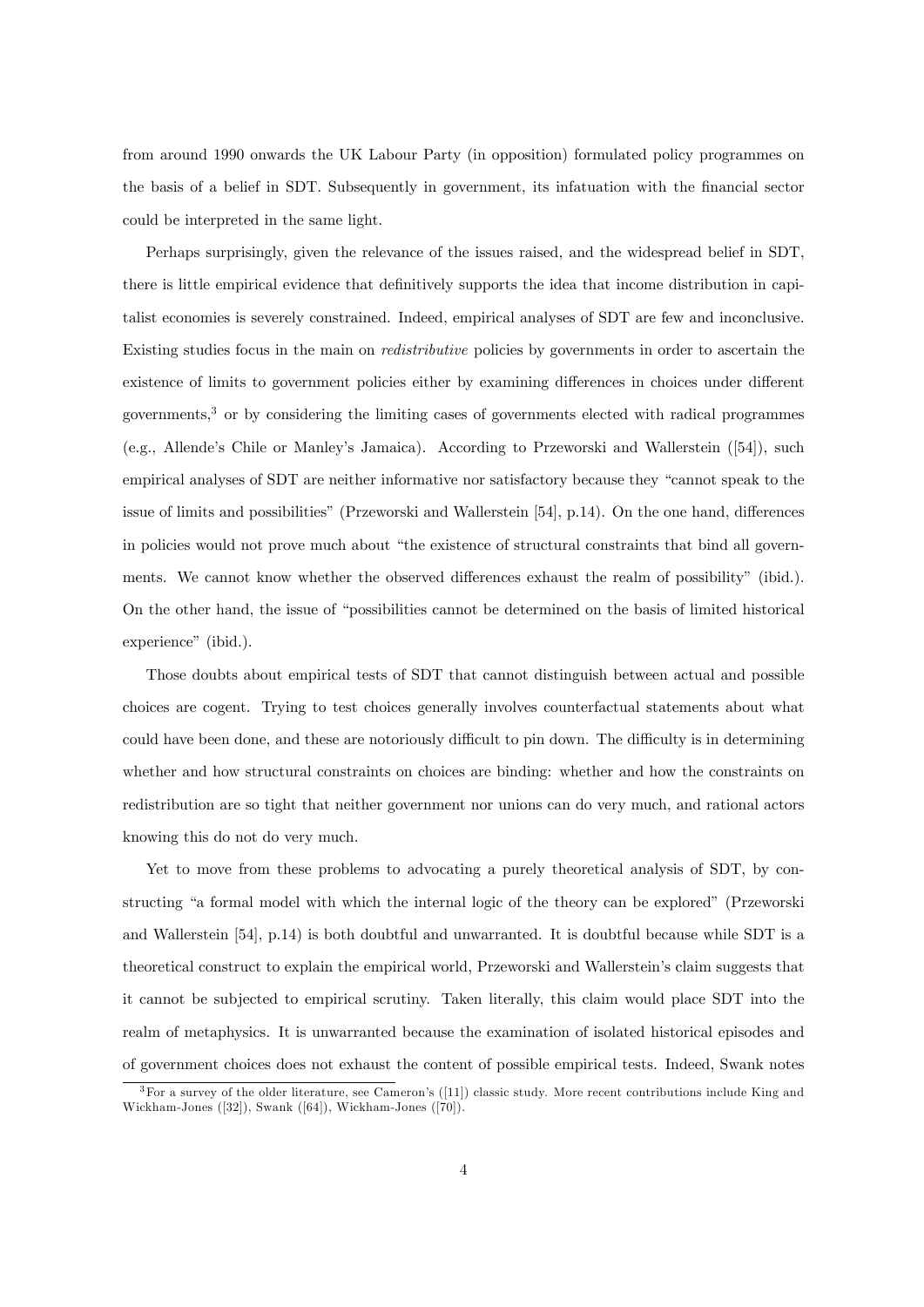that although limiting cases of radical redistributive policies are interesting, it is the "more routine" political-economic interactions that serve as a crucial test of the generalized form of the structural dependence thesis" (Swank  $[64]$ , p.39).

While most authors focus on the set of political claims above concerning the electoral fate of socialist parties and the existence (and severity) of electoral trade-offs (Esping-Andersen [17], Sainsbury [61], Koelble [35], Kitschelt [34]), this paper focuses on the set of economic claims, and in particular on the feasible distributive outcomes that the labour movement may reach within a capitalist economy. It analyses the core claims of SDT empirically, focusing on the causal link from distribution to employment, and investigates whether there is indeed a basic distributive trade-off and what its characteristics are. In order to circumvent the above objections, the empirical analysis proposed does not focus on *actual or possible choices* of the actors in the economy, but tries to trace the *effects* of structural dependence on income distribution. In particular, if SDT is correct and relevant, the range of income distributions attainable in advanced capitalist democracies should be narrowly circumscribed and the economy should gravitate around some tightly determined equilibrium. "No government ... can reduce the share of income that owners of capital consume. Any additional income for wage earners, whether it consists of wage gains won at the bargaining table or as transfer payments won through election, reduces total investment, *dollar for dollar*" (Przeworski and Wallerstein [54], p.16, emphasis added). Attempts to redistribute income should therefore only yield short-run, temporary effects. Two issues are thus of considerable interest in evaluating SDT: first, whether there has in fact empirically been a profit squeeze mechanism of the sort postulated by Przeworski; second, the behaviour of long-run income distribution.

Section 2 lays out the framework of our empirical approach in detail and presents the empirical evidence. Instead of evaluating whether policy choices co-vary with the partisan orientation of cabinets in a cross-sectional context, we analyse the dynamics of distributive conflict by focusing on the time series of post-war UK data in order to understand the behaviour of pre-tax income distribution. Further, unlike in the rest of the empirical literature on SDT, we draw a fundamental distinction between short-run dynamics and long-run tendencies.

Two main stylised facts emerge from the analysis of the postwar UK data. First, evidence is presented in favour of the *short-run* profit-squeeze mechanism postulated by Przeworski. At any given point in time, attempts to alter the distribution of income in favour of labour do seem to trigger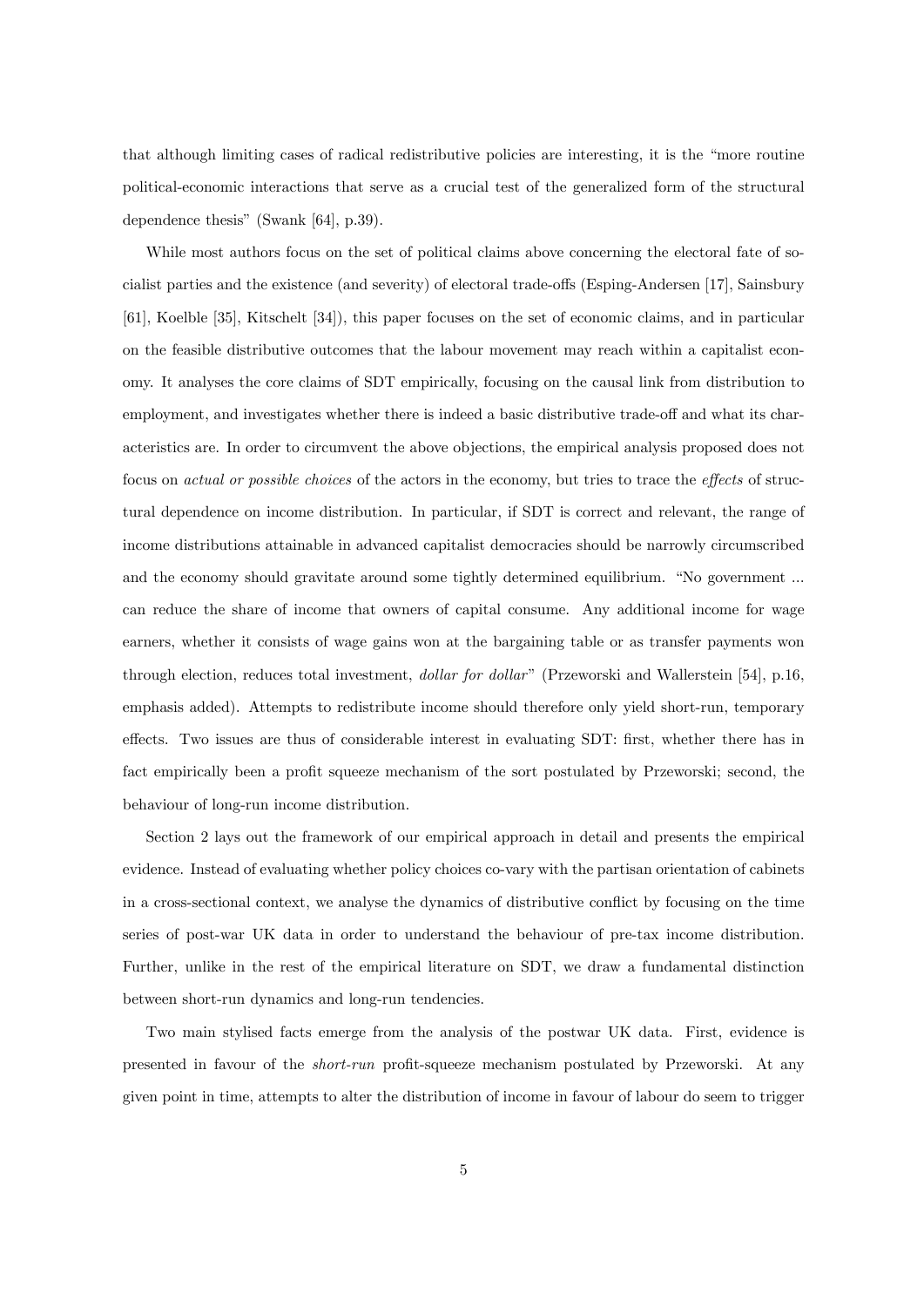a classic profit-squeeze mechanism. Second, and more important, however, the *long-run* distribution of income is much more variable than is implied by SDT, which problematizes its core idea that the structural features of private ownership and private investment decisions severely constrain the set of feasible distributions.

Section 2 focuses on all employees and this may be deemed unsatisfactory: SDT concerns the wage share as a class share, but aggregate employee compensation comprises all labour income, including that of top executives. While only limited data exists for the UK economy that distinguish different categories of employees, section 3 presents the empirical evidence for manual workers in production industries. The pattern of the data is strikingly similar to that for all employees: over the period 1974-1993, short-run cycles are visible (and match those of all employees) around a sharply declining trend.

In the light of these stylised facts, the main challenge for Przeworski is to provide an explanation of the behaviour of long-run income distribution consistent with the key insights of SDT. But section 4 argues that there is no such explanation of the long-run in Przeworski, and the profit-squeeze mechanism is consistent with an infinity of equilibrium income distributions. Not only that, it is unclear that a satisfactory explanation of the evolution of long-run distributive shares could be provided which would be consistent with SDT. For this would require a theory of long-run changes driven (entirely or mostly) by forces that are completely independent of distributive conflict (such as exogenous technical change or some Malthusian population mechanism). Theoretically, this would imply the endorsement of the crudest economic determinism that Przeworski himself has repeatedly and convincingly criticized (see, in particular, Przeworski [50], [51]). But the analysis developed in sections 4 and 6 suggests that this is also empirically doubtful, and an econometric investigation of the UK data confirms the main interpretive hypotheses of this paper.

Contrary to the key tenets of SDT, we suppose that the *power resources* available to the two main classes in the economy are among the key determinants of distributive outcomes, different politicaleconomic equilibria corresponding to different configurations of the balance of power between the two classes (Korpi [36], [37], [38], Korpi and Shalev [40], Esping-Andersen [17], Bradley et al. [8], Korpi and Palme [39]). Section 5 introduces the power resources approach, and outlines the variables on which we have chosen to concentrate. Then, in section 6, a vector error correction model (henceforth, VECM) is used to investigate the short-run and long-run dynamics of income distribution. While there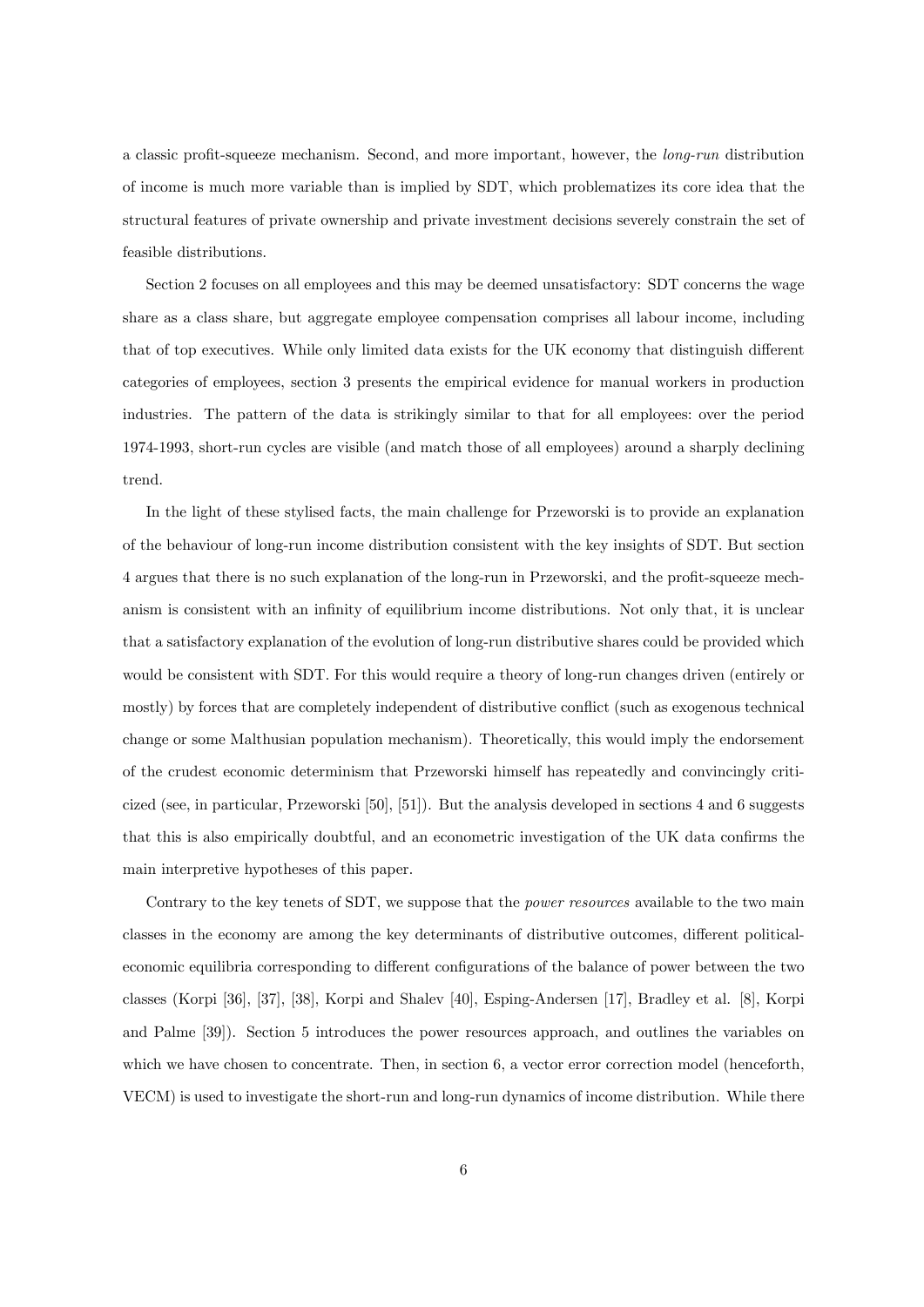is evidence of the existence of short-run profit squeeze cycles consistent with the analysis in section 2, the VECM also shows that there is a robust long-run relation between distributive outcomes and two variables capturing some key power resources of the two classes, namely trade union density and an index of capital mobility. Hence, a profit-squeeze mechanism may be operating at any given time, but to infer from this an economic dynamic whereby profits provide the basis for future increases in well-being is much more problematic as an explanation of the material basis for workers' consent to capitalism. For there is no obvious long-run equilibrium value of income shares, suggesting that whatever underlying mechanism is at work, it is too unstable to drive the workers' consent required by SDT. This suggests that Przeworski's mechanism is of empirically limited significance.

To be sure, it may be argued that our variables are only imperfect proxies of the power resources available to the main classes. Further, as Pencavel has noted, "the perennial problem with issues in labor relations is in unscrambling causal relationships where the key forcing variables are often unmeasured or poorly measured"  $(149)$ , p.183). Thus, although the econometric evidence presented in section 6 is strong, and the results robust to a number of specifications of the model, Section 7 develops a qualitative analysis of our key theoretical relations that supports our quantitative results. Our focus on a single country allows us to outline a concise but focused historical account of the changing conditions of class struggle in the postwar UK economy, which forcefully shows the importance of institutional, political, legislative and even cultural factors in determining long-run changes in the balance of power of the two classes, and of income distribution.

In closing this section, it is worth noting that, although the main focus of the paper is SDT, our analysis also provides novel empirical support for the power resources approach and the relevance of class. For it suggests that the power resources available to the two main classes in the economy are among the key determinants of distributive outcomes. Indeed our paper provides an innovative contribution: unlike virtually all of the empirical literature on the power resources approach (Bradley et al. [8]), we focus on the determinants of (pre-tax) distributive outcomes, rather than of social spending (and redistributive policies), and we take a time-series rather than cross-national perspective, which allows us to distinguish more clearly two types of effects of power resources and class conflict: the short-run effect *on* market distribution and the long-run effect of changes in the balance of power on the conditions for market distribution.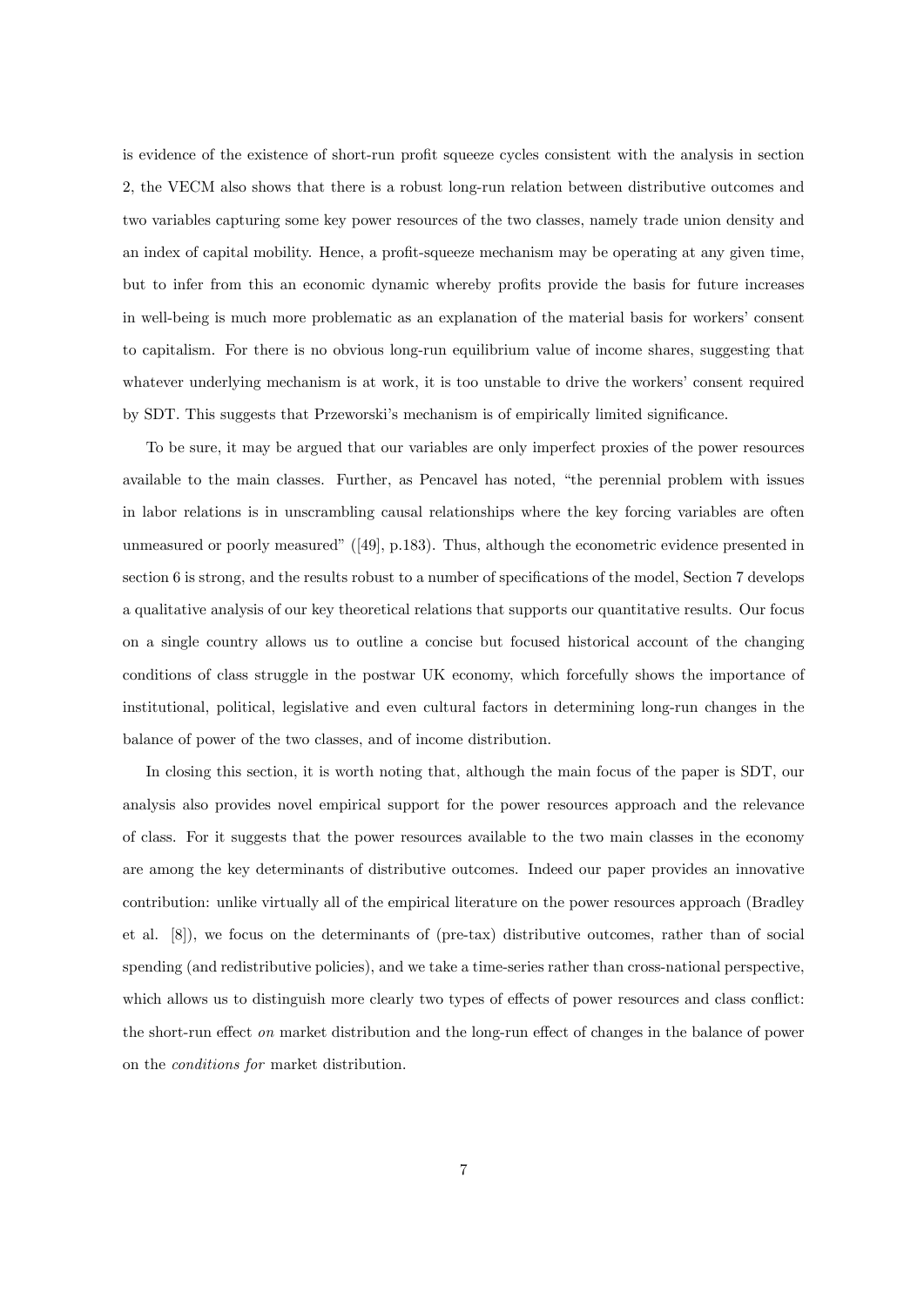### 2 Distribution and conflict in the postwar UK: stylised facts

The theoretical framework of our empirical analysis is based on a stylised account of class conflict over distributive shares in the process of capitalist accumulation. Investment increases employment, which in turn increases the bargaining strength of the working class, and increases the wage share in value added. The corresponding falling profit share reduces investment, hence employment and hence the bargaining strength of the working class. This recreates the profitability conditions necessary for renewed accumulation, investment rises, and the cycle repeats. This is the mechanism originally analysed by Przeworski  $(50)$  and it can be considered as the canonical model of the profit squeeze cycle underlying SDT.<sup>4</sup>

There are, of course, many possible ways of formalizing this mechanism by considering specific causal links between the variables, thus deriving specific versions of the profit squeeze cycle.<sup>5</sup> In what follows, however, we do not wish to analyse empirically a specific formalization of the SDT and so we keep our analysis at the most general level. Indeed, the stylised account above is sufficient to formulate our hypotheses. It identifies the two key variables of the analysis, the wage share and the employment rate, and it postulates a cyclical relation between them.<sup>6</sup> A scatter plot of the employment rate (on the vertical axis) against the wage share (on the horizontal axis), with scatter points considered sequentially in time, should generate a clockwise path if it is to represent a profit squeeze mechanism of the sort postulated by Przeworski. In the wage share (WS) employment rate (ER) space, we call these clockwise movements WSER cycles.

Thus a first simple test of SDT can be formulated: if Przeworski's thesis is empirically valid, the data should show either a stable equilibrium income distribution (possibly with random deviations), or at most a stable cycle around the equilibrium. The former pattern would emerge in the absence of attempts to redistribute (because for example of an awareness of the profit-squeeze mechanism); the latter would derive from attempts to redistribute income by trade unions or social democratic parties when in power.

We use the UK as our case study. As a canonical example of a liberal market economy (Hall

 $4$ The model used by Przeworski and Wallerstein ([54]) is not adequate to analyse SDT and its profit squeeze mechanism. It is a growth model with little scope for cycles; it analyzes neither the labour market, nor the effect of labour market conditions on income distribution; it is a two-class model but with no bargaining theoretic framework.

 $5$ An elegant and influential model in this framework was proposed by Goodwin ([20]), with the wage share and the employment rate moving cyclically in conservative oscillations with a fixed period.

<sup>&</sup>lt;sup>6</sup>While our focus on the wage share is motivated by our interest in the determinants of income distribution between classes, and on the conflictual dimension of their interaction as postulated by SDT, this does not imply that all aspects of the relations between employers and employees should be viewed as a zero-sum conáict (Wright [73], Korpi [38]).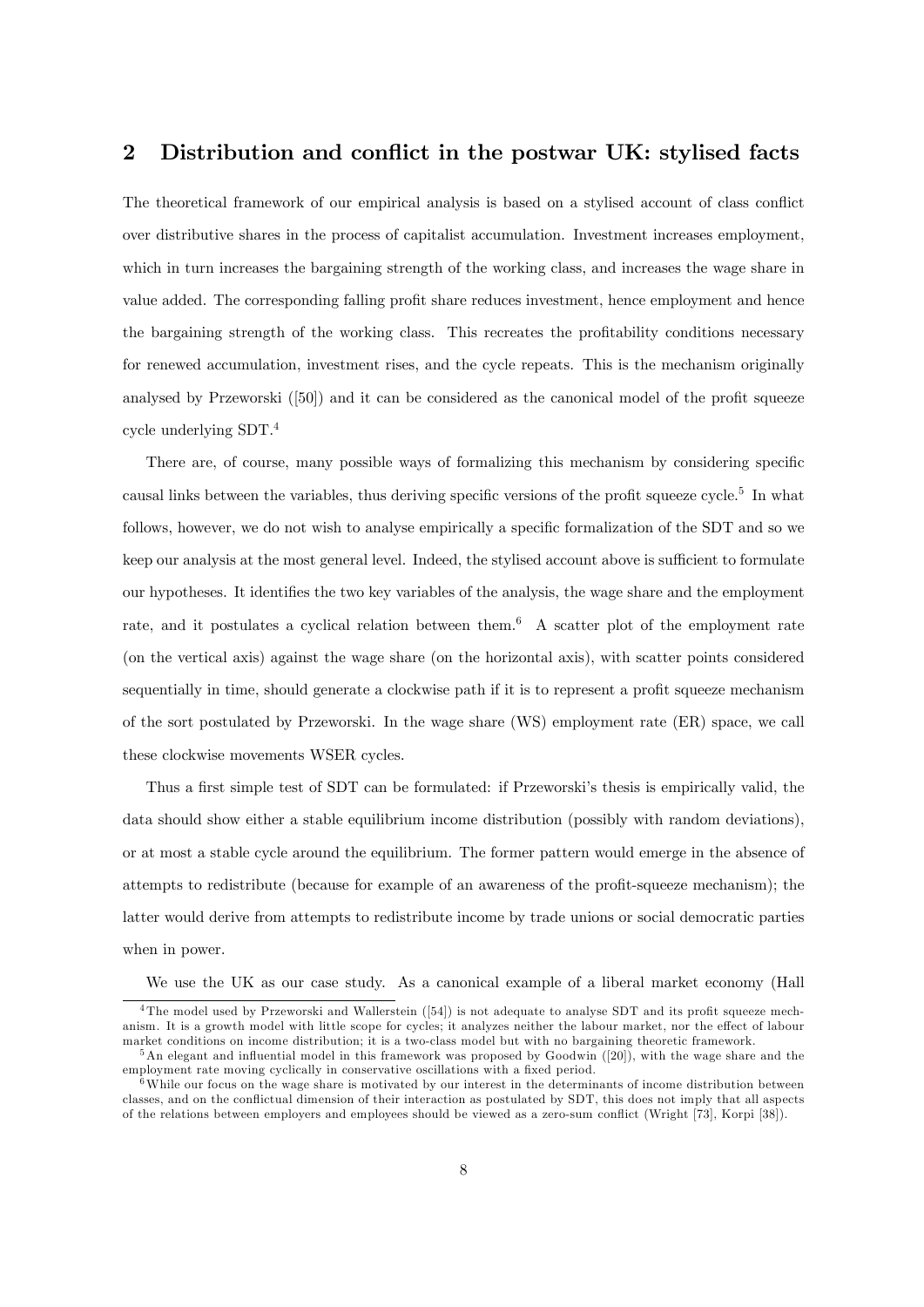

Figure 1: Employment Rate Against Wage Share, UK, 1950-2010

and Soskice [25], Korpi [38]), and given the influence of SDT on policy-making mentioned above, the UK should be an excellent test for the theory; indeed, it is so analysed in much of the literature on Przeworski (King and Wickham-Jones [32], Wickham-Jones [70], [71]). In exploring the empirics of WSER cycles in the UK, and their bearing on SDT, it is obviously desirable to obtain as long a run of data as possible; and so, we examine the period  $1950-2010$ .<sup>7</sup> The wage share variable is the ratio of total employee compensation to the sum of total employee compensation and the gross operating surplus of the whole economy, all pre-tax, a proxy for the ratio of wages to the sum of wages and profits. The employment rate variable is the ratio of employee jobs to the sum of workforce jobs and claimant count unemployment.<sup>8</sup> These data have much longer time series than the more appropriate employment rate derived from the Labour Force Survey, and we use them for that reason. But this makes no difference to our conclusions.

In the case of the UK since World War II (1950-2010), a plot of annual data is shown as Figure 1. On the face of it, this evidence is not encouraging for the Przeworski thesis: there is no tightly determined income distribution and the wage share is rather variable, a well-known empirical finding (Boggio et al.  $[6]$ ). Although the data do not accurately describe a uniform profit-squeeze cycle either, some have interpreted them as describing an erratic long-run cycle (see for example Flaschel et al. [18]). This interpretation is unconvincing: (three quarters of) a cycle is not a periodic motion and moreover if a profit squeeze mechanism is at work, it is quite unlikely to operate on such an extended

<sup>7</sup>Data sources are given in Appendix A.

<sup>&</sup>lt;sup>8</sup>Note that our definition of the employment rate is an employee-employment-rate. Because it excludes the selfemployed, subtracting it from 100 does not measure the unemployment rate.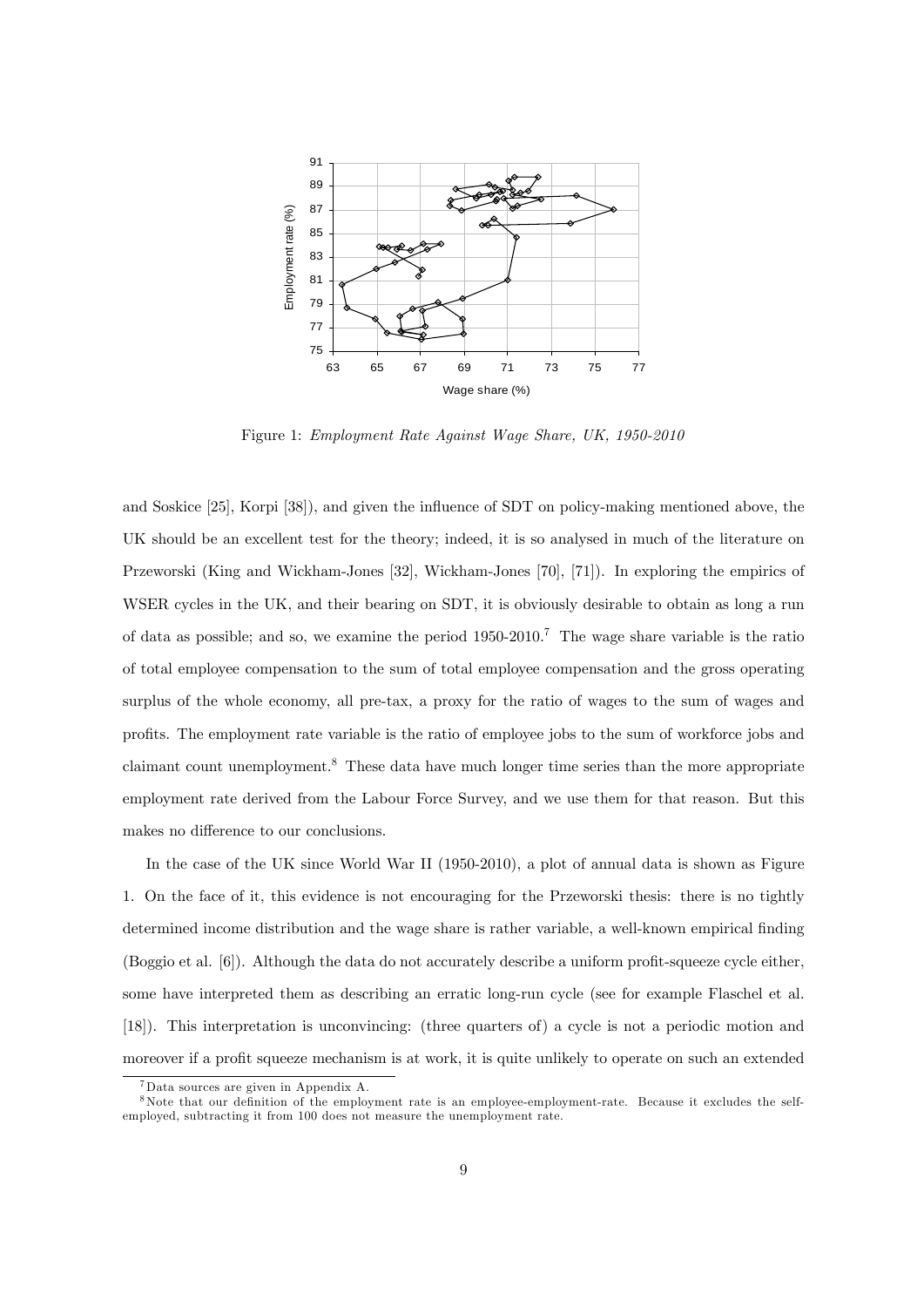time scale. Besides, this would not rescue SDT: if profitability is only restored after some 60 years, worker gains can hardly be considered ephemeral.

An alternative interpretation of the empirical evidence allows us to provide a refinement of SDT: the data describe a number of short-run cycles that are subject to continual displacement. Indeed Veneziani and Mohun ([68]) have suggested that in the analysis of WSER cycles, a clear distinction be drawn between the long-run and the short-run. In the long-run, the wage share and the employment rate vary because of long-run processes  $-$  such as technical change, institutional reforms, etc.  $-$  that continually modify the balance of power between classes and the structure of the bargaining process. The WSER cycles are then the shorter run cycles that appear around the long-run motion, and are subject to continual displacement as the bargaining environment and the balance of class forces evolves. This interpretation is more in line with intuition and with the operation of a profit squeeze mechanism. Therefore we can reformulate our conjecture more precisely, by stating that if Przeworski's theory is valid, first, stable short-run WSER cycles should be visible in the fluctuations of the data, and second, most of the variability in the data should derive from these short-run fluctuations around (reasonably) constant long-run values of the two variables

In order to evaluate SDT in these terms, we filter the data to distinguish between short-run fluctuations and long-run changes. Figure 2 illustrates short-run cycles for the whole post-war period. The variables are defined as in Figure 1, with the wage share on the horizontal and the employment rate on the vertical axis, but the labels are omitted for visual convenience. For each variable, the axes measure the percentage points difference between the raw data and its trend value, determined using locally weighted scatterplot smoothing, a robust algorithm that is not sensitive to outliers.<sup>9</sup> Several features are noteworthy. First, the data do indeed describe a repetitive cyclical process. There is only one exception: the data for 1983-86 do not describe a cycle at all. Second, although it is not obvious visually, the movements are always clockwise, as the profit squeeze cycle hypothesis requires (again with the exception of 1983-86). Third, the cycles are variable in both amplitude and periodicity. Indeed, it is obvious that the ('stop-go') period up to the late 1960s is characterised by cycles of much shorter amplitude and periodicity than the subsequent period (the end of the post-war boom, the

 $9$ For a thorough discussion of this 'loess' procedure, see Cleveland [15]. None of the results in this paper depends on data filtering in general, or on the specific filter used. Although filters sometimes produce spurious cycles (Canova [12]), all of the findings on WSER cycles are robust to the smoothing procedure adopted: neither the existence nor the qualitative features of short-run cycles depend on the use of loess and very similar results can be obtained by using a Hodrick and Prescott Ölter or P-spline regression. Indeed, the short-run cycles can be seen also in the raw data and filtering only makes them clearer. The results with the Hodrick-Prescott filter can be obtained from the authors upon request. Flaschel et al. ([18]) provide a thorough empirical analysis of WSER cycles using P-spline regressors.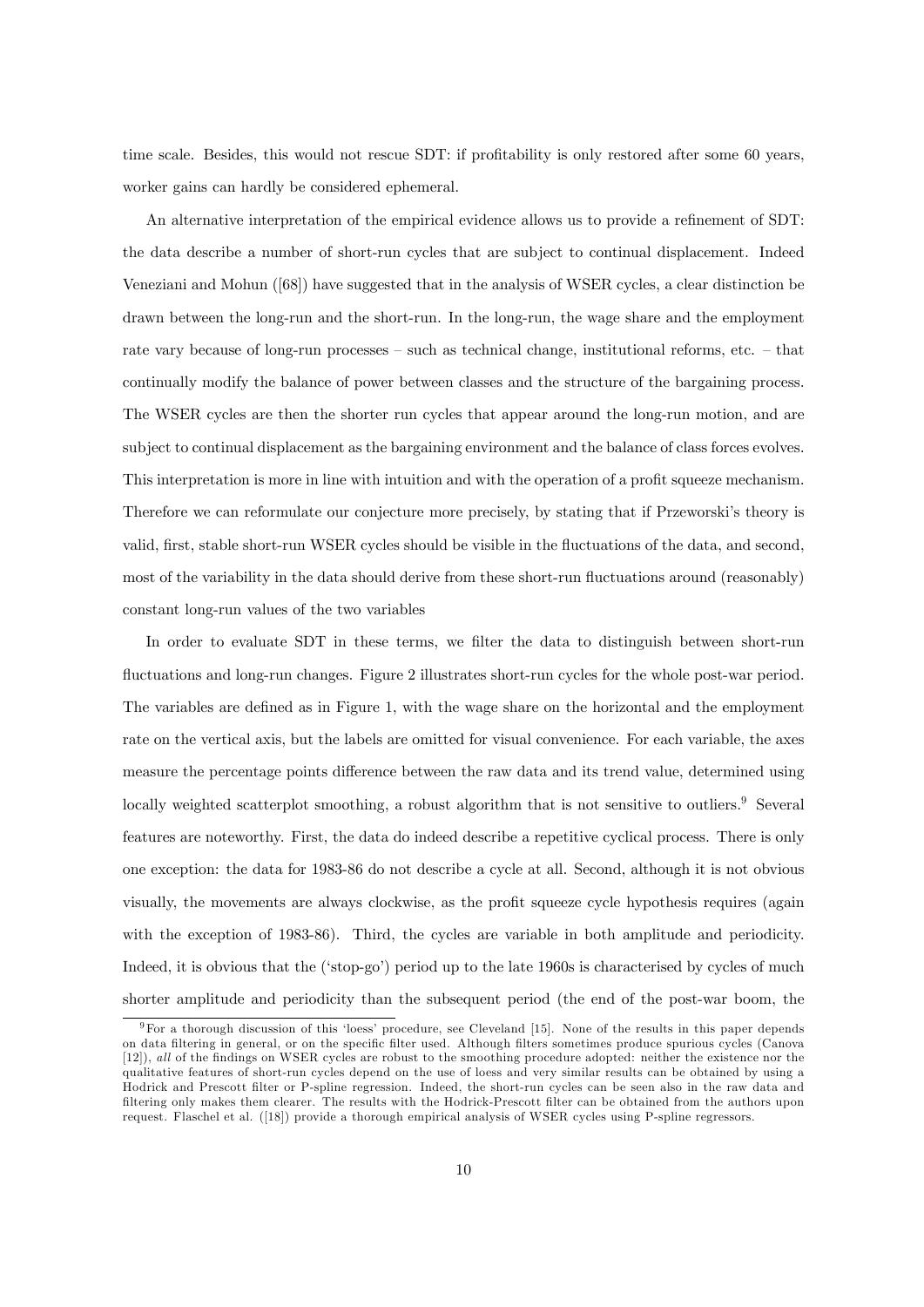

Figure 2: WSER Cycles as Deviations from Trend, UK, 1950-2010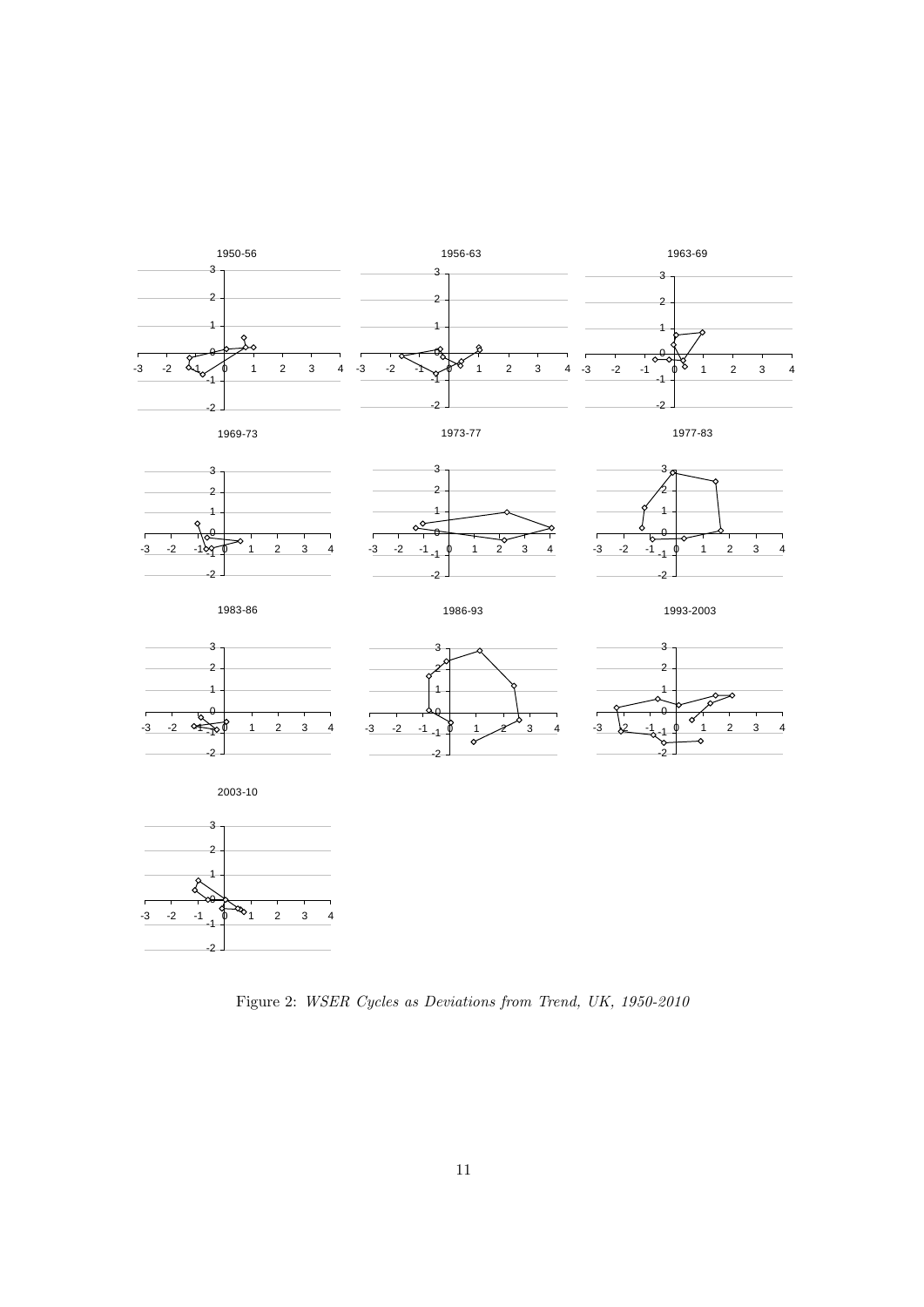

Figure 3: Level and Trend: Wage Share and Employment Rate, UK, 1950-2010

neoliberal revolution, globalisation and the growth of financialization).<sup>10</sup>

These findings are consistent with the operation of a profit-squeeze mechanism at any given point in time. The cycles depicted are by no means perfect, but they are suggestive of an interpretation of the Przeworski thesis, concerning the impossibility of significant redistributions of income. Indeed, the WSER cycles depicted in Figure 2 perhaps help to explain the widespread popularity of the SDT. In line with the basic intuitions of the SDT, at any given point in time, an increase in the share of national income going to workers triggers a profit squeeze, which restores profitability reasonably quickly, after an increase in unemployment weakens workers' bargaining power.

While the existence of a short-run profit squeeze may explain the intuitive purchase of SDT, this evidence provides only a partial picture of distributive conflict. As noted above, the SDT is not just about short-run trade-offs: it is a theory of the constraints on feasible long term equilibrium distributions. The variations in the long-run values of the wage share and the employment rate are shown in Figure 3, which illustrates the timepath and its trend for each variable. From 1950 to the mid-70s, the mean equilibrium wage share was 70.8% and the mean equilibrium employment rate was 88.2%. We interpret the short-run WSER cycles depicted above as moving along a long-run trend, and it is this trend that has to be interpreted by SDT, for visual inspection shows that these long run trends are not even approximately horizontal straight lines. Thus, whereas the analysis of shortrun motions lends some support to the existence of a short run profit-squeeze mechanism, the set of attainable equilibrium values of the wage share and employment rate are all but limited, even after

 $10$  Interestingly, the cycles are temporally related to growth cycles in (constant price) GDP measured from peak to peak, but the relation is only approximate.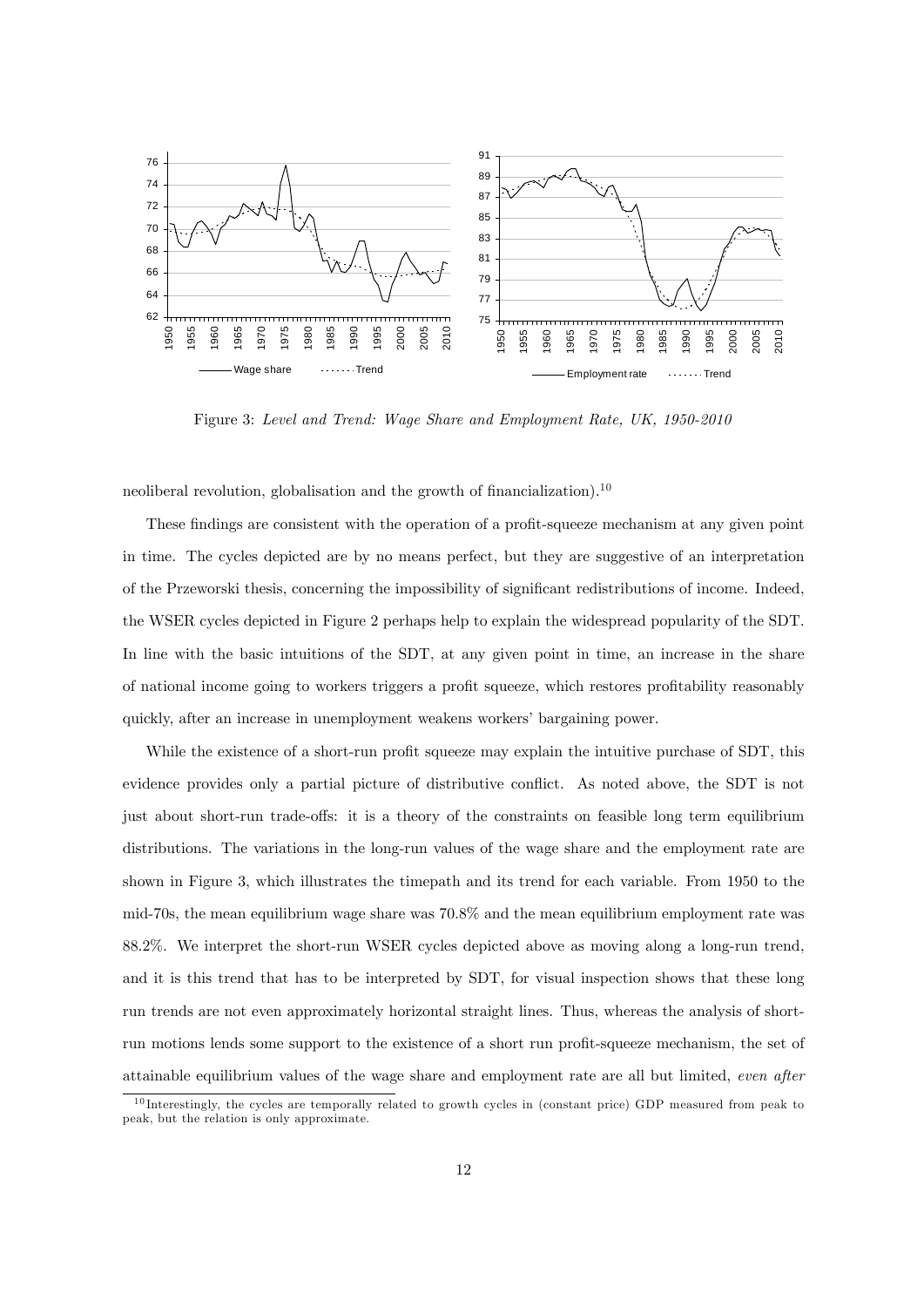#### all temporary and cyclical movements have been eliminated.

But before we examine the long run dynamics directly, there is a further issue. It may be objected that SDT concerns the wage share as a class share, and that is not what is depicted in Figures 1, 2 and 3. Employee compensation is just that; it includes the labour income of the highest paid industrial and financial executives on the same basis as the labour income of the most lowly paid unskilled worker. Ideally, a much narrower definition of wage share would be appropriate to throw light on SDT (recall Przeworski's narrow definition of the working class, cited above), and the next Section considers this further.

### 3 Disentangling the wage share

Unfortunately, only very limited data exists for the UK economy that precisely distinguishes different categories of employees. Census of Production data provide a continuous series for Manufacturing for the years 1971-1995, and for the Production Industries (Mining, Manufacturing and Utilities) for the years 1974-1995. Data is reported on wages paid to manual workers and value added, and hence a manual worker wage share can be constructed. But there is no analogous sectoral employment rate, and so we have to assume that the employment rate used in Figures 1 and 2 above can be used as a proxy for that of Production industries. This is difficult because of the secular decline of employment in Production industries. With that caveat, if WSER cycles can be found for the economy as a whole, then one would expect them to exist in Production industries (whose manual workers are a major component of Przeworski's definition of the working class).<sup>11</sup>

We apply the same methodology to the raw data and derive some surprising conclusions. First, using the same periodization as in Figure 2, Figure 4 displays the deviations from trend of the wage share in net output of manual workers in Production industries (horizontal axis) plotted against the deviations from trend of the national employment rate (defined as before, and on the vertical axis). The pattern in Figure 4 is strikingly similar to that in Figure 2, and it does show some support for the existence of the short-run mechanism at the heart of SDT. If one focuses on the core segment of the working class, any attempt at altering the income distribution seems to trigger a profit squeeze in the short-run, as predicted by SDT.

 $11$  For the US economy data exist which distinguish employees with no supervisory responsibilities from those with supervisory responsibilities. The wage share of the former alone provides a closer proxy for the theoretical wage share required to investigate the existence of a profit-squeeze mechanism in WSER cycles. The analysis of the US economy in Mohun and Veneziani ([46]), however, yields qualitatively similar conclusions to those derived here.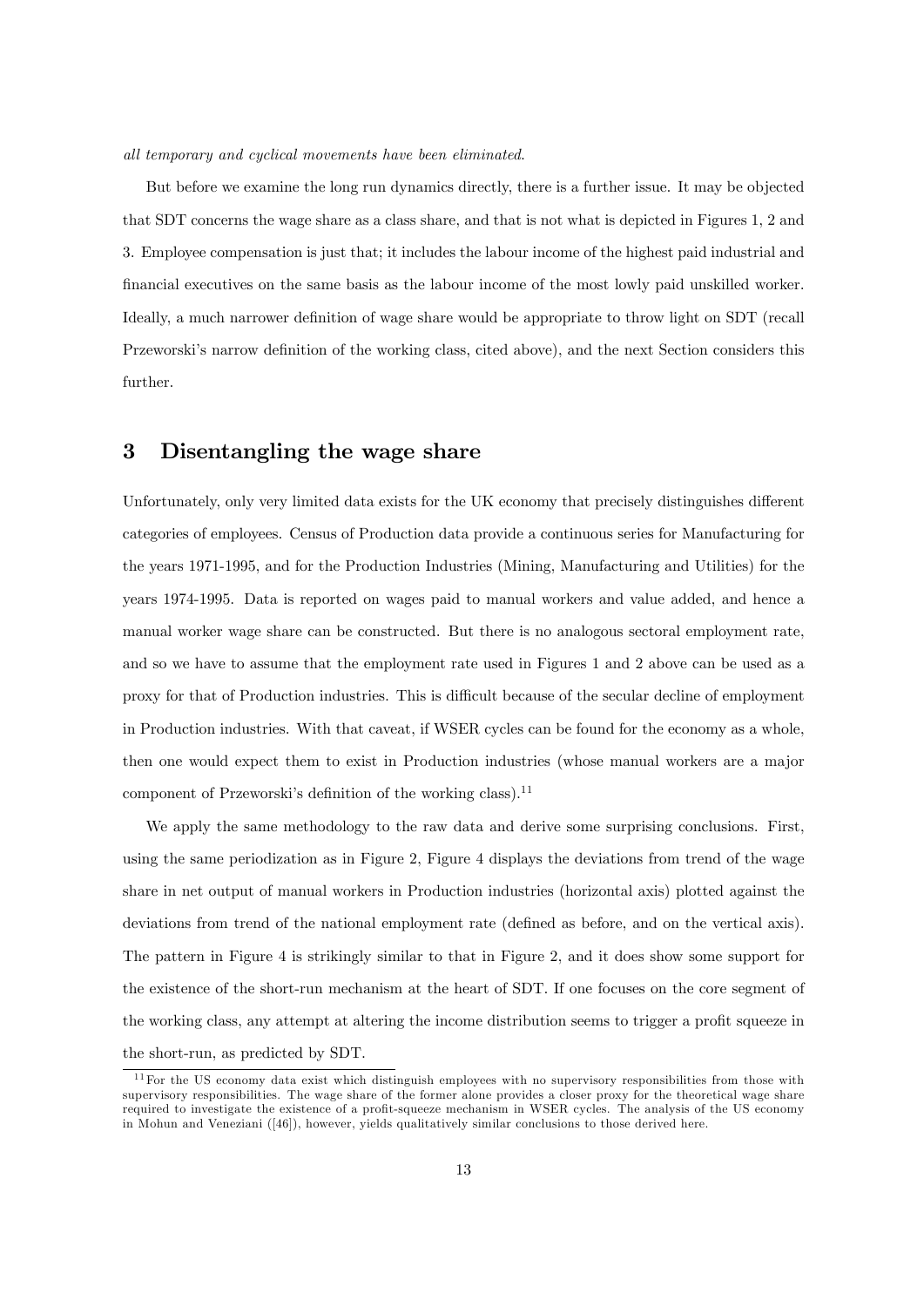

Figure 4: WSER Cycles as Deviation from Trend, UK Production Industries, Manual Workers, 1974- 1995

However, the long-run analysis of the behaviour of the income share of the core of the working class confirms, indeed further strengthens the doubts on the empirical validity of SDT discussed above. For the short-run equilibrium values, the centres of the WSER cycles, around which the wage share and the rate of employment fluctuate, vary significantly over time, and there is a very sharp long-run trend in the manual wage share data in Production industries, as illustrated in Figure 5. It should be noted that this variation in wage share is not attributable to the considerable relative decline in Production industries in the UK between 1971 and 1995. For both wages and value added are defined with respect to Production industries, and hence a relative decline in the totals should make no difference. What should be noted is the changing proportion of manual workers to total employment within Production industries, which falls from  $72.6\%$  in 1974 to 65.3% in 1995, perhaps an effect of capital-using labour-saving technical progress.

In summary, the empirical analyses in this section and in the previous one identify two key stylised facts about income distribution and distributive conflict. There is indeed evidence of a short-run profit squeeze mechanism as predicted by SDT, but the data also show significant variability in long-run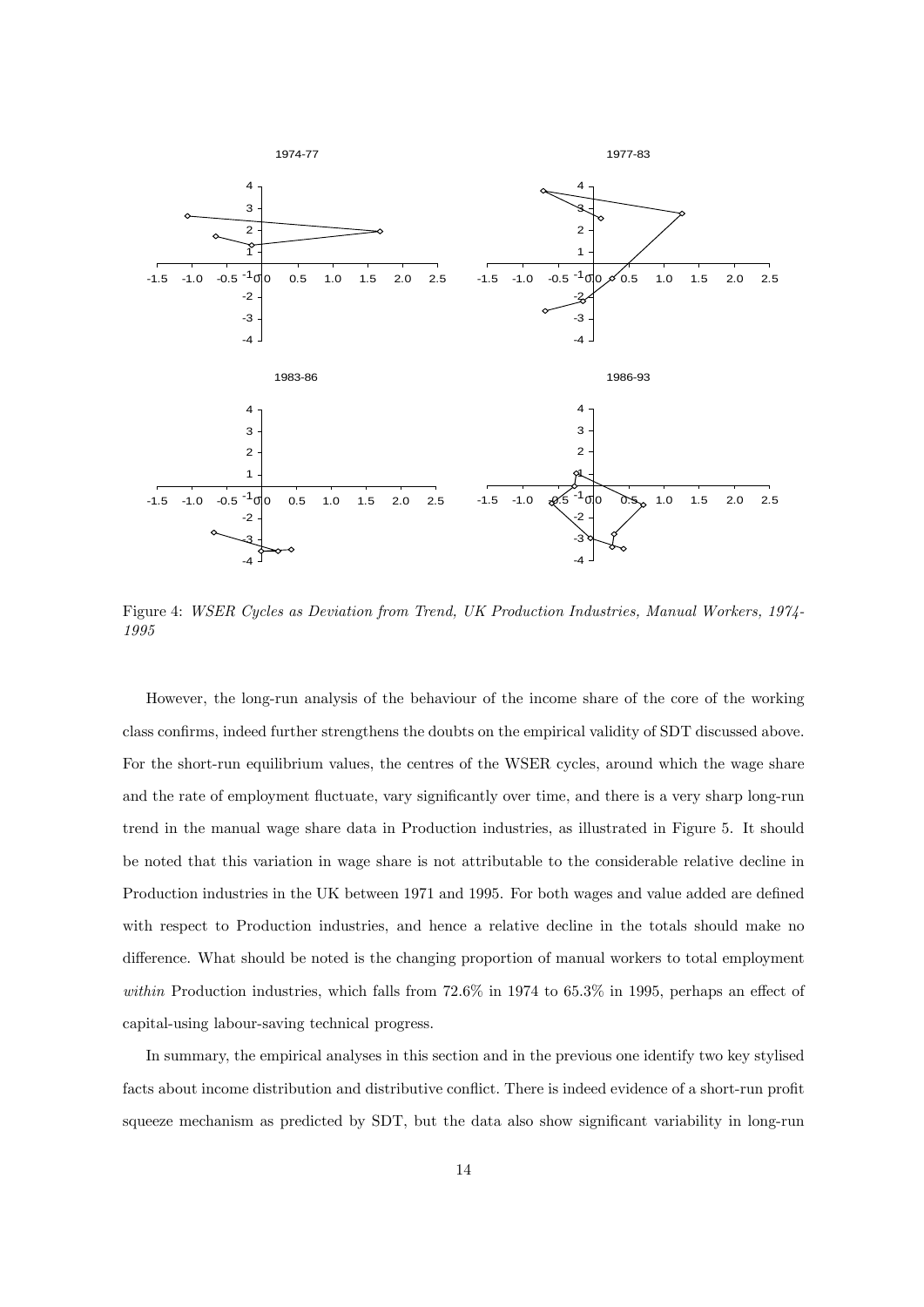

Figure 5: Manual Wage Share in Value Added, Production Industries, UK, 1974-1995

income distribution that is *prima facie* inconsistent with SDT. Thus the question arises as to whether a satisfactory explanation of this empirical evidence can be provided which is broadly consistent with a refined version of SDT, and with Przeworski's methodological commitments. This question is addressed in the next section.

### 4 SDT and the long-run dynamics of income distribution

Recall Przeworski's remark "No government ... can reduce the share of income that owners of capital consume. Any additional income for wage earners, whether it consists of wage gains won at the bargaining table or as transfer payments won through election, reduces total investment, dollar for dollar" (Przeworski and Wallerstein [54], p.16, emphasis added). But while the empirical evidence shows the existence of a growth/distribution trade-off operating at any given point of time, as predicted by SDT, it also shows that the trade-off itself is moving over time. The determination of the longer-run distributive equilibria of capitalist economies is therefore a significant issue.

Does Przeworski's approach provide an explanation of the long-run? Przeworski ([50], p.43) posits a profit squeeze mechanism whereby "if profits are not sufficient then eventually wages or employment must fall". Lacking a proper definition of 'sufficient' profits, however, the explanatory power of his mechanism is limited. Let  $P^e$  be a measure of capitalists' expected or 'normal' profits. Przeworski's analysis is consistent with an infinity of values of  $P<sup>e</sup>$  and thus, in the absence of an explanation of  $P^e$ , is at best underdetermined. This would not be (too) problematic if profits were found empirically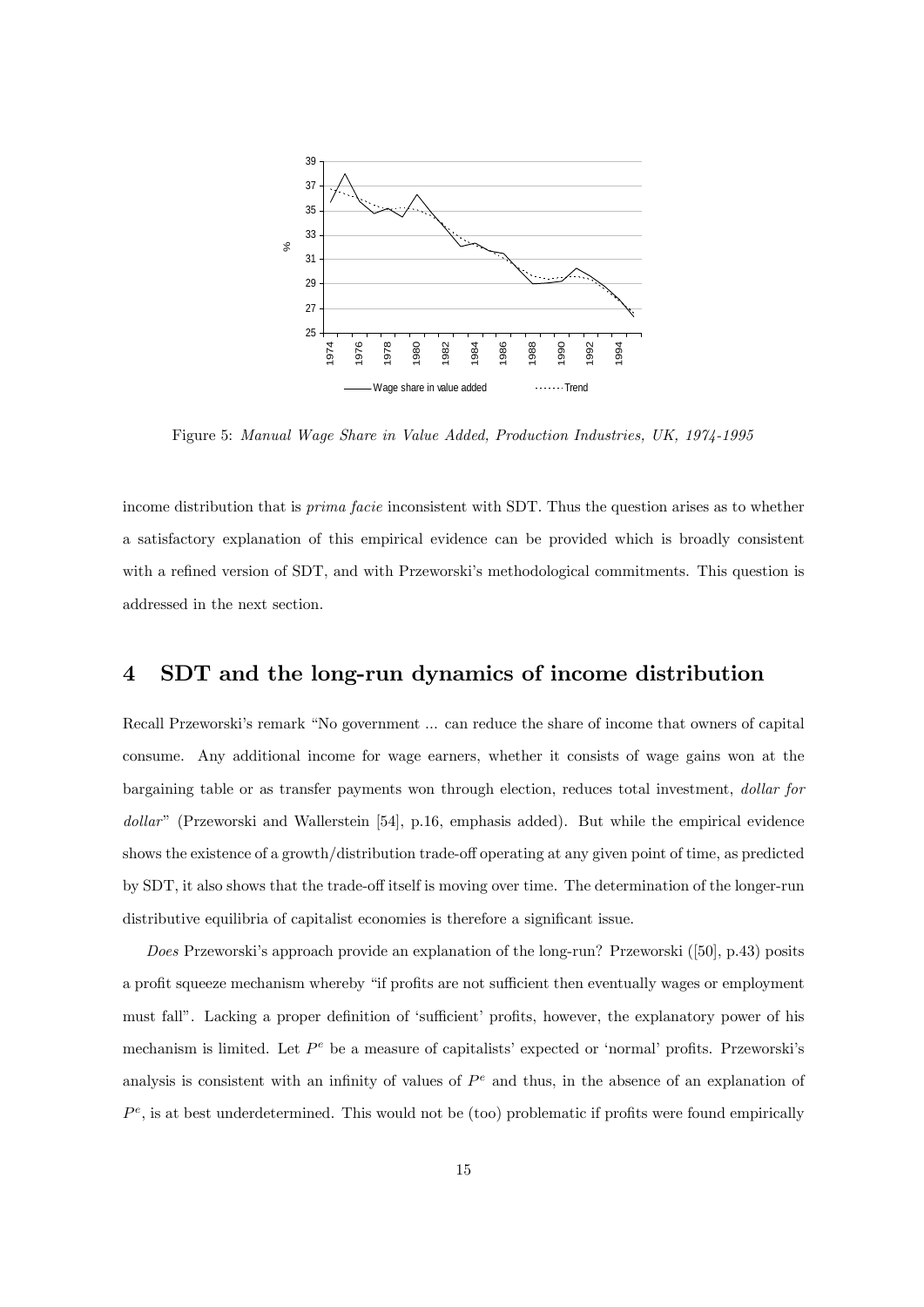to vary within a reasonably narrow range, but given the significant variability of equilibrium income shares, the theoretically and empirically interesting issue is precisely the determination of  $P^e$ , as the product of social, political, and economic conditions, past and present government policies, etc. But this is lacking in Przeworski's  $SDT -$  there is no long-run argument.

 $Can$  Przeworski's approach provide a satisfactory explanation of the long-run consistent with the fundamental insights of SDT? SDT could be (partly) rescued if it could be shown that the long-run changes were driven (entirely or mostly) by forces that are completely independent of class conflict and distributive policies.

Theoretically, it is very difficult to find some long-run explanatory mechanism that is completely independent of distributive conflict. This would require the identification of some explanatory variables that are not ináuenced (directly or indirectly) by class struggle and government policies, and have no effect on the latter. Yet even long-run changes in the institutional and legislative framework, the cultural and education system, and the basic structural features of the economy (including long-run trends in technological progress, labour supply, skills, and so on) are hardly independent of distributive conflict and government policies. For the major political and economic actors struggle not just to place the economy in a different point along a given growth/distribution trade of but to alter the trade of itself. The idea of identifying some completely exogenous explanatory variables is unconvincing in that it would imply the endorsement of the crudest form of economic determinism, which Przeworski himself has repeatedly and convincingly rejected. Indeed, an explanation of long-run income distribution and the limits to class conflict based only on exogenous variables would be inconsistent with Przeworski's broader approach to classes and class struggle.

As Przeworski has forcefully argued, structural constraints on individual choice and the social determination of agents are central in the analysis of class. The conception of "undifferentiated, unchanging, and unrelated 'individuals'" (Przeworski [51], p.381) typical of rational choice theory is both unsatisfactory and unrealistic, and the structural features shaping agents' interaction (in the economic or political arena) and their preferences and beliefs have a key explanatory relevance. "The appropriate view is neither one of two ready-to-act classes nor of abstract individuals, but of individuals who are embedded in different types of relations with other individuals within a multidimensionally described social structure" (ibid., p.393). Further, Przeworski emphasises the role of politics and culture in the formation of classes as collective actors. "Classes must thus be viewed as effects of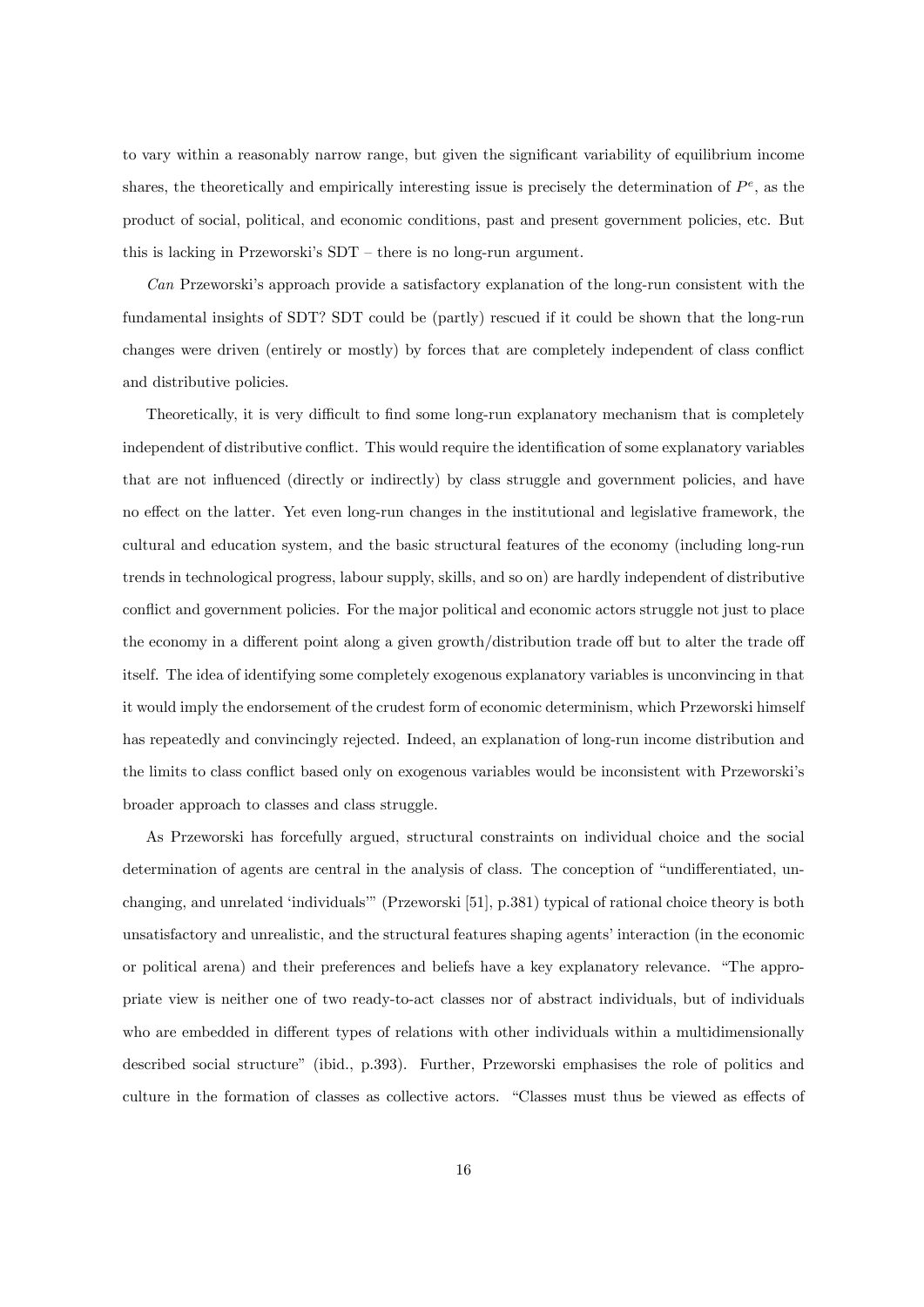struggles structured by objective conditions that are simultaneously economic, political and ideological" (Przeworski [50], p.47). Therefore "the process of class formation is a perpetual one: classes are continually organized, disorganized, and reorganized" (ibid., p.71).

It is difficult to underestimate the relevance of structural constraints (and changes in the political, economic and institutional framework) and endogenous preferences (and thus ideological struggle) in the analysis of long-run political-economic processes and policy formation. Indeed, based on Przeworski's own theory of class and class conflict, long-run changes in the structural features of class conflict (produced by the voluntary or involuntary effects of agents' actions), and shifts in hegemony should be focal in the analysis of distributive struggles. For political and class struggles are not just about choosing the optimal position in a given structure of trade-offs, but first and foremost about altering those trade-offs themselves, by creating the conditions for changes in structural constraints and for shifts in hegemony. As Rothstein  $([60], p.35)$  forcefully puts it, "institutions are created with the object of giving the agent ... an advantage in the future game of power". It is these long-run forces that are arguably central to understanding the dynamics of class struggle and income distribution in advanced capitalist countries.<sup>12</sup>

For there are continuous changes in the economic and institutional framework that are at least partly endogenously produced by class struggles: labour market regulations, technical change, globalisation, etc.  $\lq$ [P]ower relations and institutional rules  $\ldots$  are themselves shaped by class processes and class conflicts" (Wright  $[74]$ , p.110). These structural features affect "the rights and powers accompanying private ownership of the means of productionî (ibid., p.111) and the boundaries of feasible income distributions within the capitalist system, and tend to change over time and across national boundaries. For example, in most European countries after 1945 the absence of a viable exit strategy implied that "immobile productive capital had to opt for voice within corporatist institutions; the absence of exit created the same incentives for [the social-democratic] compromise as workers<sup>?</sup> reliance on capitalist investment for future wages" (Schwartz [63], p.258). In the 1980s and 1990s, the increased international mobility of capital, the deregulation of labour markets, more restrictive union legislation, and the decrease of revenue flows necessary to provide a high social wage have weakened labour's position in the economy and altered the range of feasible income distributions against it

 $12$  There is robust historical evidence that political actors intentionally act to modify the structural and institutional features of the economy in order to change the balance of power between classes (Rothstein [60], Korpi [38]). Such changes are generally associated with shifts in hegemony, the product of the "battle of ideas" (King and Ross [33], Roemer [59]).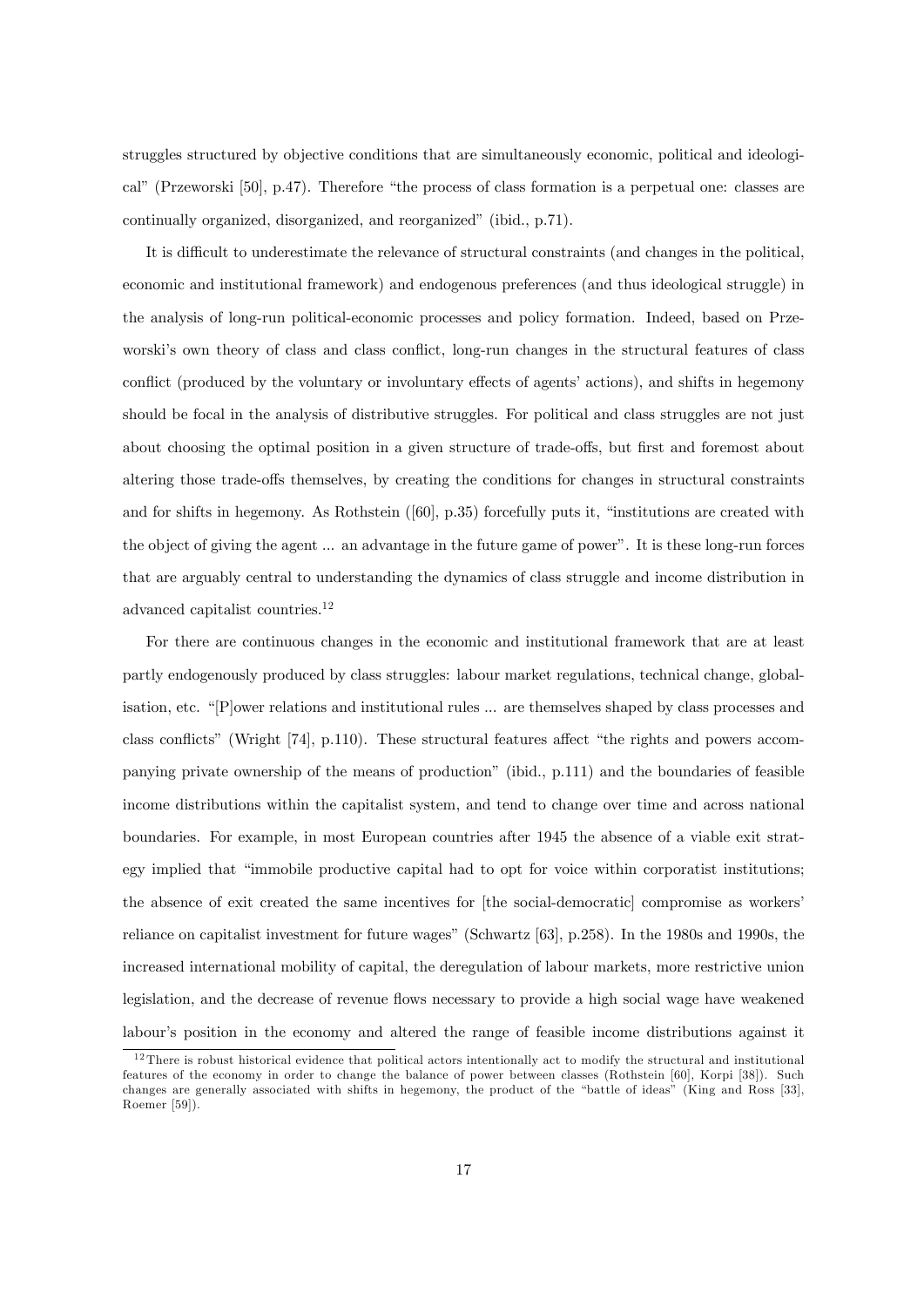(Korpi and Palme [39]).

By implicitly taking a short-run perspective, Przeworski has analysed income distribution in advanced economies in models in which institutions (except for private property and private investment decisions) play no role and agents's preferences are exogenously given.<sup>13</sup> The explanatory power of this approach is limited, as the empirical analysis in section 2 above shows, and as Przeworskiís own theory of class suggests, for complex structural and subjective factors are central in determining the equilibrium of the economy. Przeworski's own general claims on the importance of hegemony, endogenous preferences, and culture on the one hand, and on social structures and structural constraints, on the other hand, forcefully show the shortcomings of his theoretical approach to distributive struggles. In particular, they cast doubt on the idea that income distribution in advanced economies can be derived deductively in an abstract model which assumes only the institution of private property together with instrumentally rational agents with given, exogenous preferences.

It is therefore theoretically difficult to find a long-run explanatory mechanism for income distribution independent of class struggle. By contrast, the following sections focus on power resources and on the effect of changes in the balance of power over long-run distributive outcomes to show empirically that plausible mechanisms do exist that are precisely not independent of power relations and class struggle.

### 5 Power, conflict and distribution

We have argued that the data on income distribution in the postwar UK economy provide *prima facie* evidence against  $SDT:$  a profit-squeeze mechanism seems to operate at any given point in time (which might explain the widespread intuitive appeal of SDT), but the long-run distribution of income is much more variable than SDT allows for. We have also argued that there is no explanation of the long-run in Przeworski's theory, and we have raised some doubts about the possibility that a robust theoretical model of the long-run evolution of income distribution can be provided that is consistent with SDT. Indeed, Przeworski's general theory of class forcefully suggests that an alternative approach to SDT is necessary to explain long-run trends in income distribution in capitalist economies.

 $13$  The profit-squeeze mechanism is produced by the actions of two 'ready-to-act' classes which are perfect agents of ëabstract individualsí with exogenously given preferences. The social structure is in no way ëmultidimensionally described'. This might be justified as a mere methodological simplification aimed at separating "the analysis of action at a particular moment from everything that created the conditions under which this action occursî (Przeworski [51], p.385). It leads, however, to a tension in his approach, as argued by Veneziani ([66]; see also [65], [67])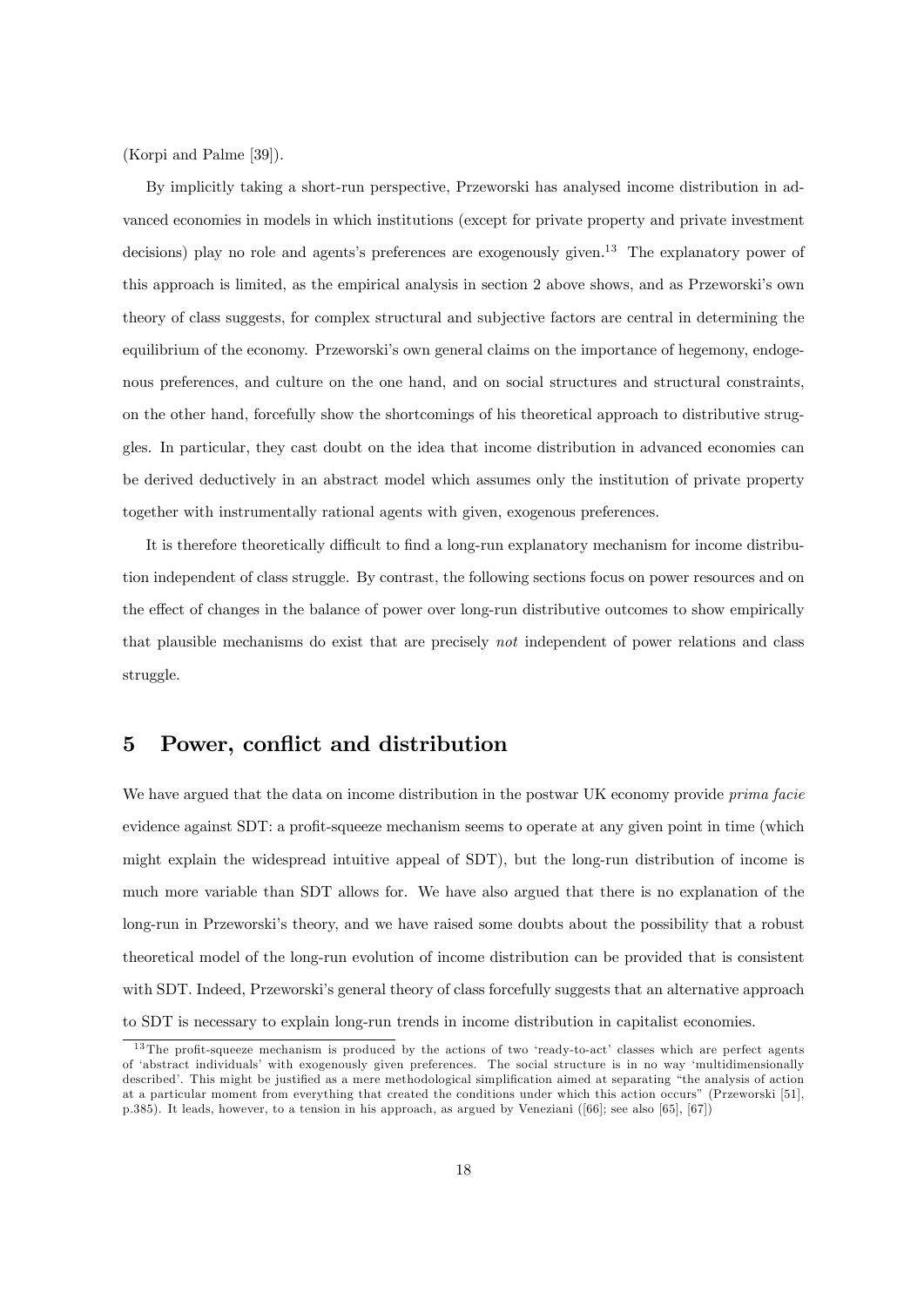In the rest of the paper, we develop an empirical analysis of the existence of a short-run profit squeeze mechanism and the long-run variability of the political-economic equilibrium of the UK economy. The aim is not to provide an exhaustive explanation of the determinants of the wage share and the employment rate, which have been the subject of a vast debate (for a recent survey, see Boggio et al. [6]), let alone the determinants of earnings inequality (for a discussion see Bradley et al. [8]). Rather, our purpose is to provide further evidence on the limits of SDT and to outline the foundations of an alternative interpretation of the long-run movement of distributive shares which emphasises changes in the bargaining power of social classes as one of the key determinants of the political-economic equilibrium of capitalist economies. To be specific, contrary to the key tenets of SDT, we suppose that the *power resources* available to the two main classes in the economy are among the key determinants of distributive outcomes, and different equilibria correspond to different configurations of the balance of power between the two classes.<sup>14</sup>

There is a long standing tradition in social theory that provides robust theoretical foundations for the idea that the power resources of the working class in the economic and political spheres are among the key determinants of the political-economic equilibrium of capitalist societies (see Korpi and Shalev [40], Korpi [37], [38], Cameron [11], Esping-Andersen [17], Wright [73], Bradley et al. [8]). The power-resources approach "has long been considered one of the ... main theoretical approaches in the literature on welfare state development" (Bradley et al.  $[8]$ , p.193) and in comparative political economy. The empirical literature has indeed shown that various measures of working class power in the labour market (e.g., unionization, labour law, collective bargaining institutions), in the workplace (e.g., work councils, co-determination) and in the political sphere (e.g., strong Labour parties, participation of the Left to cabinets, political institutions) explain a significant part of cross-national differences in the structure and development of welfare states (Korpi [37], [38], Esping-Andersen [17], Kangas [30], Bradley et al. [8]) and even some important macroeconomic outcomes, such as inflation and unemployment (Cameron [11]).<sup>15</sup>

 $14$ Our analysis focuses mostly on the relation between macro variables. For a thorough discussion of the microfoundations of a power-centered account of class conflict and distribution, see Wright ([73]) and Korpi ([38]).

 $15$  The emphasis on working class power has recently been criticised by the varieties of capitalism approach, which has provided an alternative explanation of welfare state development focusing on the role of firms and on workers' investment in skills (Hall and Soskice [25]). This debate is important but not directly relevant to our analysis. For in this paper we do not aim to adjudicate between different theories of the welfare state. Nor are we trying to provide a explanation of cross-national differences in welfare state development. Our key claim is that power resources are *among* the main determinants of long-run income distribution, but they are not necessarily the only ones (Bradley et al. [8], pp.193-5; see also Iversen [27] for an interesting attempt to reconcile the power resource and the varieties of capitalism approaches). We should note, however, that in a time-series - rather than cross-sectional - perspective, a focus on power resources rather than, for example, skills, seems quite natural. Moreover, whereas skills may be a determinant of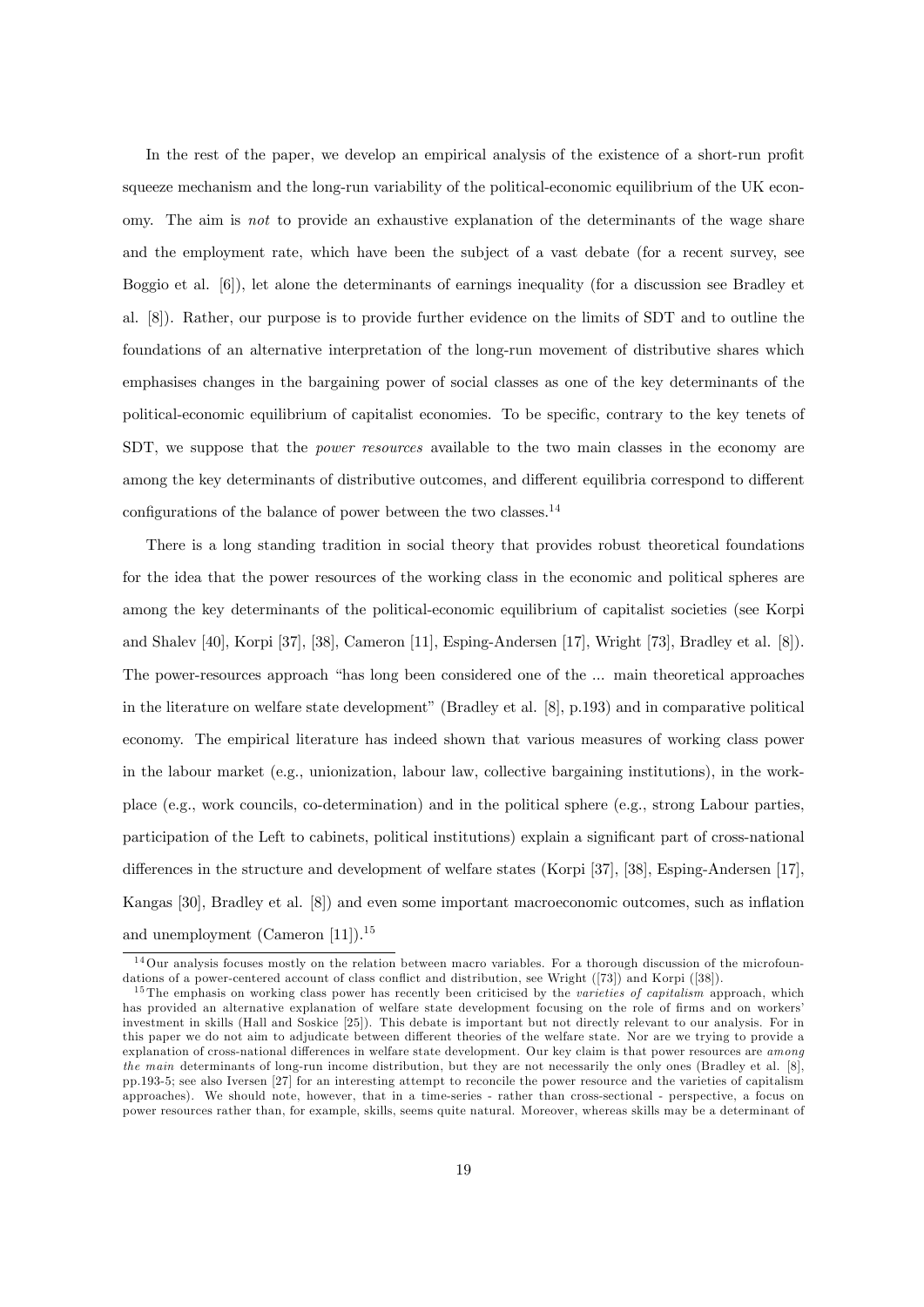At a theoretical level, however, the power resources approach is not limited to the analysis of social spending and government policies, and it can be interpreted as a general framework to analyse class relations and distributive conflicts. "In the power resources approach attention is focused on the assets, or power resources, which actors bring into distributive conflicts and, if necessary, can bring to bear in asserting their interestsî (Korpi and Palme [39], p.427). From this perspective, the main actors in the economy are "expected to organize for collective action in political parties and unions to modify conditions for and outcomes of market distribution" (Korpi [38], p.173, italics added). That is, classes use their power resources both to alter income distribution in the short-run, given a certain structure of trade-offs, and perhaps more importantly, to modify the structure of trade-offs in the long-run.

In the empirical analysis below, we consider trade union density as the key measure of the bargaining strength of the working class. From a theoretical viewpoint, unionization "may be seen as the primary organization form of the working class and can thus be considered a basis for other forms of working class strength" (Rothstein  $[60]$ , p.33). Arguably, the key dimension of workers' power lies precisely in their ability to act collectively as a class, and unionization is the most basic form of workers' collective organization both in the labour market and in the workplace - the fundamental dimension of their "associational power" (Wright [73], p.962. See also Korpi and Palme [39]). Further, measures of trade union density capture working class strength better than indices of strike activity (such as number of stoppages and working days lost): there is no clear relation between conflict, or militancy, and organizational strength, because strength, or power is a property, not an act and powerful actors often do not need to use it. Unionization correctly measures labourís collective power resources, not their use (Korpi and Shalev [40], Cameron [11]) and it is considered as a causally important variable in the analysis of distribution and distributive conflict in a number of approaches across the social sciences (see, inter alia, Masters and Robertson [45], Freeman [19], Gustafsson and Johansson [22], Alderson and Nielsen  $[1]$ , Iversen  $[27]$ ).<sup>16</sup>

Second, our analysis focuses primarily on distributive outcomes rather than on welfare state provisions and redistributive policies. In this context, measures of the bargaining power of the working class

earnings inequalities, it is not obvious that they can explain the dynamics of class shares over time.

 $16\,\text{We}$  do not distinguish unionism in the private sector from unionism in the public sector on both theoretical and historical grounds. Theoretically, we do not regard the state as a referee between contending classes but as an active participant in that struggle. While the precise nature and timing of that participation is historically contingent, the state is not above class struggle. Historically, as we outline in Section 7, unionism in the public sector (nationalized industries, other public corporations and general government) was a very important contributory factor to working class bargaining strength in the UK.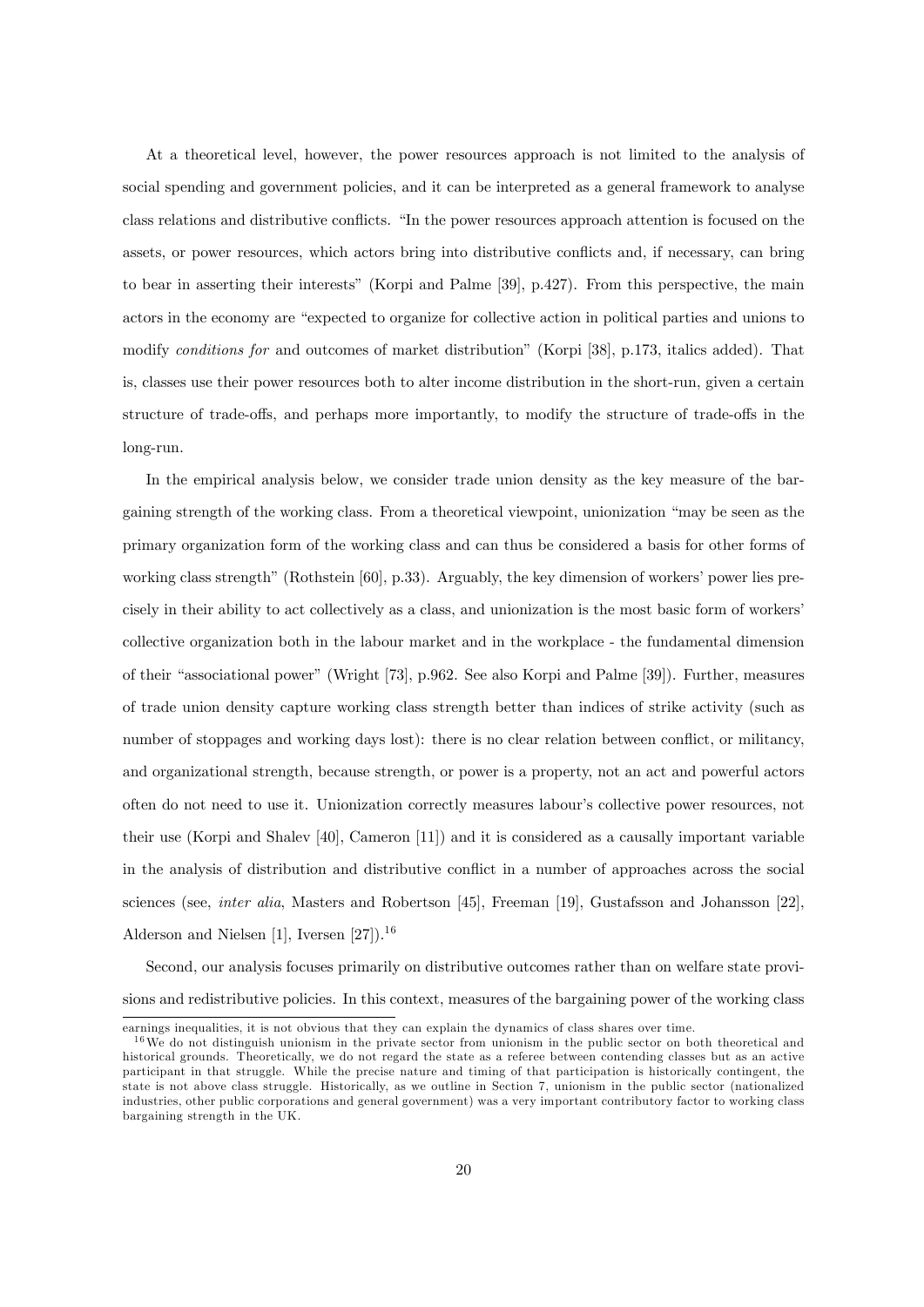are arguably more focal. Indeed, in empirical studies of pre-tax income distribution, other measures of working class power often turn out to be insignificant after controlling for unionization (see, e.g., Bradley et al. [8], pp.216ff.). Third, from the econometric viewpoint, many of the variables used in cross-national studies are hardly useful for our time series analysis: indices measuring the structure of collective bargaining or employment protection, or variables capturing the existence of work councils vary very little, if at all, for very long periods of time within any given country.

In a two-class bargaining framework, however, what matters is the *balance* of power between the main protagonists. The key power resource of employers are economic assets, or capital (Korpi [38]), but the extent to which ownership of economic assets translates into power depends on a number of factors, and in particular on capitalists' capacity to control investment and the options available to them. Indeed, the major difference in the power resources available to capitalists and workers is precisely that, unlike human capital, economic resources can be divested and transferred (Korpi [38]), and the actual mobility of capital depends both on technological factors and on the broader legal, political, and institutional framework. From this perspective, the openness of an economy is a key determinant of the power of employers and so of distributive outcomes and redistributive policies (Scharpf [62], Wright [73], Bradley et al. [8], Korpi and Palme [39]).

In the econometric analysis below, we capture openness by focusing on capital flows in and out of the country, consistent with the emphasis on capital as the main power resource of capitalists. Increased capital mobility (in both directions) tends to increase the capacity of capitalists to control investment and the allocation of capital. International capital flows (in both directions) provide a direct measure of the extent to which, in their relation to workers (and the nation state), capitalists can choose 'exit' as opposed to 'voice', and hence measures their incentive to find a compromise in distributive conflicts.<sup>17</sup> Other measures of openness used in the literature, such as intensity of trade or population flows, only indirectly capture the effect of openness on the power relations between classes, and the empirical evidence suggests that they may be more relevant to explain some of the income inequalities within the working class (for example, by their effect on skill differentials; Borjas [7], Wood [72], Richardson [58], Gustafsson and Johansson [22], Alderson and Nielsen [1]) rather than income distribution between classes (Boggio et al. [6]).

It may be argued that what matters are the restrictions (or lack thereof) on capital mobility, rather

 $17$  Some authors focus only on capital outflows (see, e.g. Alderson and Nielsen [1]), but this can only partially capture the freedom of movement of capital, and so changes in capitalists' bargaining power.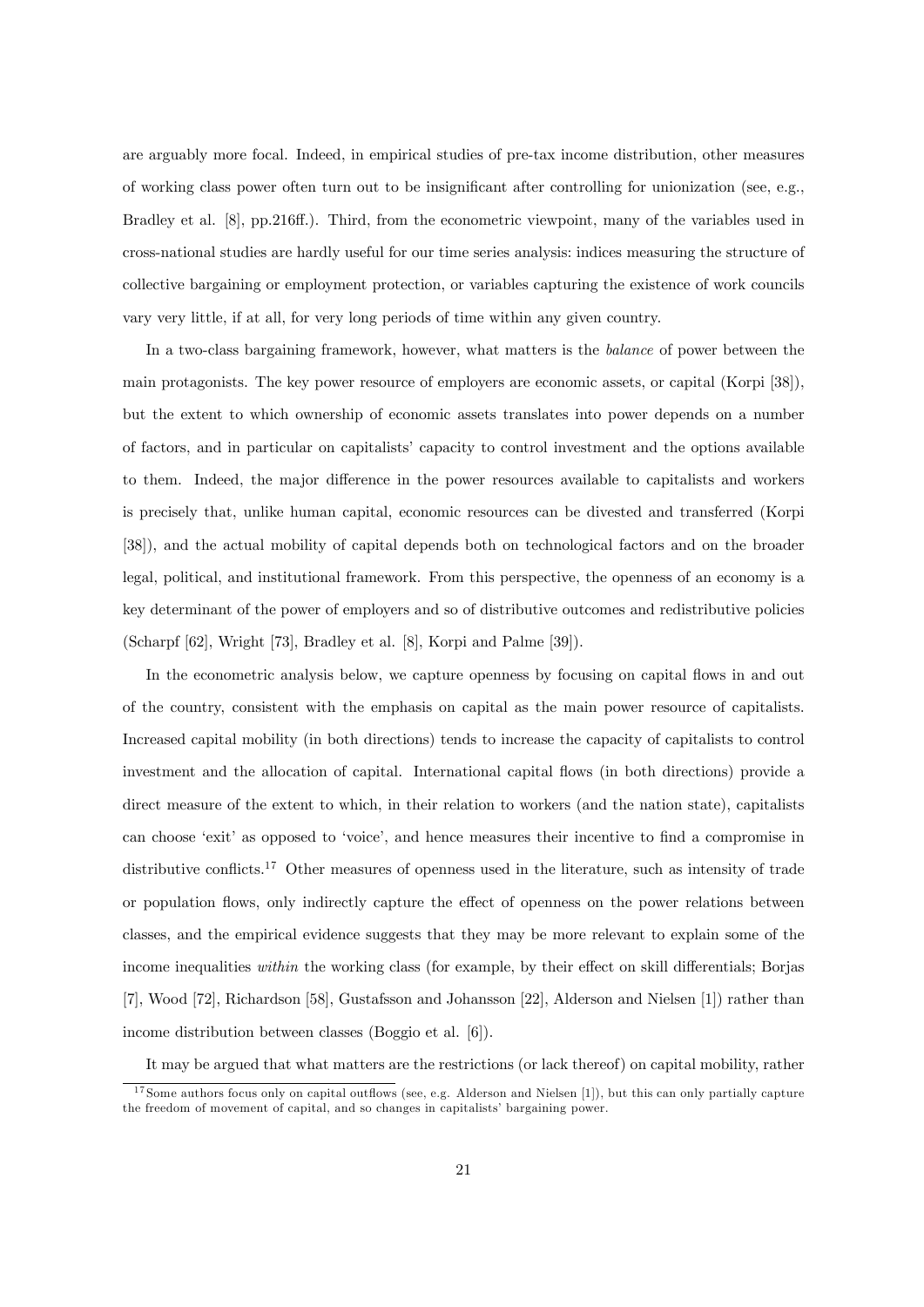than mobility itself. However, measures of openness focusing on legal and institutional restriction on capital mobility have three problems. First, at the theoretical level, formal legal and institutional restrictions do not really capture all of the factors affecting capital mobility. Second, even if there are no juridical restraints to capital movement, there may be other sources of frictions (such as an insistence on product standards). And third, capital mobility depends not only on national laws but on the overall international framework. At the empirical level, indices of capital restrictions are rather imperfect and although they provide some insight in cross-national analysis, they are inadequate in a time-series framework.

In line with the power resources approach, we suppose that increases in the power resources of one class have long-lasting positive effects on the share of income that goes to that class. Thus, contrary to SDT, in the long-run we expect union strength to be positively associated with the equilibrium wage share, whereas capital mobility should be negatively associated with both the wage share and the employment rate.<sup>18</sup> In line with the findings in section 2 above, and with a standard profit squeeze mechanism, we also expect to find evidence of a short-run cyclical relation between the wage share and the employment rate.

In the next section we test whether there exist interaction and a common dynamic between wage share, employment rate, an openness measure and trade union density variables in the UK over nearly five decades, by using a vector error correction model.

### 6 Distributive conflict in the UK: an econometric analysis

We use annual data (described in Appendix A). Owing to data limitation on capital movements, the analysis starts in  $t = 1966$  and ends in  $t = 2010$ , comprising 45 yearly observations, which allows us to study the long-run properties of the data (Hakkio and Rush [24], p.572). At time t, our data are represented as a column vector of four variables,  $y_t$ , comprising measures of wage share, employment rate, trade union density and openness. For any t, let  $\Delta y_t = y_t - y_{t-1}$  denote the change in the four variables between period t and period  $t - 1$ .

The dynamics of the wage share  $(w_t)$  and employment rate  $(e_t)$  were described in Figure 3 and are reported again in Figure 6 Panel (a) (left scale), for ease of comparison. The openness of the economy

<sup>&</sup>lt;sup>18</sup>Using a cross-country panel, Jayadev [28] shows a robust negative correlation between the degree of openness and labour's share in national income.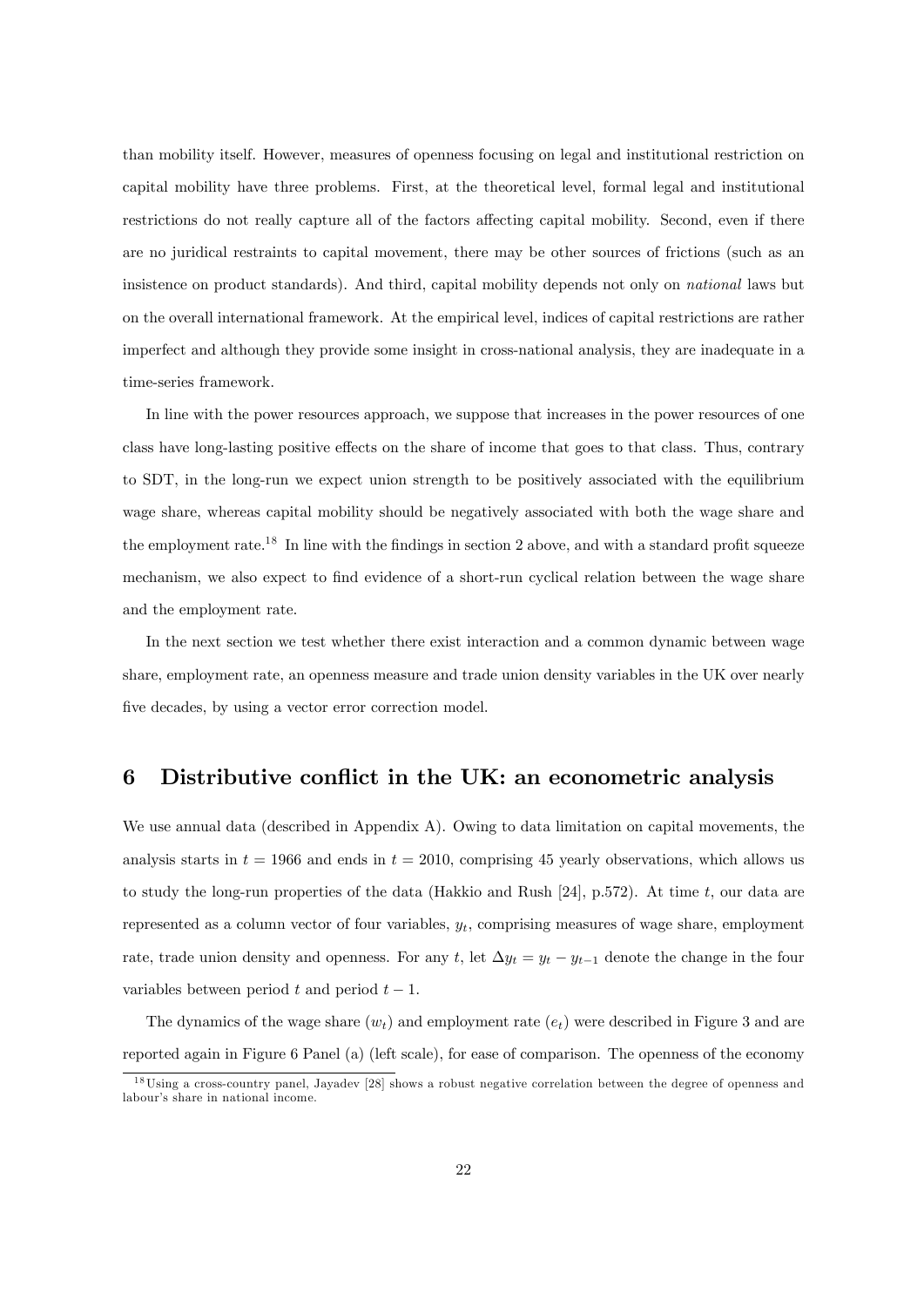

Figure 6: The Pattern of the Main Economic Variables, UK, 1966-2010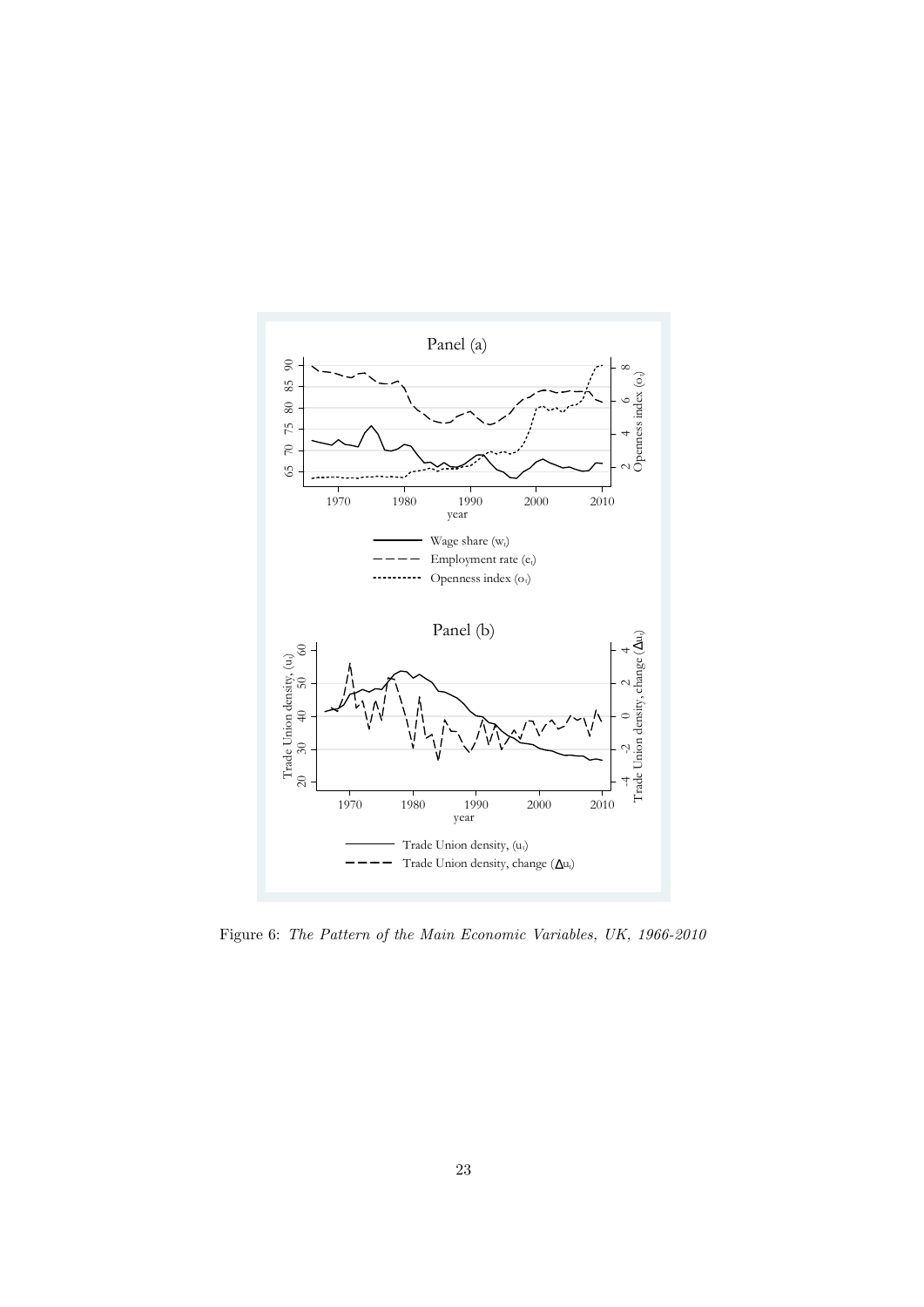$(o_t)$  is measured by the sum of inward and outward foreign direct investment over gross fixed capital formation. The dynamics of  $o_t$  is depicted in Figure 6 Panel (a) (right scale) and shows a steady increase since the early 1980s, from just above 1.3% to over 8%. Finally, Figure 6 Panel (b) depicts the trade union density variable (the ratio of trade union membership to employee jobs) measured in levels ( $u_t$ , left scale) and in differences ( $\Delta u_t$ , right scale). Over 41% of the workforce belonged to a trade union in 1966, which rose to nearly 54% at the end of the 1970s but decreased steadily thereafter. In 2010 only one out of four in the workforce was unionized. The change of trade union density  $(\Delta u_t)$  has been very unstable, but clearly decreasing for the first fifteen years of our data and progressively moving closer to zero thereafter.

Visual inspection of the time pattern of all variables suggests that they are nonstationary. We investigate whether the single processes have a unit root by using the modified Dickey–Fuller  $t$  test, including a linear trend (Elliott et al. [16]),<sup>19</sup> and conclude that the wage share  $(w_t)$ , the employment rate (e<sub>t</sub>) and the openness indicator (o<sub>t</sub>) are integrated of order 1, while trade union density ( $u_t$ ) is integrated of order  $2^{20}$  Thus, given our interest in detecting the short-run dynamics and the long-run interaction between them, we estimate a cointegrated vector auto-regressive model with lag  $p$  (VAR(p)) written as a Vector Error Correction Model (VECM).<sup>21</sup> We define the multivariate vector  $y_t = (w_t, e_t, o_t, \Delta u_t)'$  and estimate the following VECM representation of the VAR(p):

$$
\Delta y_t = \sum_{j=1}^{p-1} \Gamma_j \Delta y_{t-j} + AB y_{t-1} + v_t \tag{1}
$$

where  $v_t$  is a sequence of independently and identically distributed shocks, with zero mean and full rank variance-covariance matrix; p is the finite number of lags considered;  $\Gamma_j$  is the  $4 \times 4$  matrix capturing the short-term interactions among the variables of interest;  $B$  is the  $r \times 4$  cointegrating matrix (with rank r, also known as the *cointegrating rank*) which captures the long-run relations between the variables; and A is the  $4 \times r$  matrix capturing the link between short-run and long-run

 $19$ This is an augmented Dickey-Fuller test, where the time series is transformed via a generalised least squares regression before performing the test. It has significantly greater power than the previous versions of the augmented Dickey-Fuller test.

 $20 \text{ Using asymptotic econometric theory, bounded variables - such as shares - cannot be nonstationary. However,}$ using the linear model as a reasonable approximation of the true process and considering that also shares that are relatively distant from the boundaries can have nonstationary properties in finite samples, one can analyse their longrun statistical properties using cointegration methods. In fact, there exists a vast empirical economic literature analysing the dynamics of bounded variables with cointegration models, such as interest rates, which cannot be negative, exchange rates fluctuating within a bandwidth, and unemployment rates. For an advanced theoretical analysis of limited time series with unit roots, see Cavaliere ([13]).

 $^{21}\mathrm{The}$ econometric methodology adopted is explained in detail in Appendix B.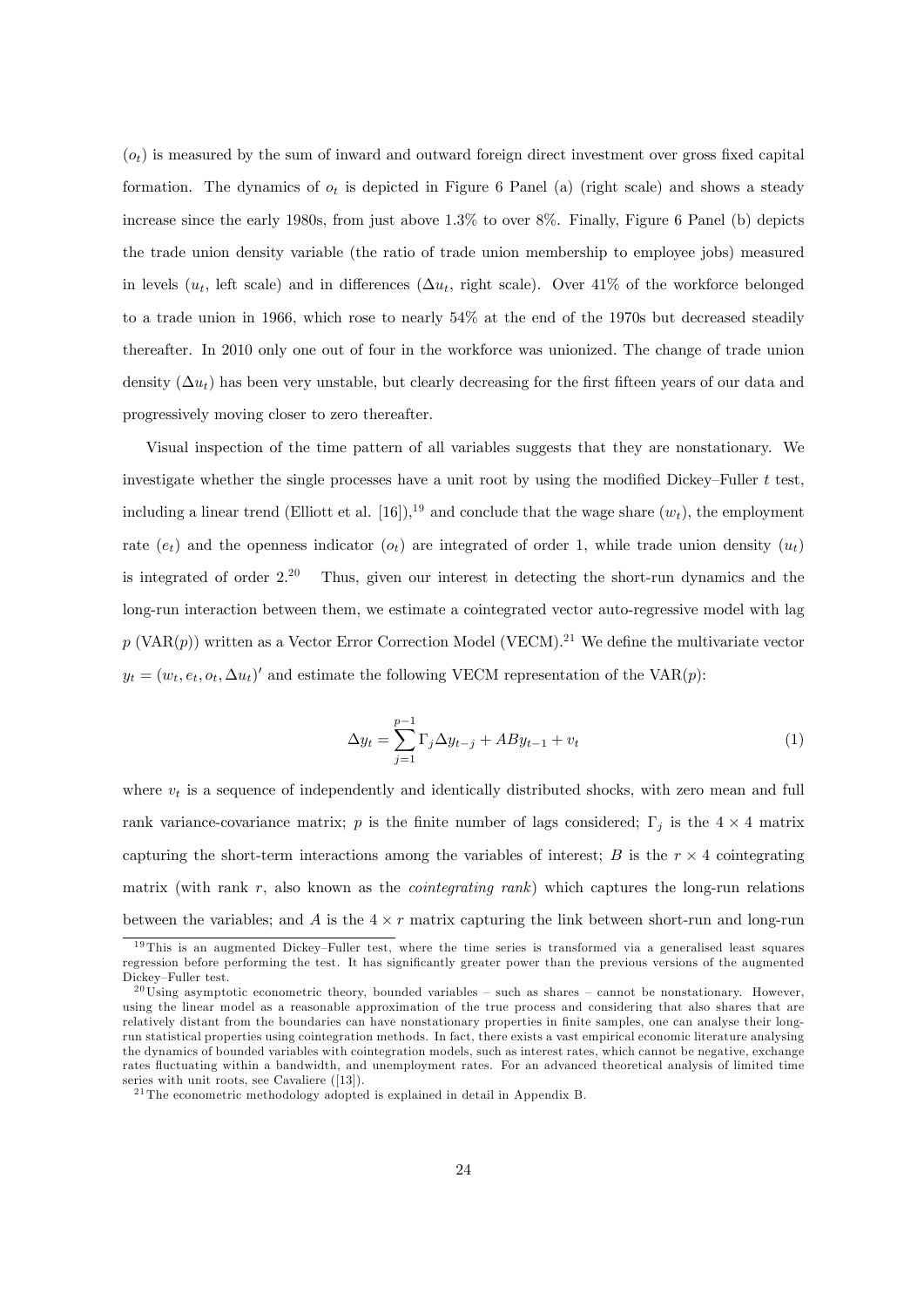dynamics by expressing the effects of deviations from the long-run equilibrium,  $By_{t-1}$ , on the short term dynamics,  $\Delta y_t$ . Given the cointegrating rank r, simultaneous estimation of  $\Gamma_i$ , A and B can be obtained using the full information maximum likelihood framework (Johansen [29]). In order to investigate the number of lags  $p$  in the model, we use Schwarz's Bayesian information criterion and a series of specification tests, which suggest estimating a  $VAR(1)$ . This is not surprising given the yearly frequency of our data and also advisable in order to keep the model as parsimonious as possible.<sup>22</sup>

Consistent with the pattern of the series under analysis, we assume a model with only a constant and no deterministic trend in the cointegrating equation, and estimate the cointegrating rank by iterating the cointegration test starting from  $r = 0$ . Table 1 shows the trace test.

| max. rank $(r)$ |    |                  |       |        | param. Log-likel. eigenvalue statistic 5\% crit. value |
|-----------------|----|------------------|-------|--------|--------------------------------------------------------|
| Trace test      |    |                  |       |        |                                                        |
|                 |    | $-216.251$       |       | 89.338 | 47.21                                                  |
|                 | 11 | $-194.441$ 0.637 |       | 45.719 | 29.68                                                  |
| 2               | 16 | $-175.694$ 0.582 |       | 8.225  | 15.41                                                  |
| 3               | 19 | $-172.901$       | 0.122 | 2.638  | 3.76                                                   |

Table 1: Johansen rank test

Notes: The null hypothesis of the trace test is that the that there are no more than r cointegrating relations in the VECM. Constant included in the model. Observations: 40. Lags: 1

We reject the hypotheses that  $r = 0$  and  $r = 1$ , but we do not reject the hypothesis that  $r = 2$ , and so conclude that there are two cointegrating relationships.

Assuming the presence of two cointegrating equations, we next check that the residuals of the estimated VECM are not subject to significant heteroskedasticity. Letting  $r = 2$ , A and B' are  $4 \times 2$ matrices, where as noted above  $A$  captures the effects of deviations from the long-run equilibrium  $By_{t-1}$ . The estimated VECM with  $p = 1$  can then be written as:

$$
\Delta y_t = \widehat{A}\widehat{B}y_{t-1} + \widehat{v}_t.
$$
\n(2)

Table 2 gives estimates of the two cointegrating equations  $B$ , estimating the long-run relationships, and of the error correction matrix  $A$ , estimating the effect of deviations from long-run equilibrium on the four variables in  $y_t$ . Because  $By_{t-1}$  is stationary, shocks affecting these relationships have only a temporary effect, and  $By_{t-1}$  can be seen as a long-run equilibrium.

 $^{22}$ Lutz ([42]) demonstrates that choosing the lag order to minimize Schwarz's Bayesian information criterion or the Hannan and Quinn information criterion provides consistent estimates of the true lag order.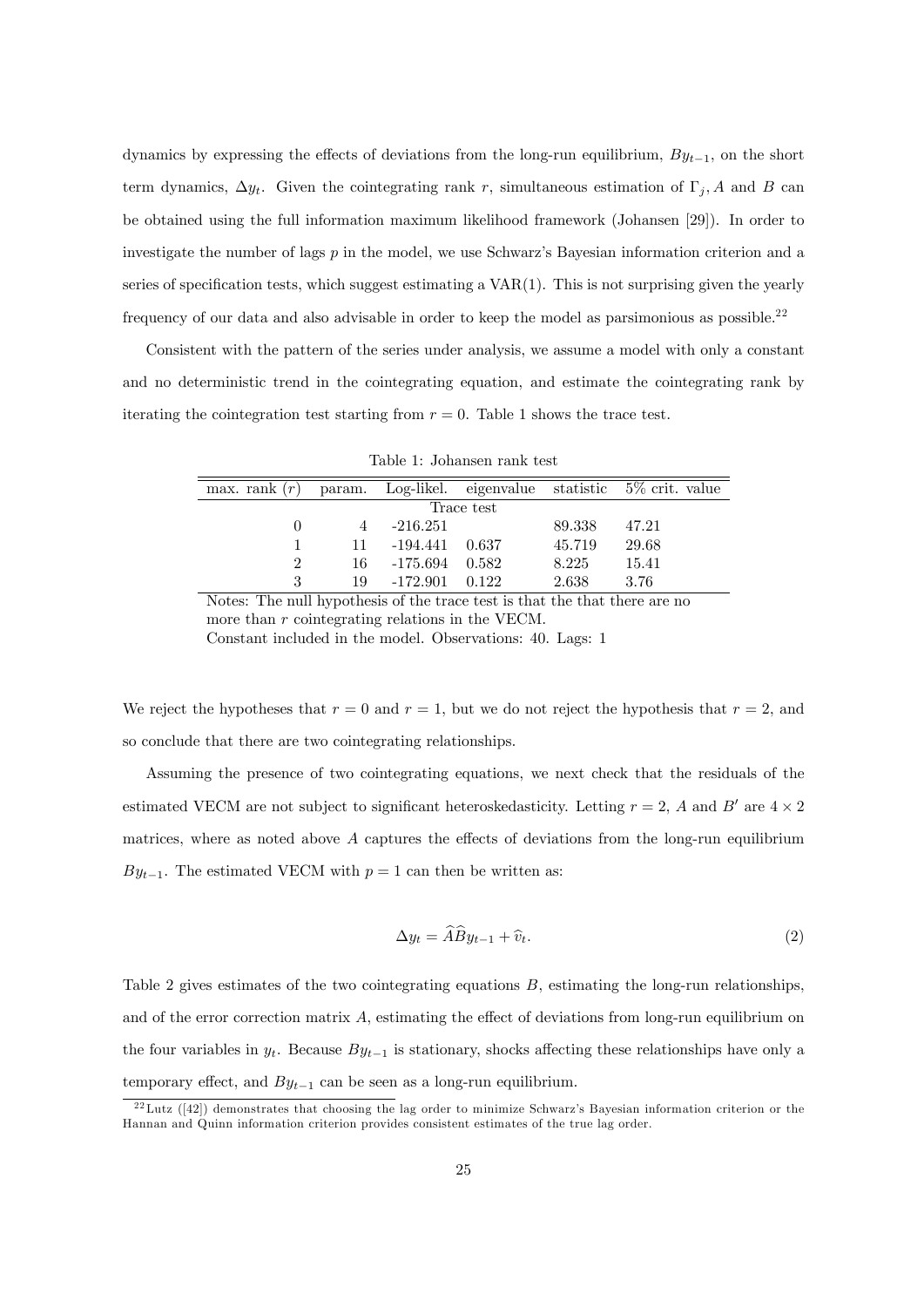Table 2: Estimated VECM.  $\Delta y_t = \hat{A}\hat{B}y_{t-1} + \hat{v}_t, y_t = (w_t, e_t, o_t, \Delta u_t)$ 

|                  |               | Cointegrating equations (matrix $\hat{B}$ ): |  |
|------------------|---------------|----------------------------------------------|--|
|                  | CE1           | CE2                                          |  |
| $w_{t-1}$        | $1.000^{(b)}$ | 0.583                                        |  |
|                  |               | $(0.200)$<br>$1.000^{(b)}$                   |  |
| $e_{t-1}$        | $0.000^{(a)}$ |                                              |  |
|                  | 0.454         | $0.000^{(a)}$                                |  |
| $o_{t-1}$        | (0.114)       |                                              |  |
|                  |               |                                              |  |
| $\Delta u_{t-1}$ | $-1.779$      | $-5.649$                                     |  |
|                  | (0.223)       | (0.596)                                      |  |
|                  |               |                                              |  |

| Error Correction (matrix $\hat{A}$ ): |              |              |              |                |  |  |  |
|---------------------------------------|--------------|--------------|--------------|----------------|--|--|--|
|                                       | $\Delta w_t$ | $\Delta e_t$ | $\Delta o_t$ | $\Delta^2 u_t$ |  |  |  |
| CE1                                   | $-0.464$     | $-0.390$     | $-0.091$     | $0.000^{(a)}$  |  |  |  |
|                                       | (0.110)      | (0.089)      | (0.033)      | (0.000)        |  |  |  |
|                                       |              |              |              |                |  |  |  |
| CE2                                   | 0.206        | 0.068        | 0.029        | 0.180          |  |  |  |
|                                       | (0.045)      | (0.037)      | (0.014)      | (0.025)        |  |  |  |

Notes: Standard errors in parentheses. (a) indicates the restriction imposed; (b) indicates the normalisation imposed. LR test statistics: 0.023 (5% critical value, 3.841)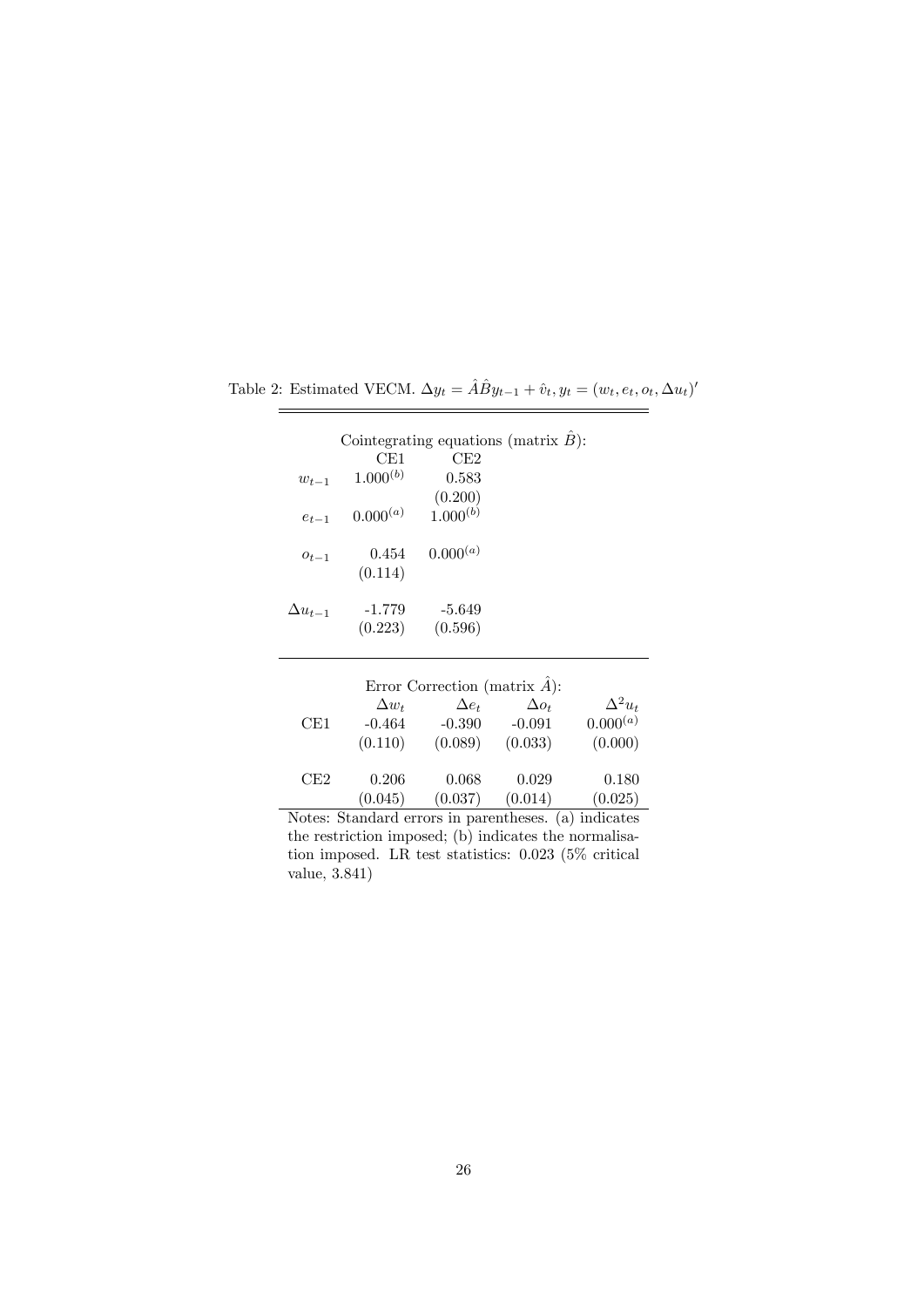As we have no a priori theoretical restrictions to impose, we test the model with all variables included, normalizing to unity the coefficients of the wage share and the employment rate in the first and second cointegrating equations respectively.<sup>23</sup> The coefficients of the employment rate in the first equation and of openness in the second are both statistically insignificant, and so we test the assumption that they are jointly equal to zero by using the likelihood ratio (LR) test. The likelihood ratio test statistic is 0:023, which is well below the chi-squared 5% critical value of 3:841 for one degree of freedom, allowing us not to reject the restrictions imposed.<sup>24</sup> This result is also presented at the bottom of Table 2.

Using the estimated coefficients of  $\widehat{B}$ , and including the estimated constant, the two cointegrating equations (CE) can be written as:

CE1: 
$$
w_t = 70.32 - 0.45 o_t + 1.78 \Delta u_t + \hat{v}_{1t}
$$
  
\nCE2:  $e_t = 124.41 - 0.58 w_t + 5.65 \Delta u_t + \hat{v}_{2t}$  (3)  
\n $\overline{0.20}$  (3)

with estimated standard errors in parentheses.

CE1 suggests that, in the long run, trade union density and wage share are positively correlated (if the change of trade union density increases by one percentage point, the wage share increases by 1.78 percentage points), and openness and wage share are negatively correlated (if openness increases by one percentage point, the wage share decreases by 0.45 percentage points). CE2 suggests that in the long run the wage share and the employment rate are negatively correlated (an increase of the wage share by one percentage point decreases the employment rate by nearly 0.6 percentage points) and the change in union density and the employment rate are positively correlated (an increase in the change in union density by one percentage point increases the employment rate by 5.6 percentage points).

In other words, in the long-run, the dynamics of the wage share and of the employment rate are significantly correlated to the dynamics of other variables, namely openness and trade union density change, and the signs of the relevant coefficients coincide with the hypotheses set out in section 5. Although the coefficients of CE1 and CE2 should be interpreted with care, given that the estimation methods do not allow us to make precise statements about causality, these results show that an

 $^{23}$  Johansen's ([29]) maximum likelihood estimation methods require some normalisation restrictions, which is why the coefficients of the wage share and of the employment rate are set equal to unity in CE1 and in CE2, respectively.

 $24$ Throughout the analysis we use a critical value of 5%.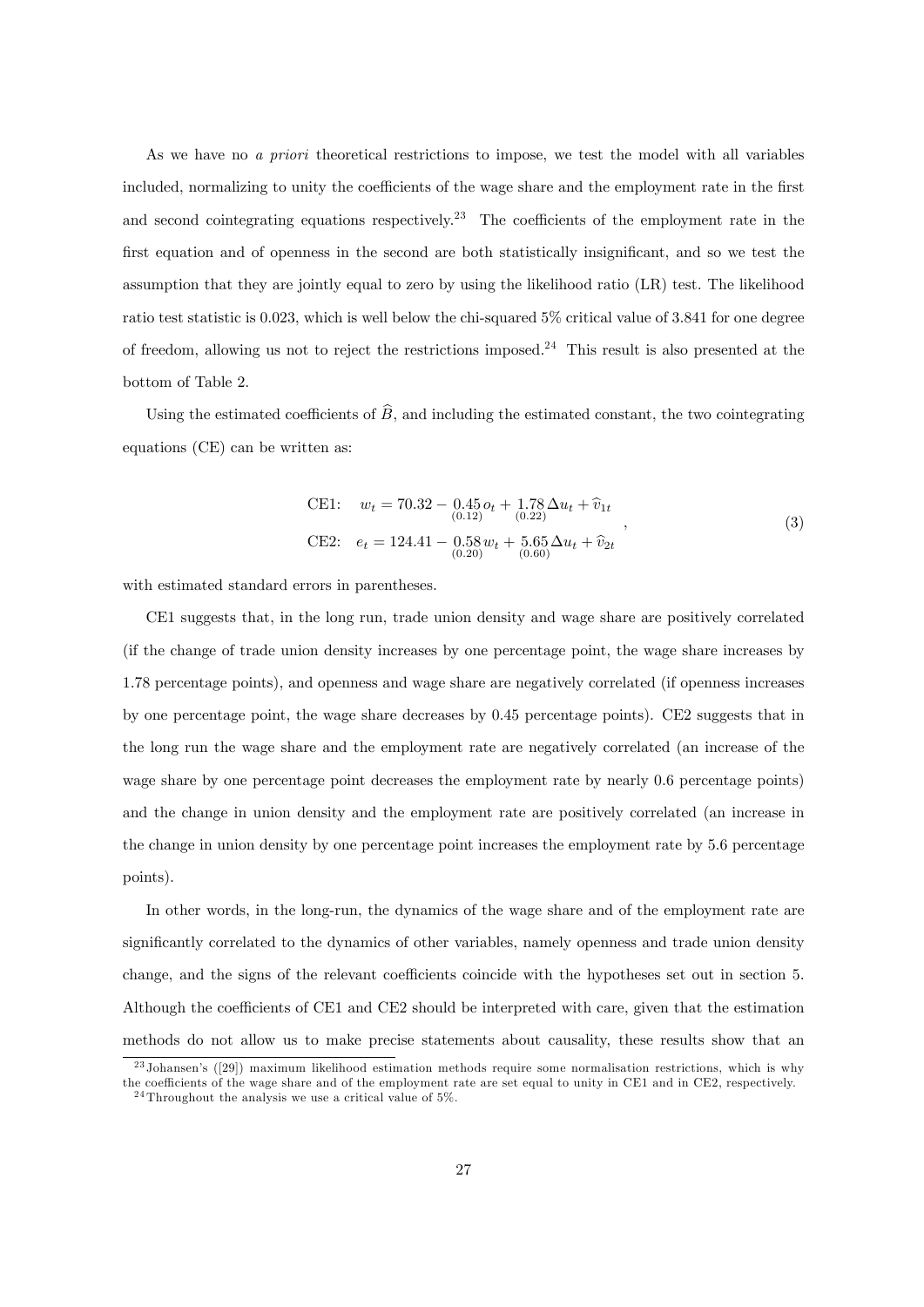increase in the power resources of workers, proxied by the change of the trade union density measure, is correlated to a long-run increase in the wage share and the employment rate. An increase in the power resources of capitalists, as measured by international capital mobility, is correlated to a longrun decrease in the wage share. Further, in the long-run, an increase in the wage share is negatively correlated with employment. These results validate the power resources approach while raising serious doubts about SDT and in particular the assumption of a dollar-for-dollar relationship between wage share and employment rate. For an increase in the power resources of a class tends to modify the long-run income distribution in favour of that class.

The analysis of the estimated error correction matrix  $(\widehat{A})$  allows us to rule out the hypothesis that some of the variables included are (weakly) exogenous because no variable has zero estimated correction coefficients in both cointegrating equations. Estimated coefficients of the first cointegrated equation (CE1) suggest that when the wage share is above its equilibrium level, the wage share quickly reacts reducing its value,  $(\hat{a}_{1,1} = -0.46)$ , and openness decreases  $(\hat{a}_{1,3} = -0.09)$ , while there is no effect on the short-term dynamics of the change of trade union density,  $\Delta u_t$ . If a positive deviation from the long-run equilibrium of the employment rate equation (CE2) occurs, the employment rate increases ( $\hat{a}_{2,2} = 0.07$ ), the change in trade union density quickly increases ( $\hat{a}_{2,4} = 0.18$ ), possibly because of the increased employment rate, and openness of the economy also increases  $(\hat{a}_{2,3} = 0.03)$ .

The values of the parameters  $\hat{a}_{1,2}$  and  $\hat{a}_{2,1}$  are of particular interest for our analysis, because they support the existence of the short-run profit squeeze cycles identified in section 2 above. For if the wage share is above its long-run equilibrium level, the demand for labour decreases and the employment rate with it  $(\hat{a}_{1,2} = -0.39)$ , and *vice versa* when the wage share is below the equilibrium. Further, if the employment rate rises above its long-run equilibrium level, the wage share quickly reacts upward  $(\hat{a}_{2,1} = 0.21)$ , and vice versa when the employment rate is below the equilibrium. These findings are consistent with a profit squeeze mechanism, and with the clockwise motion of WSER cycles.

As all variables in vector  $y_t$  are endogenous, we analyse long- and short-run dynamics jointly, simulating the orthogonalized impulse response function (IRF), which traces out the response of current and future values of each of the variables to a one time unit increase in the current value of only one of the errors at a time, holding everything else constant. We use the Cholesky factorization of the residuals covariance matrix to orthogonalize the impulses, ordering the variables as follows:  $o_t$ ,  $\Delta u_t$ ,  $w_t$ ,  $e_t$ , i.e., introducing first those variables that seem to react less quickly to shocks in the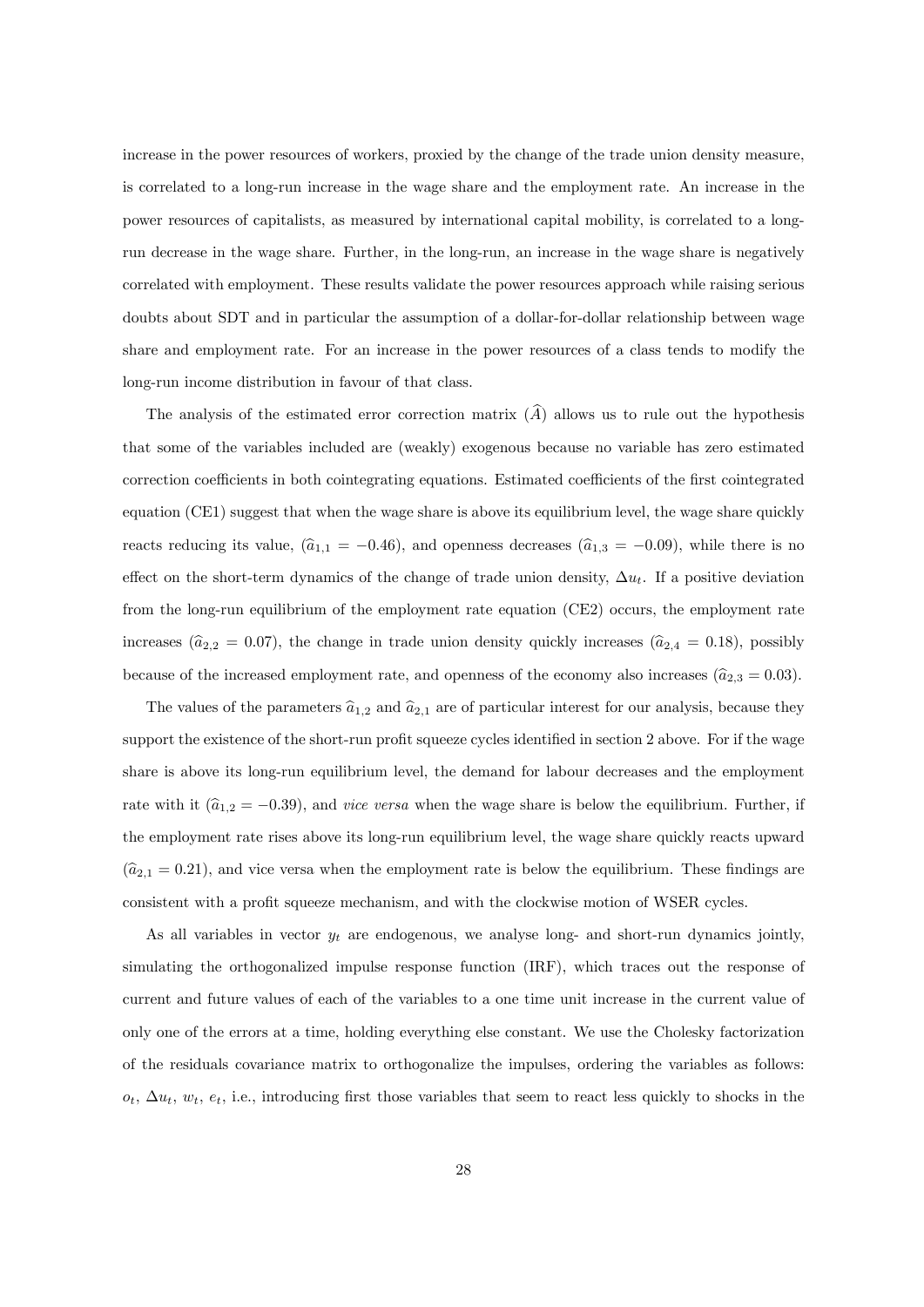multivariate model. In Figure 7, each diagram plots the response of each variable  $o_t$ ,  $\Delta u_t$ ,  $w_t$  and  $e_t$ to a Cholesky standard deviation shock of itself and the other three variables for a time lag that goes from 1 to 10 years.

Summing up the main findings, Figure 7 shows that a one standard deviation shock on the openness indicator  $(o_t)$  has a permanent negative effect on the wage share (see Responses of w to o), while a similar shock on the change of trade union density has initially a negative effect on the wage share, which becomes positive after the fourth period and remains positive thereafter (see Responses of  $w$ to  $\Delta u$ ). The employment rate does not respond to a shock of the openness index (see Responses of  $e$  to  $o$ ) but it increases in the long-run after a positive shock of the change of trade union density (see Responses of e to  $\Delta u$ ). In general, with a couple of exceptions, a shock in one of the variables considered has a permanent effect on the others.



Figure 7: Impulse Response Functions (Cholesky Decomposition, Shocks of 1 Standard Deviation)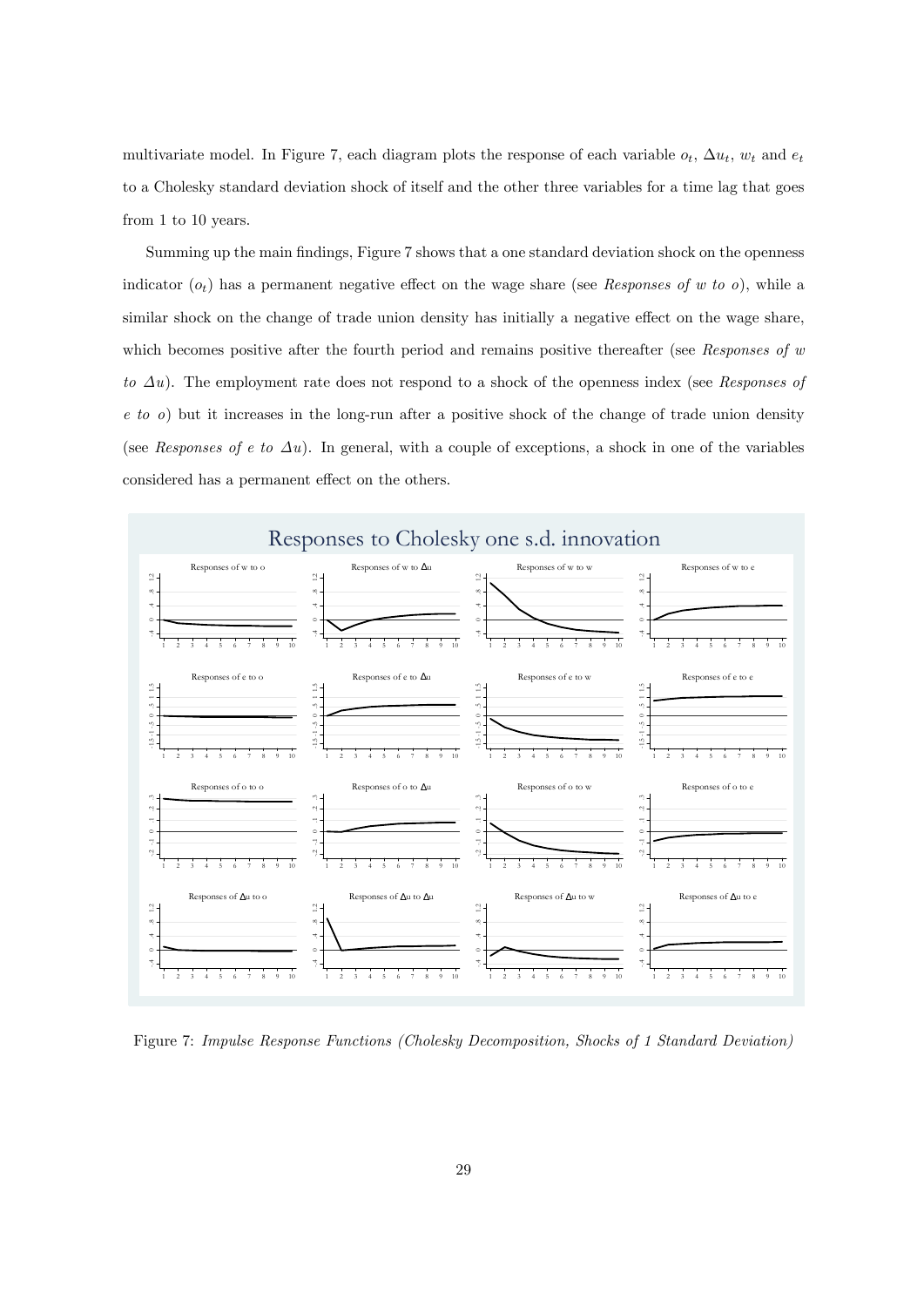We assessed the robustness of our results in several ways.<sup>25</sup> First of all, we used alternative measures of trade union density, namely (a) the revision by Bailey and Kelly ([2]) excluding non-UK citizens, retired people, the unemployed, the self-employed from the official figures and (b) the series produced by Visser  $(69)$ , which is the standard for cross-sectional analysis among different countries. They all suggest that trade union density increased at a decreasing rate up to the end of the 1970s, then declined by nearly 5% per year between mid 1980s and mid 1990s (hence decreasing but at a more moderate rate). Our main empirical conclusions remain unaltered regardless of the measure of trade union density used. Similarly, no significant change emerges if the measure of trade union density (the ratio of trade union members to employee jobs) used is replaced with the ratio of trade union members to workforce jobs or with ratios that include the unemployment benefit claimant count in the denominator. As alternative measures of workers' bargaining power, we also used the number of working days lost and the number of stoppages in a year, and confirmed results obtained with trade union density measures (actually increasing the statistical significance of the estimated coefficients). The key results of our econometric analysis continue to hold if, instead of the change in union density, we use the level of the unionization variable, but the properties of the residuals are less satisfactory from an econometric perspective.

Second, we ran a set of robustness checks involving the use of different variables to measure capitalists' bargaining power, such as the sum of inward and outward foreign direct investment over GDP but results were virtually unchanged. Indeed, we have also estimated the model without the openness variable, which allows us to obtain a longer time series. Unsurprisingly, the explanatory power of the model decreases, but the key insight on the importance of the bargaining power of the working class remains true.

Last but not least, we have also analysed the two key variables of our model, the wage share and the employment relation in isolation and the results are unambiguous, and in contradiction with SDT: quite strikingly, there exists no long-run cointegrating relationship between  $w_t$  and  $e_t$ , either in the restricted sample 1966-2010 or in the full sample 1950-2010. The two variables are cointegrated only if at least another variable - openness and/or trade union density, in our analysis - is added.

As a final comment on our empirical results, both the definition and the substance of causality in time series analysis are vexed questions, which is why many studies, especially when looking at the ináuence of political variables on income distribution, do not determine causality, and focus only

 $^{25}$ Results are available from the authors upon request.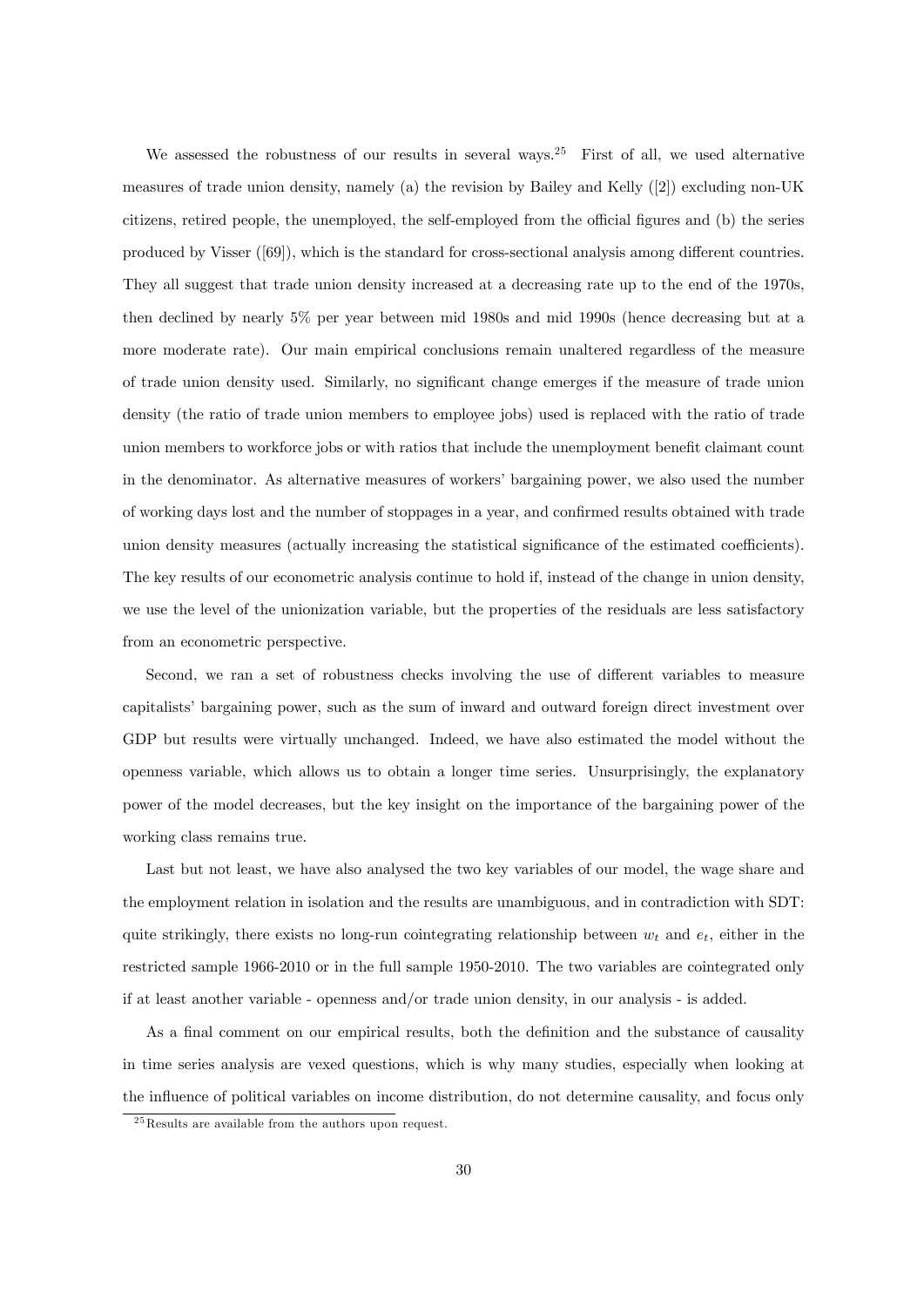on correlations (e.g. Cameron [11], and the studies cited in Bradley et al. [8], p.198). But although the empirical analysis does not allow us to make any definite claim about causality, we believe that it provides sound evidence for questioning the dollar-for-dollar relationship between wage share and employment rate suggested by SDT. We now turn to a narrative account of the long run, to put some historical flesh on the bones of this econometric analysis.

# 7 The changing conditions of class struggle in the UK

The capitalism that emerged from depression and war was a much more regulated capitalism than had been the case prior to the war years. New international financial institutions were created to encourage the development of multilateral trade, and currency and credit were heavily regulated both at international and national levels. Alongside commitments to full employment, extensive social protection systems were put in place, and the state took an active role in fiscal and industrial activity. As world trade recovered, historically low levels of unemployment and buoyant demand were associated with a post-war investment boom, and norms of consumerism were established on the basis of expectations of rising living standards, exemplified by the growth of mass markets for consumer durables.<sup>26</sup>

While the UK shared in the general prosperity of the metropolitan capitalist world through the 1950s and 1960s, its performance in terms of productivity and growth was rather less impressive than most other developed capitalist economies. While there were characteristics of European capitalist economies (such as large agricultural populations) that the UK did not share contemporaneously (because of its earlier industrialization), there were also two features peculiar to the historical evolution of the UK economy. The first concerns the general international orientation of UK capital, and the second the position of organized labour.<sup>27</sup>

#### 7.1 The orientation of UK capital

In the years after 1945 the UK lined up as the junior partner of the USA in a 'special relationship' with the aim of preserving as much as it could of its pre-war imperial heritage in the face of both

 $26$  Hence the resonance of the phrase "you've never had it so good", a slogan of the US Democratic Party in the 1952 Presidential election campaign and reworked in a July 1957 speech by Harold Macmillan ("...most of our people have never had it so good"). [http://news.bbc.co.uk/onthisday/hi/dates/stories/july/20/newsid\_3728000/3728225.stm]

<sup>&</sup>lt;sup>27</sup> The following account builds on some of the prescient account presented by Purdy [55] and [56].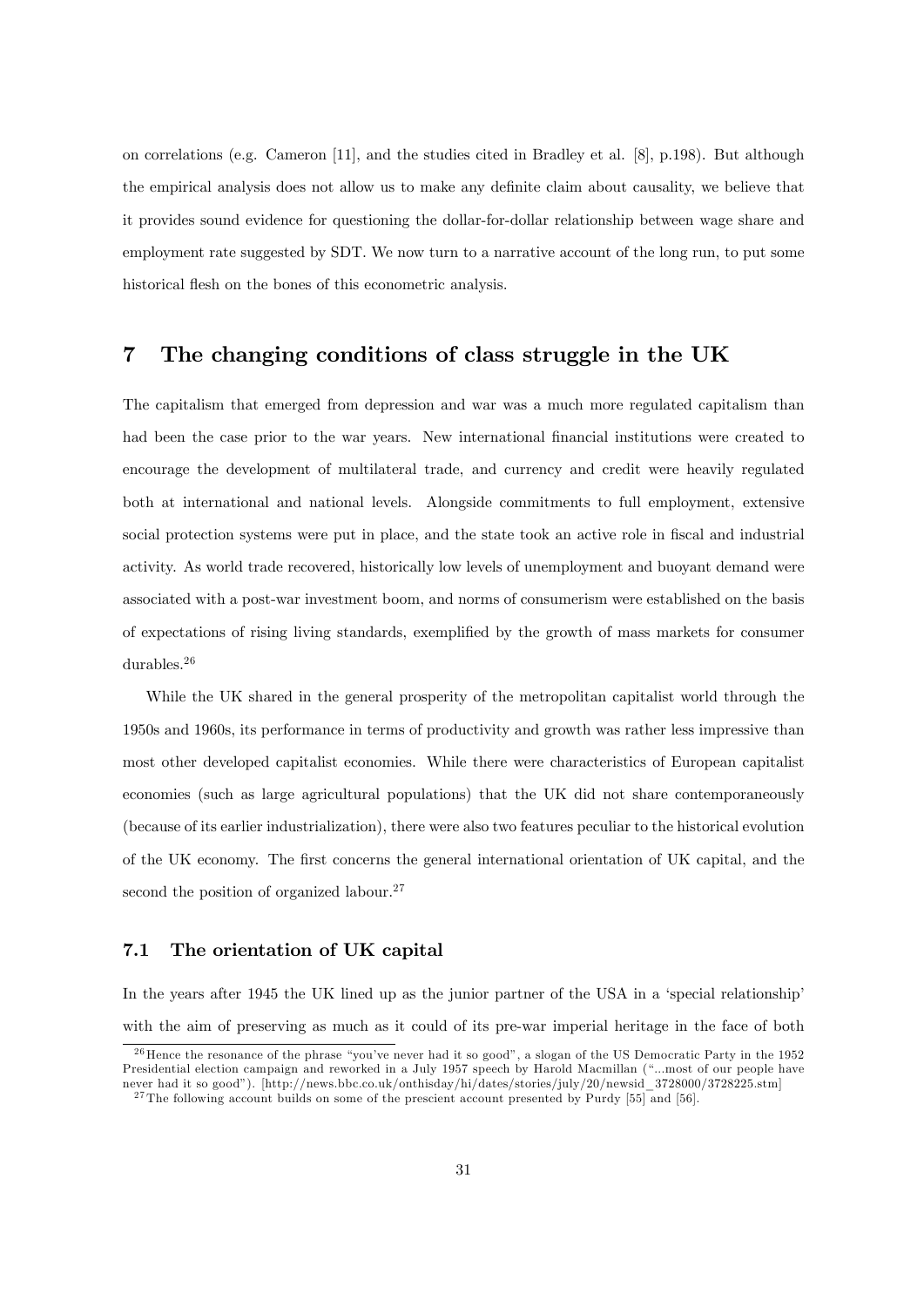reduced capacity and independence movements in its colonies. With continental rivals incapacitated by defeat and destruction, this was initially a successful policy, but it entailed significant costs in three respects. First, despite its heavy indebtedness arising from the war, the UK retained a 'defence' budget (with a significant 'East of Suez' component) that was much larger than its European rivals. Second, while the preservation of the Sterling Area continued the City's role as a financial centre, it also elevated defence of an overvalued exchange rate to a shibboleth of economic policy for some two decades. And third, the indicative planning as a peacetime inheritance from the war economy proceeded in a somewhat haphazard and disorganized manner: the nationalized industries were never coordinated with one another and never used as significant instruments of industrial policy; indeed, Cold War rhetoric disavowed planning as undemocratic.

This orientation meant that the UK was not involved in the formation of the institutions which were to become the European Economic Community (EEC) in 1958. But once the economies of continental rivals had recovered from the war, it was not obvious that an imperial and post-colonial reach was preferable to a serious engagement with continental Europe. Following the veto of the 1956 Anglo-French Suez adventure by the US, and the exposure of the 'special relationship' as rather less than two-way, the UK applied to join the EEC in 1961 but was vetoed by France in 1963. Part of the reason for the veto was the continued existence of the Sterling Area and its implications for exchange rate stability within the  $EEC -$  Commonwealth members kept sterling balances in London (often the result of Imperial wartime loans to the UK) and UK interest rates had to be high enough so as not to cause any significant outflow. After rejection of its application to join the EEC, political drift then followed for a decade. But in 1958 the dismantling of exchange controls began, and through the 1960s the debt Önancing of both US domestic social programmes and the US war in Vietnam led to substantial off-shore Eurodollar dealings in which the City of London proved important.<sup>28</sup> While the pooled reserves of the Sterling Area had been useful in the dollar shortage of the late 1940s, dollar shortages had long ceased to apply, so that the Sterling Area balances could be wound down as the prerequisite for a renewed attempt to join the EEC. Joining was finally achieved in 1972-3, just as the 'golden age' ended.

The 1970s drift away from a managed Keynesianism towards a deregulated neoliberalism was hard to combine with a wholehearted commitment to a neo-corporatist EEC and its social market under-

 $2<sup>8</sup>$ The 1960s Eurodollars (and other eurocurrencies) were held offshore from their original domicile; the etymology is unfortunate, for they had nothing to do with the much later euro.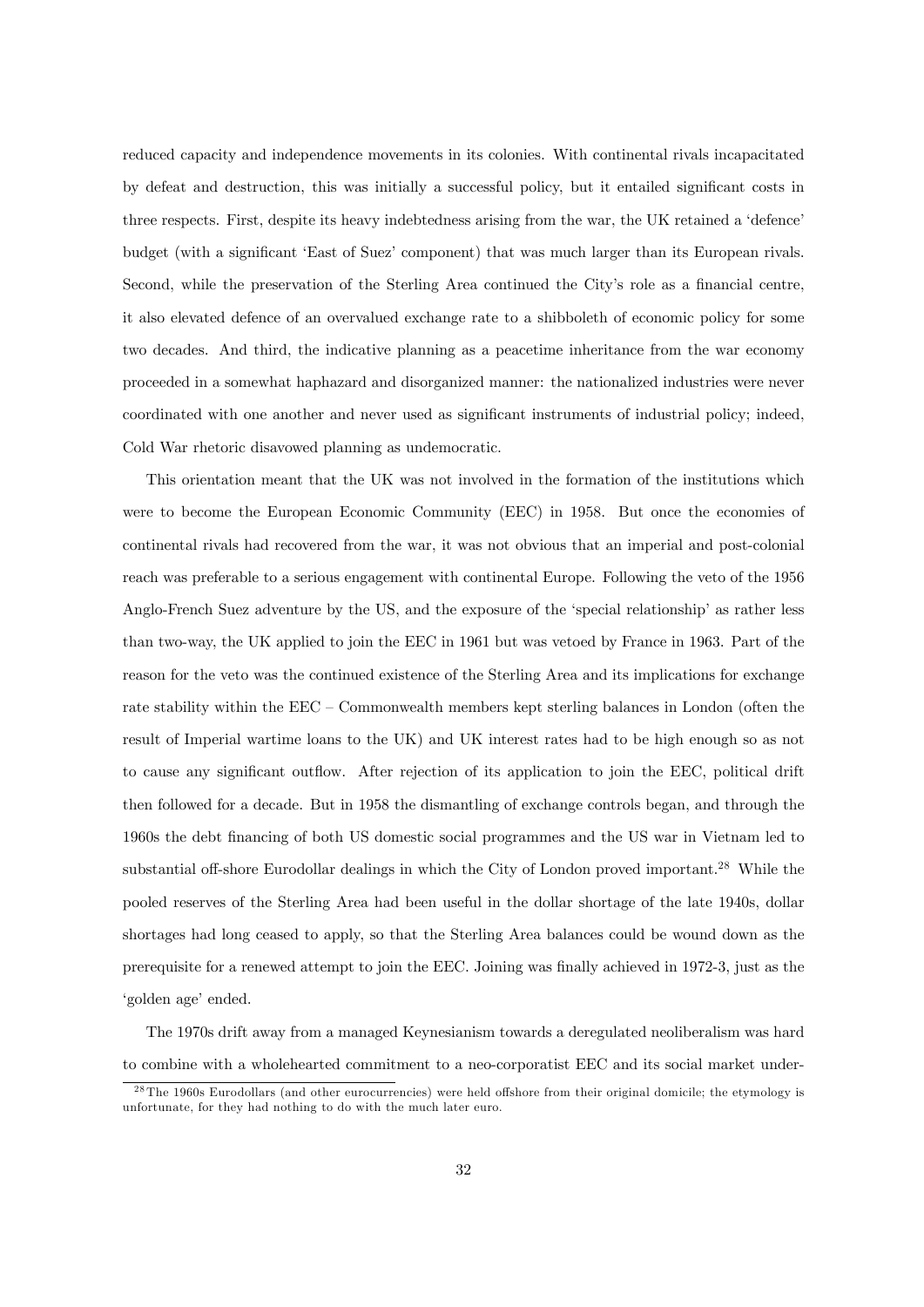pinnings. Relations with the EEC in the 1980s were dominated by UK resentment and renegotiations over the Önancial commitments that were entailed by membership, and then by the negotiations over the Single European Act of 1986 followed by the Maastricht Treaty of 1993. Insofar as these treaties revolved around the single market, they were supported by the UK, but as these treaties also presaged and developed extra-economic processes of integration, the UKís attitude ranged from ambiguous support to outright hostility, particularly towards anything that might be interpreted as support for Franco-German proposals for greater political integration.

Commitment to the EEC required a serious attempt to modernize UK industry, but the 1970s retreat from even a weak form of social democracy ensured that this did not happen. After the Conservatives took office in 1979, deregulation was pursued enthusiastically: in 1979, all exchange controls were abolished, and in 1986 the City was opened to US capital by abolishing the institutional separation of stockjobbing from stockbroking, retail from wholesale banking, and commercial from merchant banks. As the City rose to pre-eminence as a major financial centre of the world, its orientation to Önancialization within a world market took precedence over any modernization of the UK's industrial structure, and deregulated markets condemned the latter (apart from certain niche areas) to low investment, low productivity and low wages.

These developments are captured in the openness index depicted in Figure 6 Panel (a) (right scale). The index initially changed little between 1966 and 1980, averaging 1.4 (with a standard deviation of 0.0396). The removal of capital controls saw an immediate jump in the index from 1.4 in 1980 to 1.7 the following year. It then climbed to 1.9 in the mid-1980s and 2.1 by the end of the decade. The effects of the deregulation of the 1980s were amplified further in the 1990s, and the index rose from 2.1 in 1990 to 5.7 in 2000 and 8.2 in 2010. This  $518\%$  increase over the whole period had a significant long run effect. The increasing openness of the UK economy, despite an initial ambivalence of UK capital as to its orientation, gave an outside option to capital in struggles over the wage bargain, and the lack of modernization amplified that effect by making closure and relocation, outsourcing and so forth easier. In terms of class struggle, the outside option significantly tilted the balance towards capital in the wage bargain.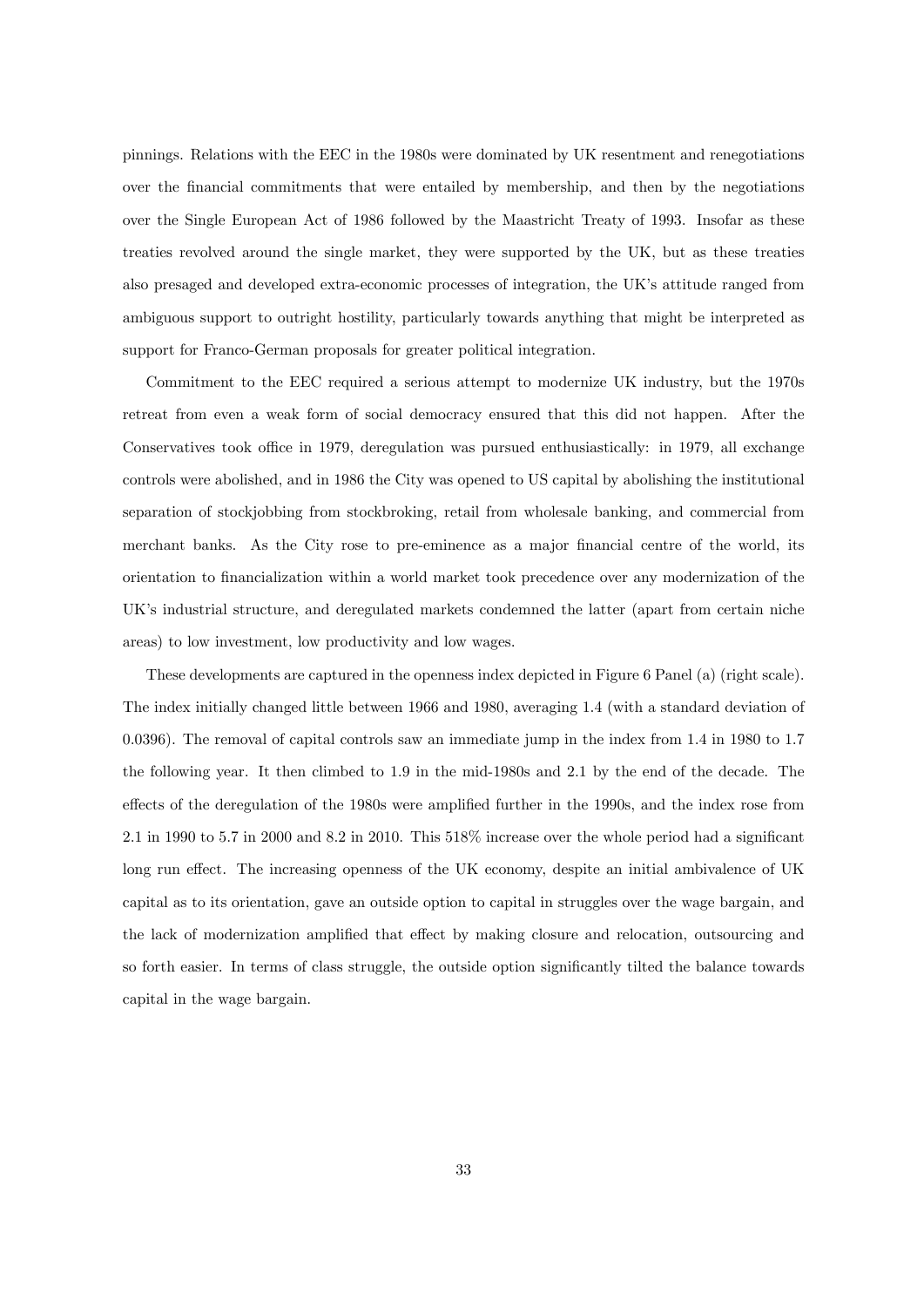#### 7.2 The position of organized labour

Perhaps because it was the original capitalist economy, with a deep historical commitment to *laissez*faire, the historical development of trade unionism in the UK was quite peculiar compared with that in later developing capitalist economies. Prior to the 1970s, statutory legislation was conspicuous by its absence. There was no legislation compelling employers to bargain with trade unions, no legislation that made collective agreements legally enforceable, no legislation concerning either workers' rights to join a trade union or employer recognition of unionization, and no legal right collectively to withdraw labour and hence to strike. Because English common law, based on judicial opinion over the centuries, had evolved to protect the rights of the individual, it was hostile to any action that interfered with contract and property rights. Such interferences were torts, and those so interfered with could seek punitive legal redress (with effectively a judicial guarantee of success). Hence because any collective action by organized labour was a 'restraint of trade', in common law trade unionism was impossible. The only way to nullify this was both to exempt trade unions from liability in tort, and to protect individual organizers of trade union activity from torts concerning trade disputes. This was the effect of the 1906 Trades Disputes Act, and it was the sole legal basis for trade unionism until the 1970s. There was indeed a raft of legislation in the 1960s and 1970s establishing individual rights for workers: minimum notice periods for employees (1963), minimum redundancy payments (1967), protection against unfair dismissal (1971), protection in case of accidents (1974), extensions of workers' statutory rights (1975 and 1978), and protection against discrimination on grounds of sex (1970 and 1975) and race (1976), together with a system of industrial tribunals before which breaches of individual rights could be brought. But these were not the collective rights of trade unionism. The latter only existed by virtue of the 1906 immunity from torts arising out of restraint of trade.

For this reason, the development of trade unionism in the public sector was especially important. Dating back to 1918, freedom of association and organization had been conceded in the public sector, together with 'fair wages' policies whose effect was to compel private sector employers either to recognize trade unions or to pay the going rate (and by the late 1940s a quarter of the employed labour force was covered by wage levels administered by wages councils). While trade unionism was actively encouraged in the public sector, nevertheless the inter-war depression had mitigated its spread and effects. In the 'golden age' in the 25 years after 1945, this was no longer true. The wave of nationalizations after 1945 in mining, utilities, transport and communications, in pursuit of a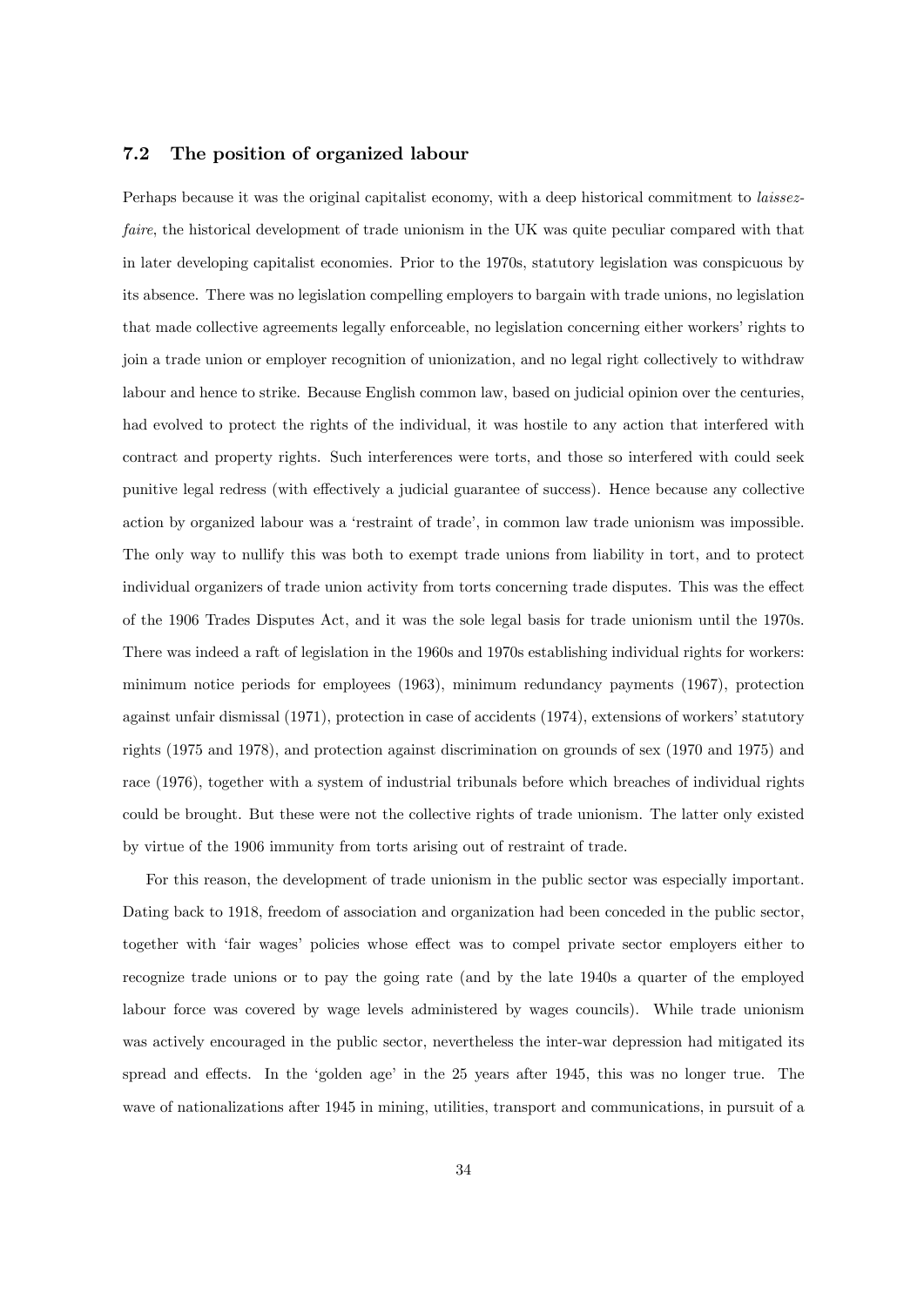modernization that the inter-war private sector had demonstrated that it could not deliver, together with the expansion of public sector health, social services, housing and education, encouraged the spread of public sector trade unionism.<sup>29</sup> And post-war growth also boosted trade unionism in private sector manufacturing. Outside of private sector manufacturing and the expanded public sector, trade unionism was weaker; it was the historically low levels of unemployment, combined with a large public sector, that made trade unionism appear stronger that it in fact was (but this was not evident until the 1980s). As shown in Figure 6 Panel (b) (left scale), overall trade union density peaked in 1978 at 53.8%; in 1980 it was still 51.6%.

With the low unemployment of the 'golden age', the 'problem' of organized labour was identified as its apparent ability to lead a wage-price inflationary spiral through wage demands in excess of productivity increases. Three approaches to resolving this issue were attempted. The first was to incorporate trade unions in some form of corporatist agreement around an incomes policy. The second was to alter the legislative framework to which trades unions were subject. The third was to manage the economy at higher levels of unemployment. These three approaches were not alternatives, and they received varying emphases at various times in the decades after the 1950s. After a hesitant experiment with a timid corporatism (through the National Economic Development Council) in the early 1960s, the remainder of the 1960s saw attempts at an incomes policy, the voluntary adherence to which was intended to be bought by policies of 'fairness' towards both incomes and prices. But the unions never wholeheartedly signed up to the policy, particularly at grass roots level where the 'prices' part of the policy was seen as merely a cover for the implementation of wage restraint. Recourse was additionally made to higher levels of unemployment (also necessitated by the deflationary policies required to make a success of the 1966 sterling devaluation). The increase in unemployment appeared large at the time (the claimant count unemployment rate was around 1.5% in the mid-60s and 2.5% in 1970 as international demand conditions remained buoyant), but proved too small to have much impact. With neither incomes policies nor rising unemployment seeming to work, towards the end of the 1960s proposals were made to alter the legislative framework governing trade union activity, but the (Labour) government was divided, and the proposals came to nothing. By 1970 then, all three approaches to trades unions had been attempted. But none had had great success, and the difficulties that organized labour posed for capital remained unresolved.

 $^{29}$ In 1980, for example, trade union density among full-time employees of nationalized industries was 97% and of general government 89% (cited by Pencavel [49] p. 191).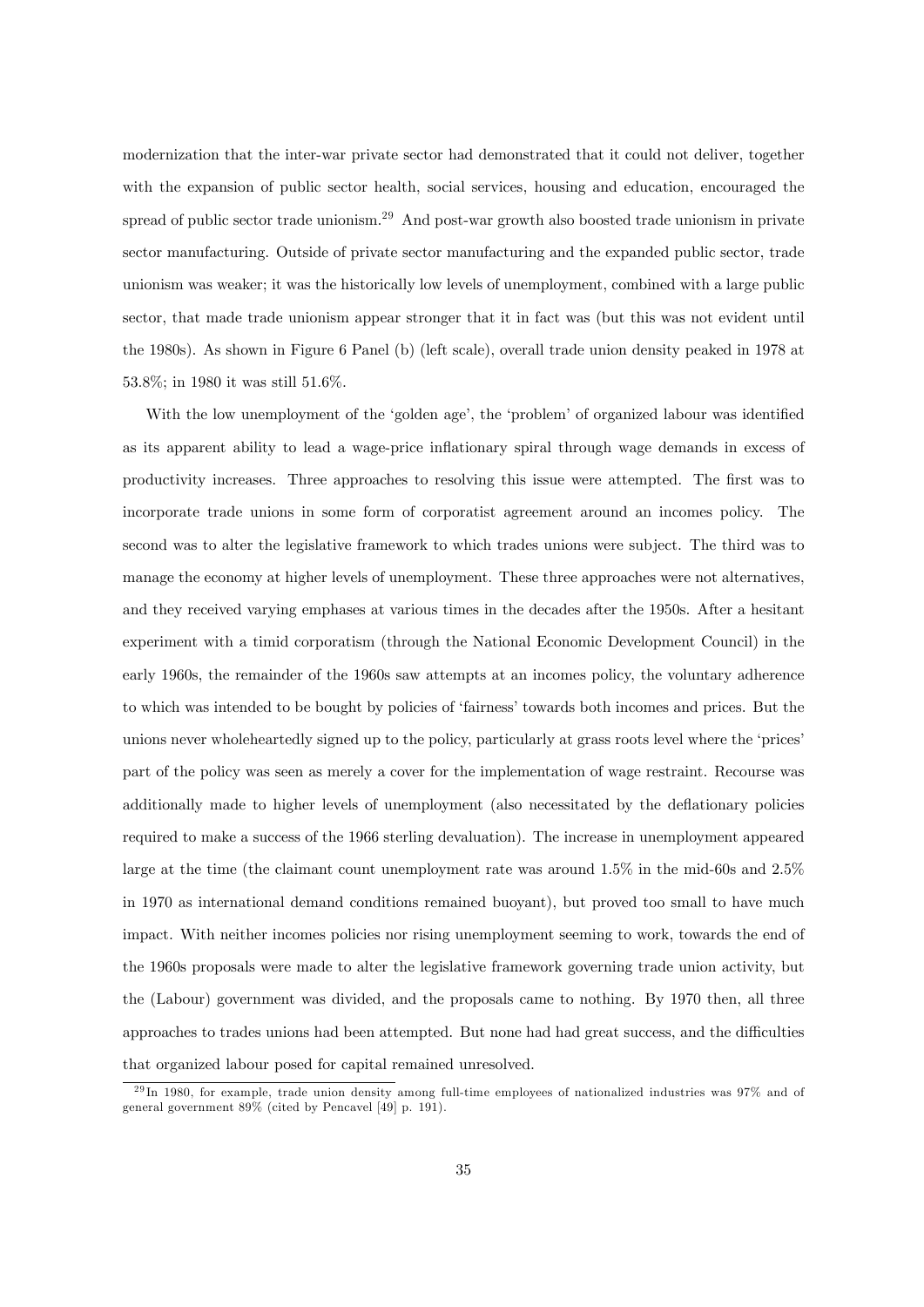These difficulties deepened in the first half of the 1970s at the same time as the 'golden age' came to an end. The Conservative Government of 1970-74 attempted to alter the legislative framework, but the imprisonment of trade unionists did not prove popular, and an unwise confrontation with the unions, particularly with the National Union of Mineworkers, triggered a 'who governs?' general election which the Conservative Government lost in 1974.<sup>30</sup> Cooperation was then tried again, but the circumstances were not propitious. For the post-war conditions that had underpinned the use of Keynesian policies of demand management had evaporated. Comparing 1975-79 with 1965-69, the average (claimant count) unemployment rate had almost doubled from 2.0% to 3.8%, and the average (Retail Prices Index) inflation rate had almost quadrupled from  $4.3\%$  to  $15.6\%$ . With such 'stagflation', capital was split between industrial interests whose representatives wanted an expansionary fiscal policy and an accommodative monetary policy to boost demand in the face of falling profitability, and financial interests whose representatives wanted a deflationary fiscal policy and a restrictive monetary policy to increase real interest rates. This played out in policy terms as a Keynesian-Monetarist controversy in which the Monetarist approach was increasingly ascendant, and the abandonment of the Keynesian approach was definitively announced in Prime Minister Callaghan's 1976 speech to the Labour Party Conference.

Against this background successive Labour Governments (1974-79) attempted a more corporatist approach, involving a 'social contract' in exchange for an 'incomes policy' in an attempt to toughen the incomes policy stance that had been adopted in the 1960s. But because profitability had collapsed, a successful incomes policy entailed straightforward wage restraint. Under these stresses, the social contract of the mid-70s disintegrated in a revolt of the low paid (after three years of wage restraint) in a 'winter of discontent', and the general election of 1979 resulted in a Conservative government committed to the abandonment of any sort of corporatism, the reduction of the size of the public sector, deregulation and a vigorous anti-union legislative agenda. The period between the early 1970s and the end of the decade was thus a period of transition from the social democracy of the ëgolden age' to the era of neoliberalism and globalization.

In the 1980s the UK (along with the US) was a prominent cheerleader for the neoliberal approach. The deflationary policies pursued had an immediate effect on the manufacturing sector. This was

 $30$ It is clearer in retrospect that the reasons for the legislative failure (compared with what was to occur a decade later) were partly a lack of piecemeal gradualism, partly trade union solidarity in resistance, and partly a government panic at the consequences of rising unemployment, culminating in a policy U-turn by Chancellor of the Exchequer Barber and a dash for growth.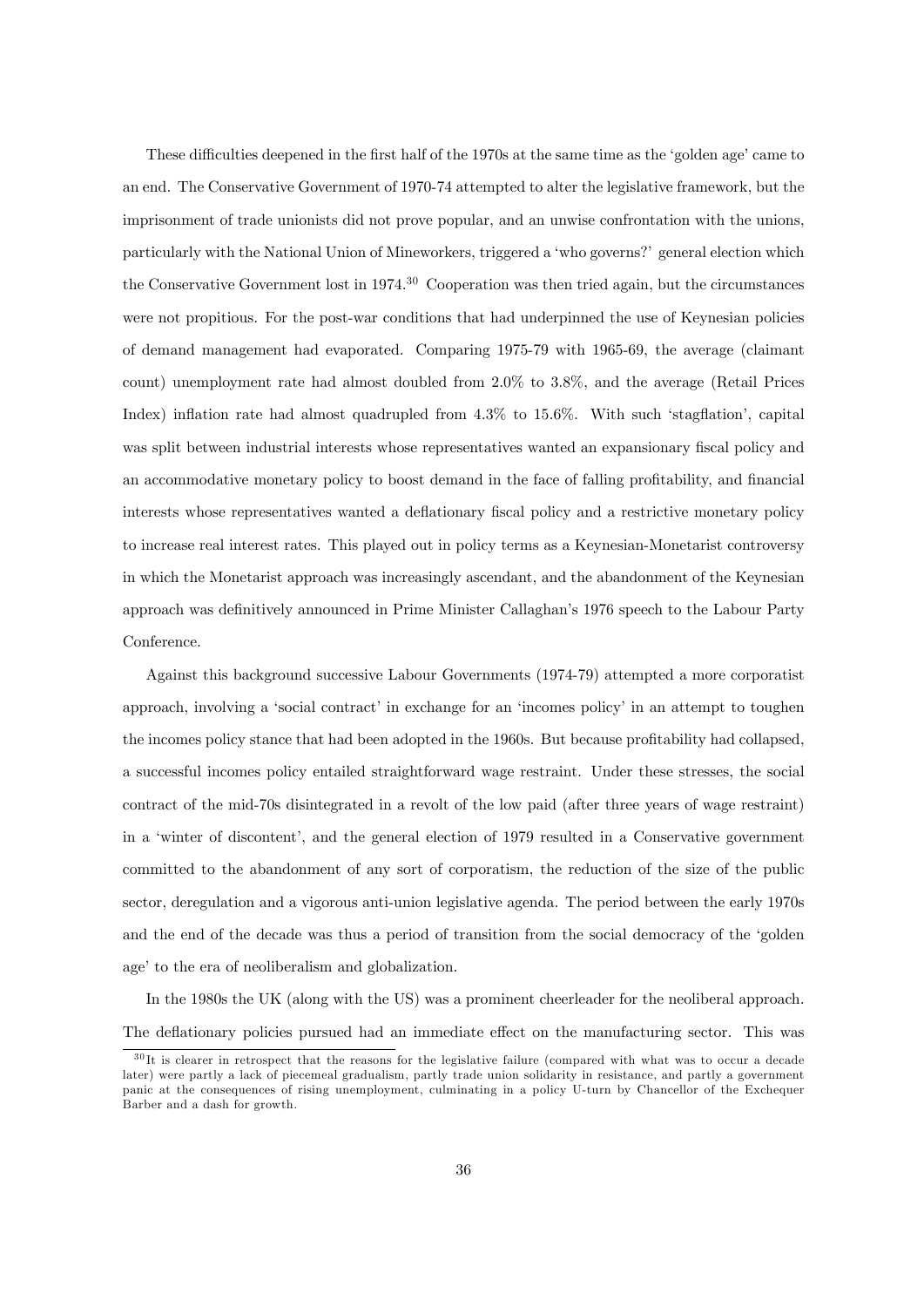partly because a rise in the trade-weighted exchange rate rendered much of manufacturing uncompetitive; as a percentage of domestic demand, manufacturing imports were 26% in 1980 and 45% in 1995. It was also partly because of the ways in which labour-saving new technologies affected a number of sectors (notably printing, newspapers, shipping and stevedoring). Hence the traditional strength of trade unionism in manufacturing was undermined by an intensification of product market competition.

The collapse of manufacturing in turn increased unemployment. As illustrated in Figure 3, the employment rate dropped very sharply. Compared with an average (claimant count) unemployment rate of 3.9% in the 1975-79 period, unemployment averaged almost double that rate over the next 15 years: 8.3% over 1980-84, 8.7% over 1985-89 and 8.2% over 1990-94.<sup>31</sup>

With this backdrop of a collapse in manufacturing and a dramatic increase in 'normal' unemployment, there was a state-sponsored assault on the institutions of organized labour. Partly, this was indirect, and took a number of forms. Privatizations reduced the size of the public sector, the headcount employment in nationalized industries falling from 1.85 million in 1979 to 0.72 million a decade later, and to 0.23 million in 1997 (MacGregor [43] Table D). State-sponsored support of collective bargaining was reversed, with the elimination of procedures that had extended the effects of industry-wide collective agreements to non-unionized private sector Örms. The powers of wages councils to set wage floors were reduced in 1986, and wages councils themselves were abolished in  $1993<sup>32</sup>$  In 1988, local authorities were forced to allow competitive tendering, and were prohibited from specifying minimum standards.<sup>33</sup> And decentralized pay bargaining was actively encouraged by the state. All of this amounted to a historical reversal of the public sector encouragement of trade unionism in favour of a state-sponsored active low wages policy in both public and private sectors.

At the same time, there was a direct assault by the state on trade union organization. A succession of Employment Acts 'reformed' the trade unions, by restricting (1980 and 1982) and then eliminating (1988 and 1990) the legal basis for the closed shop, by rendering secondary picketing illegal (1980), by

 $31$  The Claimant Count is defined in terms of who is a recipient of unemployment-related benefits, and so changes with changes to the benefits system. The series used in this paper is a time-consistent series. For the serious problems in interpreting the data, especially through the 1980s, where time-consistency eliminates many of the unemployed, see Gregg  $[21]$ . The more internationally accepted  $(ILO)$  definition of the unemployment rate only goes back to 1971; it is on average 1.76 percentage points higher than the claimant count unemployment rate over the period 1971 to 2010 (with a standard deviation of 0.623). The ILO average measures corresponding to the claimant count measures in the text are 5.3% over 1975-79, 10.2% over 1980-84, 9.8% over 1985-89, and 9.3% over 1990-94.

<sup>&</sup>lt;sup>32</sup> Except for the Agricultural Wages Board (whose intended abolition was announced by the Coalition Government in July 2010). In the early 1980s, the 27 wages councils set legal minimum rates of pay for some 2.7 million workers (Marsh [44] p. 187). Indeed, in 1980, in firms not covered by collective bargaining, some one third of managers considered that their manual workers' pay was set by wages councils (Pencavel [49] p. 192 and n. 21).

<sup>3 3</sup> Competitive tendering was controversially extended to the National Health Service in 2013.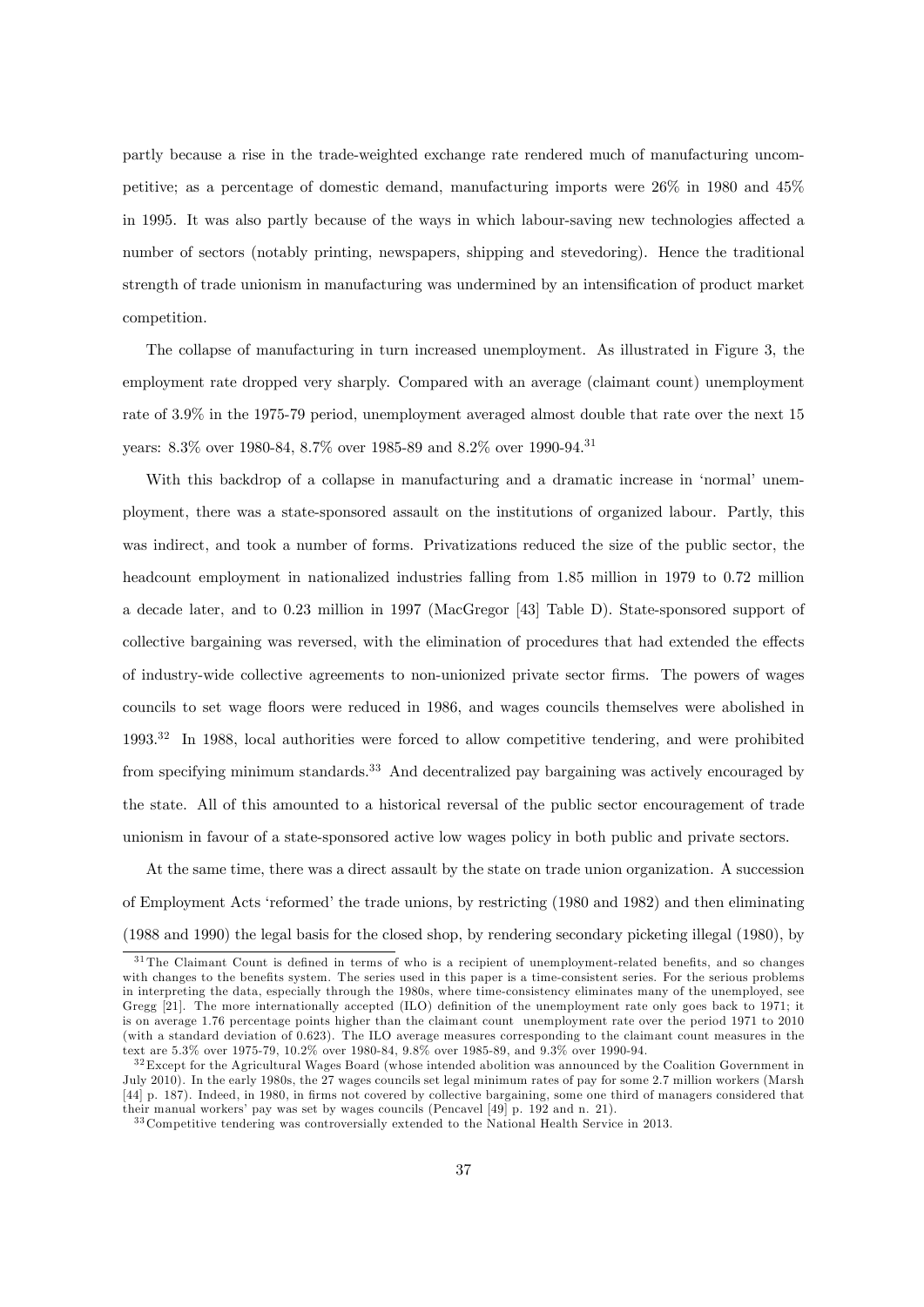imposing balloting requirements upon unions (1984, 1988), and, crucially, by partially removing trade union immunity from torts by successively narrowing the definition of what constituted a legitimate trade dispute (1980, 1982, 1984 and 1990).<sup>34</sup> At the same time, changes were made to the 1971 unfair dismissal legislation. As regards the individual, virtually all industrial action involves a breach of their employment contract, rendering that individual liable to immediate termination of employment. Some legal protection was given to individuals by the 1971 act, and by 1979 employers were protected from liability for unfair dismissal only if all strike participants were dismissed; employers were liable in cases of selective dismissal or selective re-engagement. But by 1990, employers were given further immunities covering selective dismissal and selective re-engagement. In the event of unofficial industrial action, unions were faced with endorsing the action (opening themselves to damages in tort) or repudiating the action (in which case they could not defend their members from selective dismissal). While these ëreformsíwere in progress, a conáict was provoked with the National Union of Mineworkers in 1985-86, and state power was used demonstratively to crush the union. And in the following years employers were not slow to use the new legislation to obtain injunctions and penal damages against (largely craft-based) unions with pre-entry closed shops (Marsh [44] Tables 4.1-4.3, pp. 86-90.).

The consequences of the transition to neoliberalism were significant. First, declining union membership was principally attributable to the failure of unions to gain recognition in firms formed after 1980, particularly in private sector manufacturing. Second, whereas more than four-Öfths of the workforce had been covered by collective bargaining and statutory sectoral wage arrangements in 1980, by 1994 just under half the workforce was so covered. The UK thereby moved away from the European experience, and much closer to the North American situation. Third, the abolition of wages councils and the statutory minimum pay levels they had set facilitated greater pay dispersion in the lower part of the wages distribution, affecting not only the traditional low paid sectors (agriculture, retail, catering) but also the young, and this contributed to wages inequality growing more rapidly in the UK than in any other developed capitalist economy save the USA. Fourth, by 2010 trade unionism had only a marginal significance in the private sector of the economy, and the relentless pressure of neoliberalism on the public sector threatened its position there.<sup>35</sup> And fifth, the legal framework established after 1979 "confirmed an underlying assumption of adversarialism and separation of interests in British labour-management relations" which was only "strengthened by the draconian new

 $34$  See Marsh [44], Tables 3.2 and 3.3, pp. 77-8.

<sup>3 5</sup> This summary is largely drawn from the surveys of Brown et. al. [9] and Pencavel [49] which have further detail on other aspects (union pay differentials, unionism and productivity, union democracy) not drawn upon here.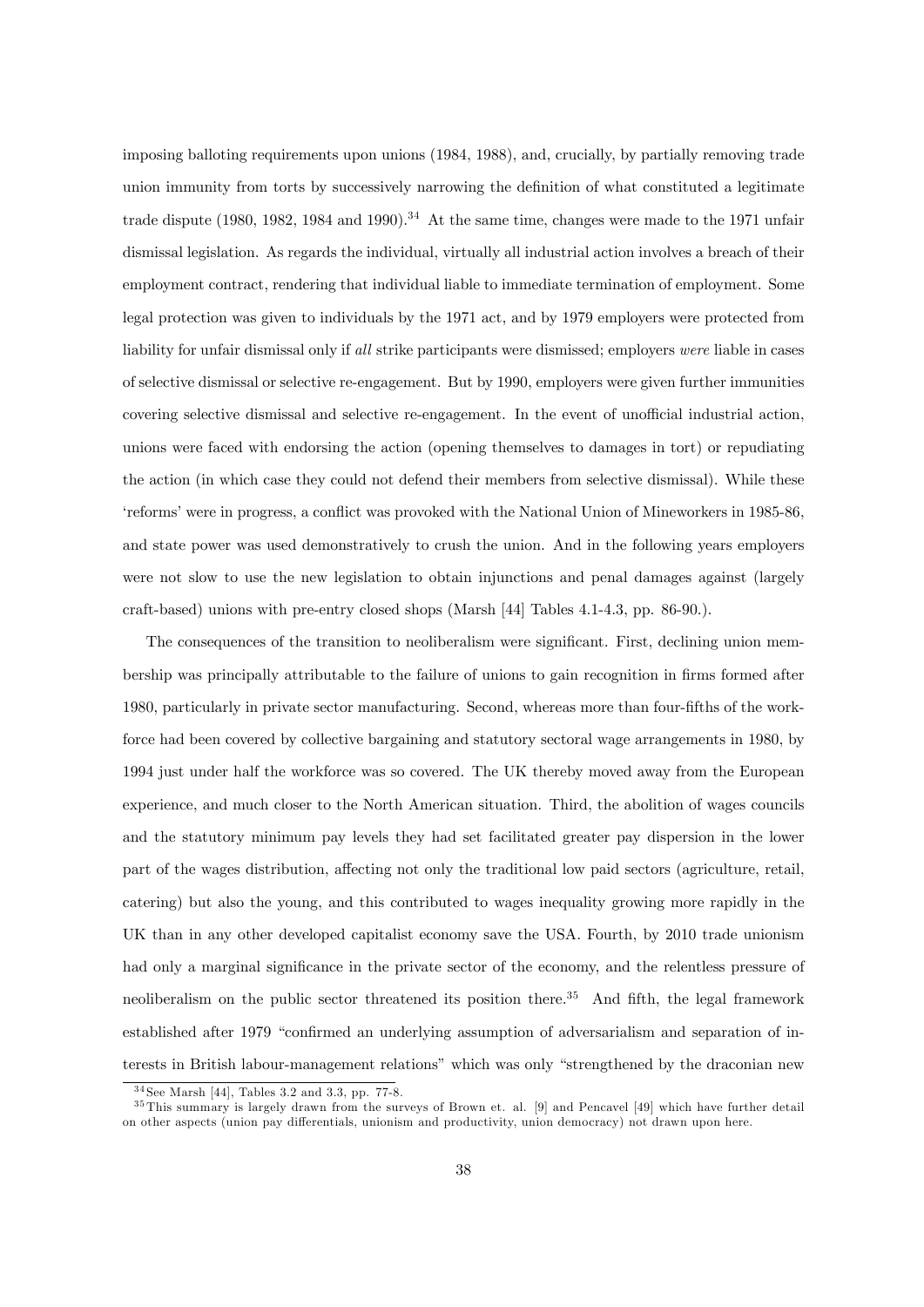

Figure 8: Trend Employment Rate against Trend Wage Share, UK, 1950-2010

legal sanctions made available to employers and the courts" (Brown et. al. [9], p.81).

The effects of these consequences on trade union density was not surprising: Figure 6 Panel (b) (left scale) shows that density fell sharply from 53.85% in 1979 to 41.6% in 1989 and to 31.4% in 1999. By 2010 it had fallen to 27.3%, almost half its 1979 level. The substitution of individual for collective agreements, the abolition of pay floors, a seriously adverse legislative environment, and more intense product market competition, taken together meant that the labour movement could take little advantage of the local improvement in labour market conditions after 1995. Unemployment rates averaged 5.7% from 1995-99 (ILO 7.2%), 3.1% from 2000-04 (ILO 5.2%) and 3.1% from 2005-09 (ILO 5.9%), but did nothing to facilitate any reversal of the major shift in the balance of power towards capital that had occurred after 1979.

#### 7.3 A summary

Consider a connected scatter of the trends in wage share and employment rate, depicted in Figure 8. The long-run movement of the variables can be thought of as depicting changes in their equilibrium values, after purely erratic or cyclical fluctuations are purged from the data. The movement over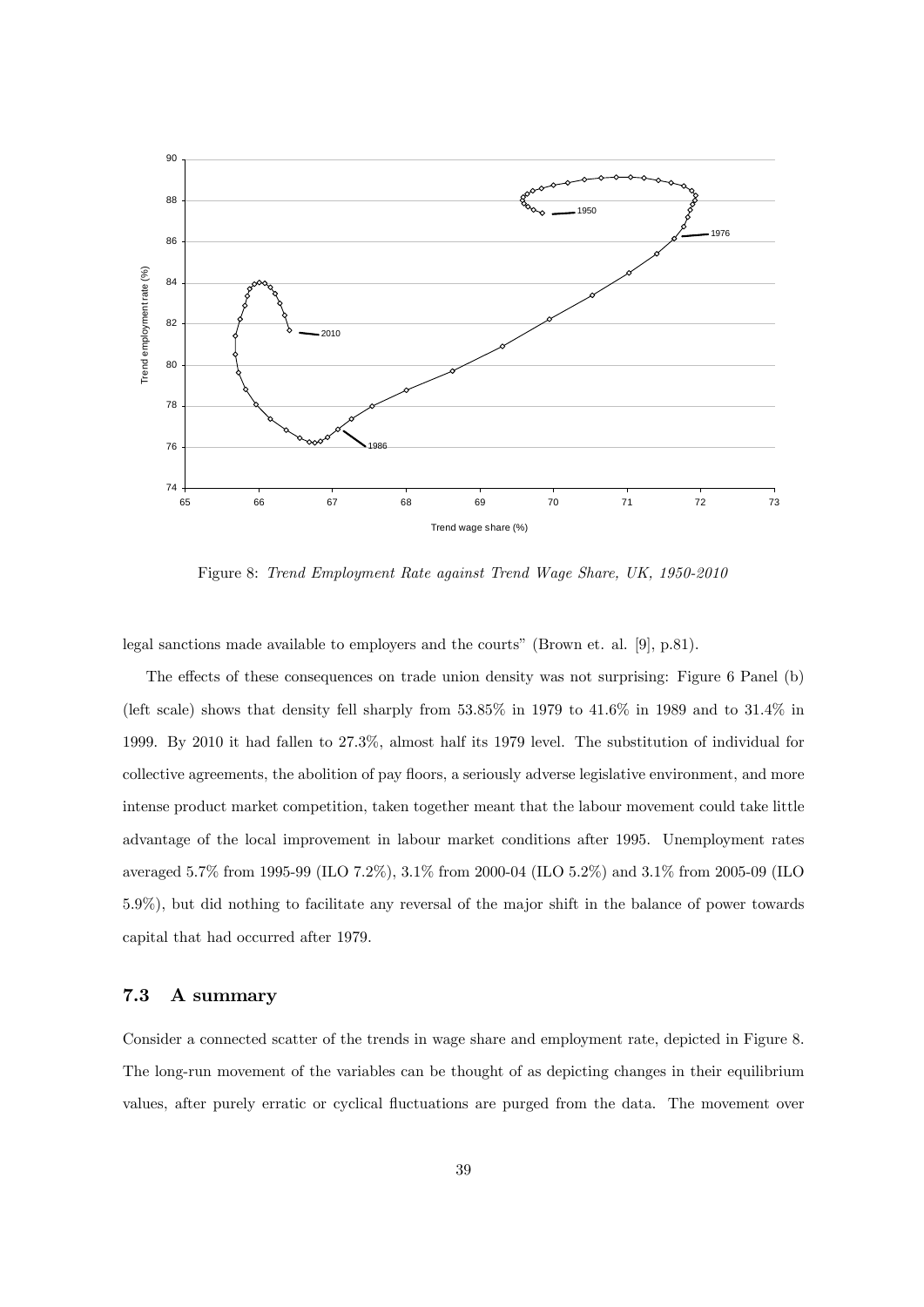time is clockwise, but the data certainly do not describe random deviations from a stable long-run equilibrium. We interpret the empirical evidence depicted in Figure 8 as showing that power and hegemony have played an important role in the determination of the long-run behaviour of the two variables. While it may be reasonable to assume such factors as bargaining power of social classes, capitalists' propensity to invest, and technical conditions constant in the short-to-medium run, they are likely to vary over longer time periods, depending, *inter alia*, upon changes in institutional factors, norms and expectations. For this reason there is no cointegrating relationship between wage share and employment rate taken on their own. A focus on class struggle requires, as we have seen, additional variables, proxying working class strength by trade union density and capitalist class strength by the degree of openness.

Then the data in Figure 8 can be partitioned into three periods, matching the historical account above. The first period, from 1950 to the mid-70s, was one of comparative labour strength domestically and imperial decline internationally, with a mean (trend) wage share of 70.8% and a mean (trend) employment rate of 88.2%. The second period was a decade of transition, roughly the decade from the mid-70s to the mid-80s, through which the trend employment rate fell monotonically by some 9 percentage points and the trend wage share monotonically by some 4.5 percentage points. The third period, roughly from the mid-80s to 2010, was one of comparative labour weakness domestically and increasing financialization internationally, with a lower mean (trend) wage share of  $66.2\%$  and a (much) lower mean (trend) employment rate of 80.4%.

In short, the long run data do not describe the sort of profit squeeze phenomenon required by the structural dependence thesis. Rather they vividly portray the long run economic effects of changes in the social, political, and institutional conditions of class struggle in the UK, which we have described both econometrically and historically.

#### 8 Conclusions

Przeworski is effective in exposing some problems of naïve visions of the electoral road to socialism, such as the idea that socialism would automatically emerge from universal suffrage; that gradual reforms would be cumulative and inevitably lead to socialism; and that capitalism and representative democracy are incompatible. This paper does not attempt to prove that a gradual transition to socialism via the ballot box is indeed feasible, nor that the tactical and strategic choices of social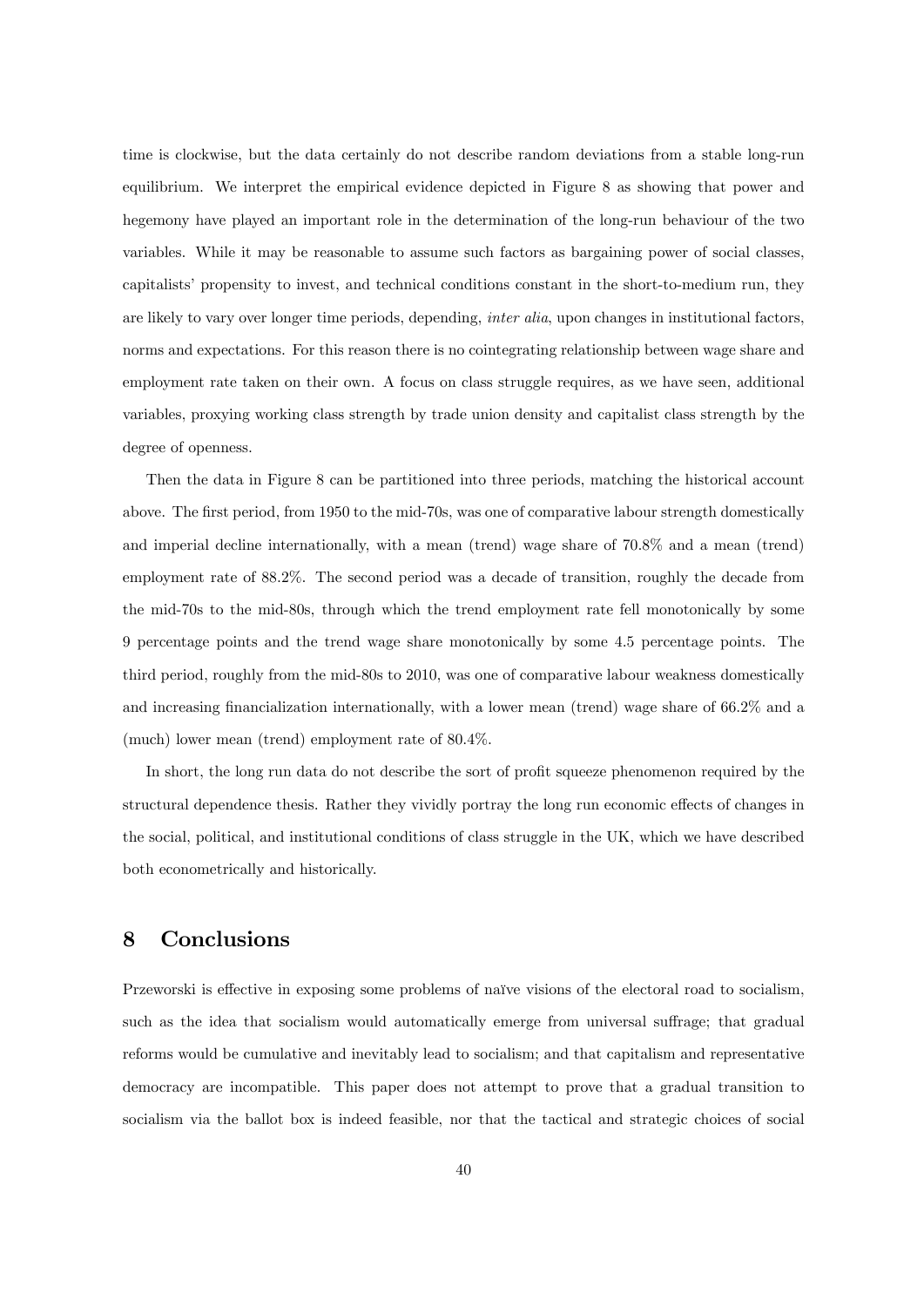democratic parties have historically been optimal. It does not assert that any income distribution is feasible at any moment of time, nor that the prospects for an electoral socialism/social democracy pursuing redistributive class policies are good. For there certainly are structural limits to attainable distributions within capitalist institutions, and the empirical analysis suggests that some form of profit squeeze is indeed operating at any given point in time. It does argue, however, that strong versions of the structural dependence thesis based on a profit squeeze mechanism, such as Przeworski's, do not explain the actual choices and trade-offs faced by the labour movement. In sum, the social democratic model is more undetermined than Przeworski suggests. The real history of class power and class capitulation has more to offer than an abstract story of optimizing forward-looking individuals subordinating themselves to capitalist rationality.

We close the paper by noting some potential avenues for further research. First, a cursory look at the related literature on Goodwinís ([20]) model suggests that the pattern of the UK data is by no means exceptional: the analysis of US data in Mohun and Veneziani ([46]) and the scatter plots for ten OECD countries presented by Harvie  $(26)$  broadly confirm the stylised facts about income distribution and distributive conflict identified in section 2. Short-run distributive cycles appear around moving long-run equilibria. A comparative study focusing on the international variability of income distributions and class compromises might thus provide further insights on SDT and social democracy.

Second, it is important to investigate the empirical relevance of ideology, hegemony and endogenous preferences in the determination of distributive outcomes. As argued in section 4, agents are socially determined, and therefore the 'battle of ideas' may play an important role in determining the politicaleconomic equilibrium of a capitalist society. This paper has tried to show the limits of SDT and for this it is sufficient to focus on the structural features of an advanced economy capturing the material power resources of the two classes. However, in order to analyse the evolution of conflict and distribution in advanced capitalist countries, we need to understand the evolution of the ideological centre of gravity in the political sphere, and the shifts in hegemony. Empirical studies have thus far focused mostly on variables capturing the partisan composition of governments. However this only tells part of the story as it does not capture deeper shifts in hegemony and in the ideological centre of gravity of a society.<sup>36</sup>

Third, in this paper, we have focused on all employees owing to data limitations, and because, again, this was sufficient to criticize SDT. However, our analysis suggests that the development of

<sup>&</sup>lt;sup>36</sup>A very interesting quantitative approach to hegemony and ideology in the UK can be found in Hakhverdian [23].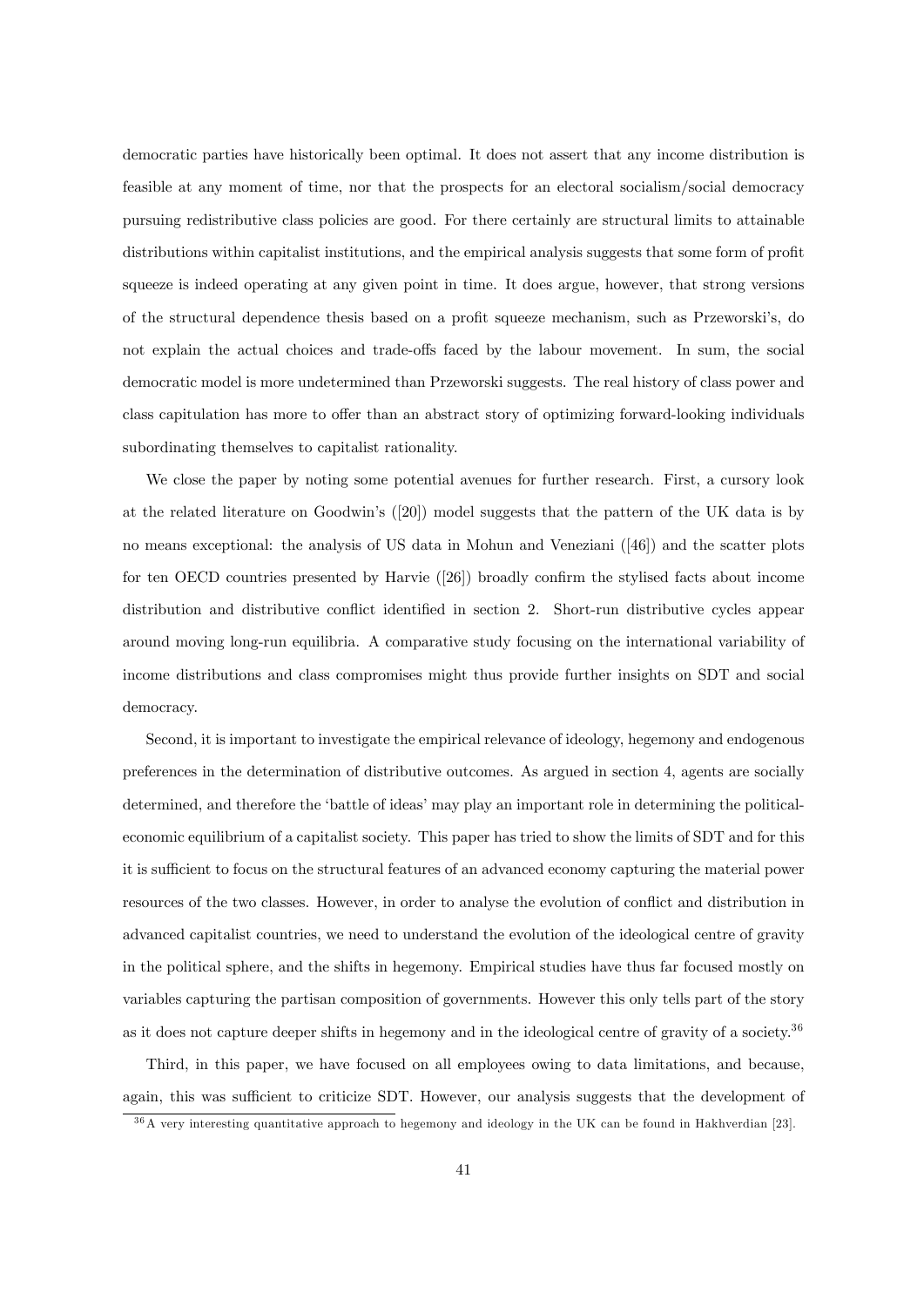a class-based dataset on income distribution should be a primary objective for students of income distribution and class conflict.

#### A Data sources

Apart from data on trade union membership, and for the wage share data for operatives in Production Industries, all time series data is electronically available from the Office for National Statistics at http://www.statistics.gov.uk/. Each series has a 4 digit identifier, as listed below.

In Figures 1, 2, 3 and 8:

The wage share is total compensation of employees (HAEA) divided by the sum of total compensation of employees (HAEA) and gross operating surplus, whole economy (ABNF).

The employment rate is employee jobs (BCAD) divided by the sum of workforce jobs (DYDA) and total claimant count (BCJA).

The deviations from trends in Figure 2 and the trends in Figures 3 and 8 are constructed using a loess filter, formed from a locally weighted least squares regression (Cleveland [15]), using a polynomial of degree 2 and bandwidth (proportion of data covered) of 0.4.

In Figures 4 and 5:

The wage share is Wages and Salaries of Operatives in Production Industries (mining and quarrying; manufacturing; and electricity, gas and water supply) divided by Gross Value Added in Production Industries, both from Business Monitor (Census of Production), PA1002, Table 2, Annual Years [14]. The employment rate is as above.

The trend and deviations from trend are derived from a loess filter using a polynomial of degree 1 and a bandwidth of 0.3.

In Figure 6:

Openness is the ratio of the sum of outward total foreign direct investment (HBWD) and inward total foreign direct investment (HBWI) to gross fixed capital formation (NPQX).

Trade union density is the ratio of trade union membership to employee jobs (BCAD), where trade union membership for 1950-1987 is column (1) of Table 1 in Bailey and Kelly [2], and for 1987-2010 is taken from annual reports of the Certification Officer (http://www.certoffice.org/Publications/Annual-Reports.aspx). While the Bailey and Kelly data from 1960 to 1987 is taken from the Department of Employment Gazette for February 1987, there are small differences with the same data more recently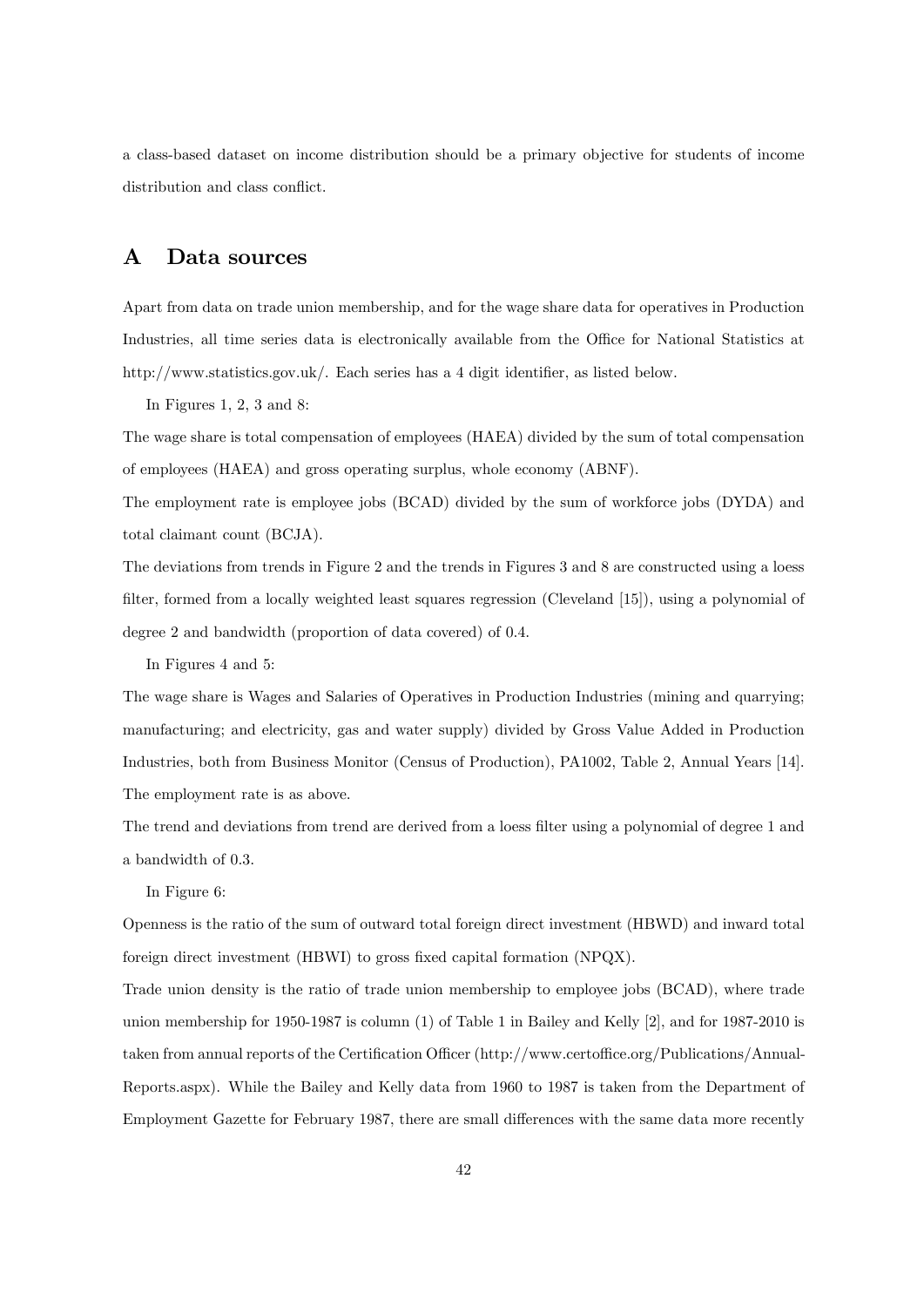sourced from the Department for Business, Innovation and Skills ([10]). We have ignored this because our results are so strongly robust to the specification of density.

#### B Estimation of short- and long-run relations: methodology

This appendix provides a general description of the econometric methodology adopted in the paper, mostly following Lütkepohl and Krätzig [42]. Consider a set of K time series variables,  $y_t =$  $(y_{1t},...,y_{Kt})'$ . Using a vector auto-regressive approach (VAR), the dynamic interactions of the vector components are:

$$
y_t = \sum_{j=1}^p \Phi_j y_{t-j} + v_t,
$$
\n(4)

where  $v_t = (v_{1t},...,v_{Kt})'$  is a sequence of independently and identically distributed shocks, with  $E(v_t) = 0$ ,  $E(v_t v_t') = \Omega$ , with  $rank(\Omega) = K$ , p is the finite number of lags and the order of the VAR model, and  $\Phi_j$  is a  $K \times K$  matrix.

In general, a process such as  $(4)$  is stable if the polynomial defined by the determinant of the autoregressive operator has no roots in and on the complex unit circle, i.e.  $\det(I_K - \sum_{j=1}^p \Phi_j z^p) \neq 0$ for  $|z| \leq 1$ , where  $I_K$  is the  $K \times K$  identity matrix. On the assumption that it has initiated in the infinite past  $(t = 0, \pm 1, \pm 2, ...)$ , it generates stationary time series that have time-invariant means, variances, and covariance structure. If the variables in  $y_t$  are integrated of order 1  $(I(1))$  the process is not stationary, but if they have a common stochastic trend so that there are linear combinations of them that are  $I(0)$ , they are cointegrated.

A convenient representation of (4) with cointegrated relations is the Vector Error Correction Model (VECM):

$$
\Delta y_t = \sum_{j=1}^{p-1} \Gamma_j \Delta y_{t-j} + \Pi y_{t-1} + v_t.
$$
 (5)

If the  $VAR(p)$  process has unit roots, i.e.  $det(I_K - \sum_{j=1}^p \Phi_j z^p) = 0$  for  $z = 1$ , the matrix  $\Pi =$  $(I_K - \sum_{j=1}^p \Phi_j)$  is singular. If  $rank(\Pi) = r$ , then  $\Pi$  can be written as a product of  $(K \times r)$  matrices A and B, with  $rank(A) = rank(B) = r$  as follows:  $\Pi = AB'$ . In a VECM representation, longand short-run dynamics are modelled separately and the matrix  $A$  is the link between the two, as it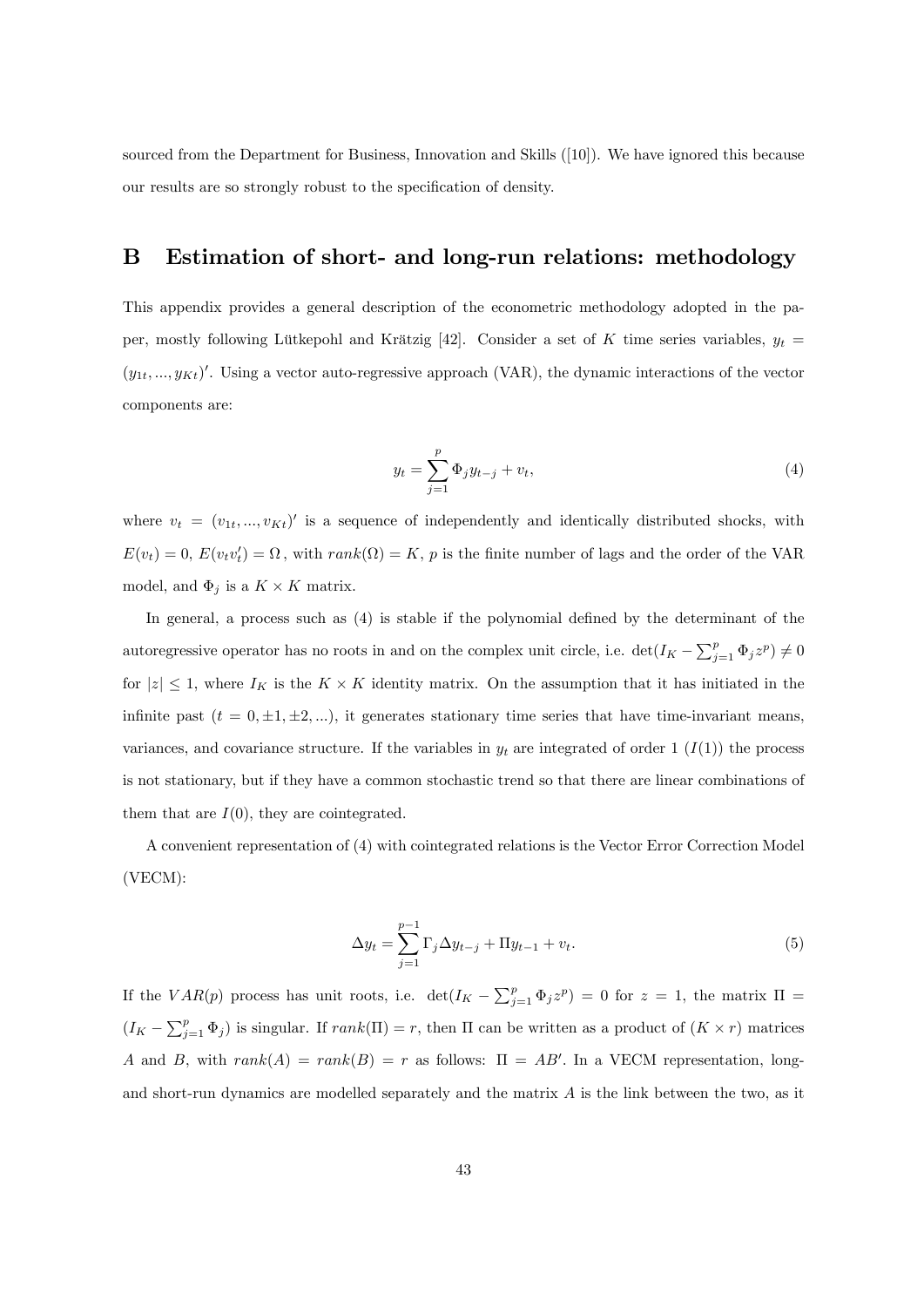expresses the effects of deviations from the long-run equilibrium,  $By_{t-1}$ , on the short term dynamics,  $\Delta y_t$ . The matrices  $\Gamma_j$  express the short-term interactions among the variables of interest.

If the multivariate process  $y_t$  is not stationary, the shocks may also have permanent effects. Hence, there may be r nontrivial  $1 \times K$  vectors  $\beta_i$ ,  $i = 1, ..., r$ , such that  $\beta'_i y_t$  is stationary for all i. In this case the deviations from the linear relation  $\beta'_i y_t$  are only temporary, and  $\beta'_i y_t$  is a stable relationship in the long-run. For all *i*, the variables in  $y_t$  with nonzero coefficients in  $\beta'_i y_t$  are then cointegrated and  $\beta_i$  is the cointegrating vector and r is the cointegrating rank.

A stationary  $y_t$  can also be expressed in its Wold moving average representation, i.e. as a function of the original shocks  $v_t$ ,  $y_t = \sum_{j=0}^{\infty} \Psi_j v_{t-j}$  where  $\Psi_0 = I_K$  and

$$
\Psi_s = \sum_{j=0}^s \Psi_{s-j} \Phi_j, \qquad s = 1, 2, \dots
$$
 (6)

can be computed recursively from the reduced-form coefficients of the VAR in levels in (4). The coefficient of this representation can be interpreted as reflecting the responses to impulses hitting the system. The  $(i, j)$ th elements of the matrices  $\Psi_s$  trace out the expected response of  $y_{i,t+s}$  to a unit change in  $y_{it}$  holding constant all past values of  $y_t$ . Since the change in  $y_{it}$  given its past is measured by the innovation  $v_{it}$ , the elements of  $\Psi_s$  represent the impulse responses of the components of  $y_t$ with respect to the  $v_t$  innovations. In the stationary case,  $\Psi_s \to 0$  as  $s \to \infty$ , hence the effect of an impulse vanishes over time. When  $y_t$  is nonstationary the  $\Psi_s$  impulse response matrices can be computed in the same way as in (6) based on VARs with integrated variables, even though a Wold representation as such does not exist for nonstationary cointegrated processes. In this case the  $\Psi_s$ may not converge to zero as  $s \to \infty$  and some shocks may have permanent effects. As the impulse responses have been criticized because underlying shocks are not likely to occur in isolation if the components of  $u_t$  are instantaneously correlated, orthogonal innovations are preferred by adopting a Choleski decomposition of the covariance matrix. As the ordering of the variables in the vector  $y_t$  may produce different shocks, we followed standard practice of trying various triangular orthogonalizations. checking the robustness of the results with respect to the ordering of the variables (Lütkepohl and Krätzig [42], p.167).

As in our analysis  $y_t = (w_t, e_t, o_t, \Delta u_t)$  is a  $4 \times 1$  vector, there may be only  $r \leq 3$  nontrivial cointegrating vectors, which can be stacked in a  $r \times 4$  cointegrating matrix B with cointegrating rank  $r$ . The cointegrating rank can be estimated using a likelihood-ratio test known as the trace test, whose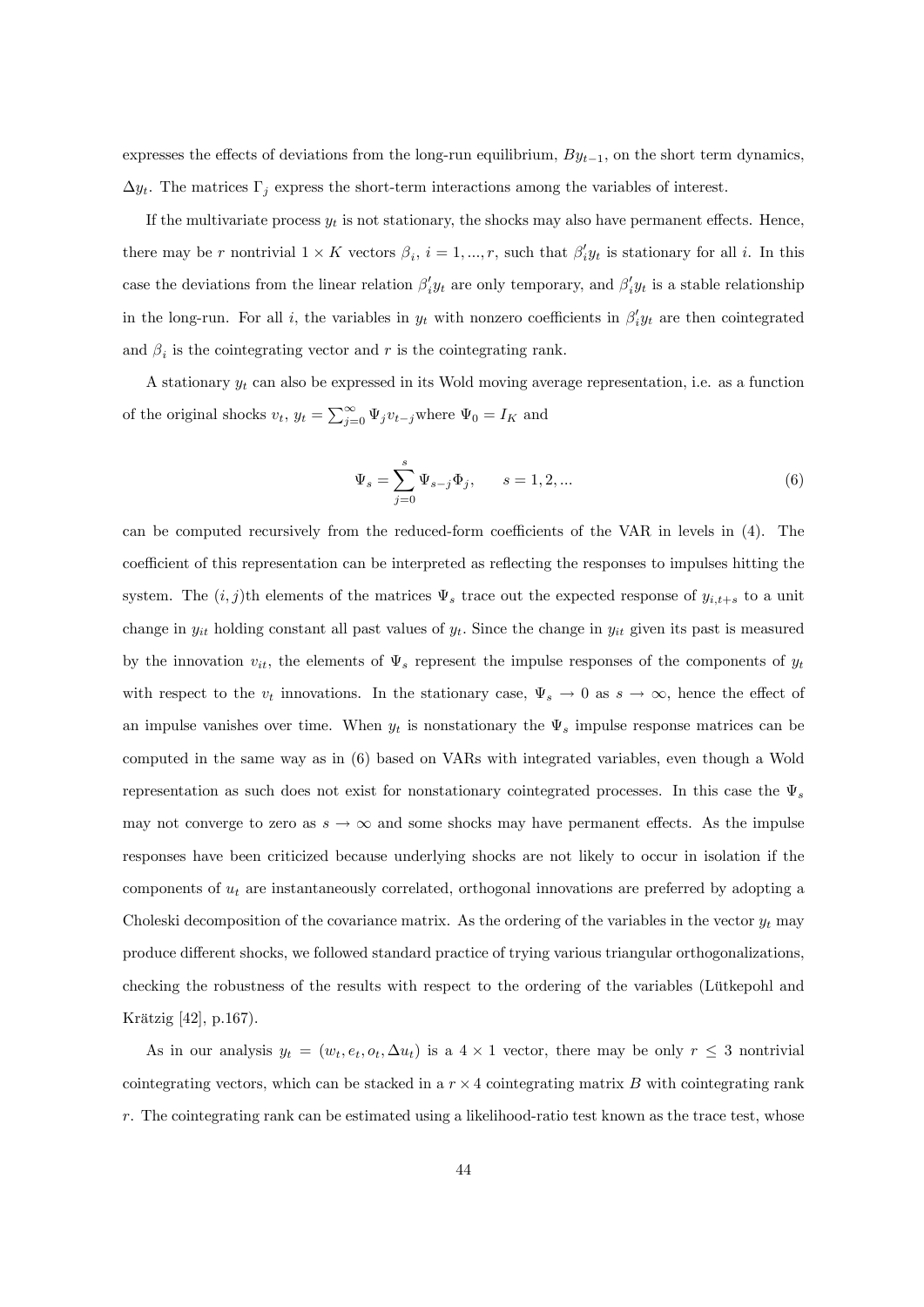null hypothesis is that there are no more than r cointegrating relations. The method starts testing  $r = 0$  and accepts as  $\hat{r}$  the first value of r for which the trace statistic fails to reject the null (Johansen [29]). Finding the r stable long-run relationships is of interest for the economic interpretation of the SDT since they provide information concerning the determinants of long-run income distribution. But it is also important for statistical reasons, for when  $y_t$  is not stationary, the estimates of the VAR in (4) and of the IRF are consistent but less e¢ cient, unless integration and cointegration are properly accounted for.

Given the cointegration rank r, simultaneous estimation of  $\Gamma_j$ , A and B can be obtained using the full information maximum likelihood framework (Johansen [29]).

# References

- [1] Alderson, A.S. and Nielsen, F. (2002), "Globalization and the Great U-Turn: Income Inequality Trends in 16 OECD Countries", American Journal of Sociology 107: 1244-1299
- [2] Bailey, R. and Kelly, J. (1990), "An Index Measure of British Trade Union Density", British Journal of Industrial Relations  $28: 267-270$
- [3] Bates, R.H., and Lien, D.D. (1985), "A Note on Taxation, Development, and Representative Government", Politics and Society 14: 53-70
- [4] Becker, G.S. (1983), "A Theory of Competition among Interest Groups for Political Influence". Quarterly Journal of Economics  $48: 371-400$
- [5] Benhabib, J. and Przeworski, A. (2006), "The Political Economy of Redistribution under Democracy", Economic Theory 29: 271–290
- [6] Boggio, L., Dall'Aglio, V., and Magnani, M. (2009), "On Labour Shares in Recent Decades: A Survey", DP n.57, DISCE, Catholic University of Milan
- [7] Borjas, G.J. (1994), "The Economics of Immigration", Journal of Economic Literature 32: 1667– 1717
- [8] Bradley, D., Huber, E., Moller, S., Nielsen, F. and Stephens, J.D. (2003), "Distribution and Redistribution in Postindustrial Democracies", World Politics 55: 193-228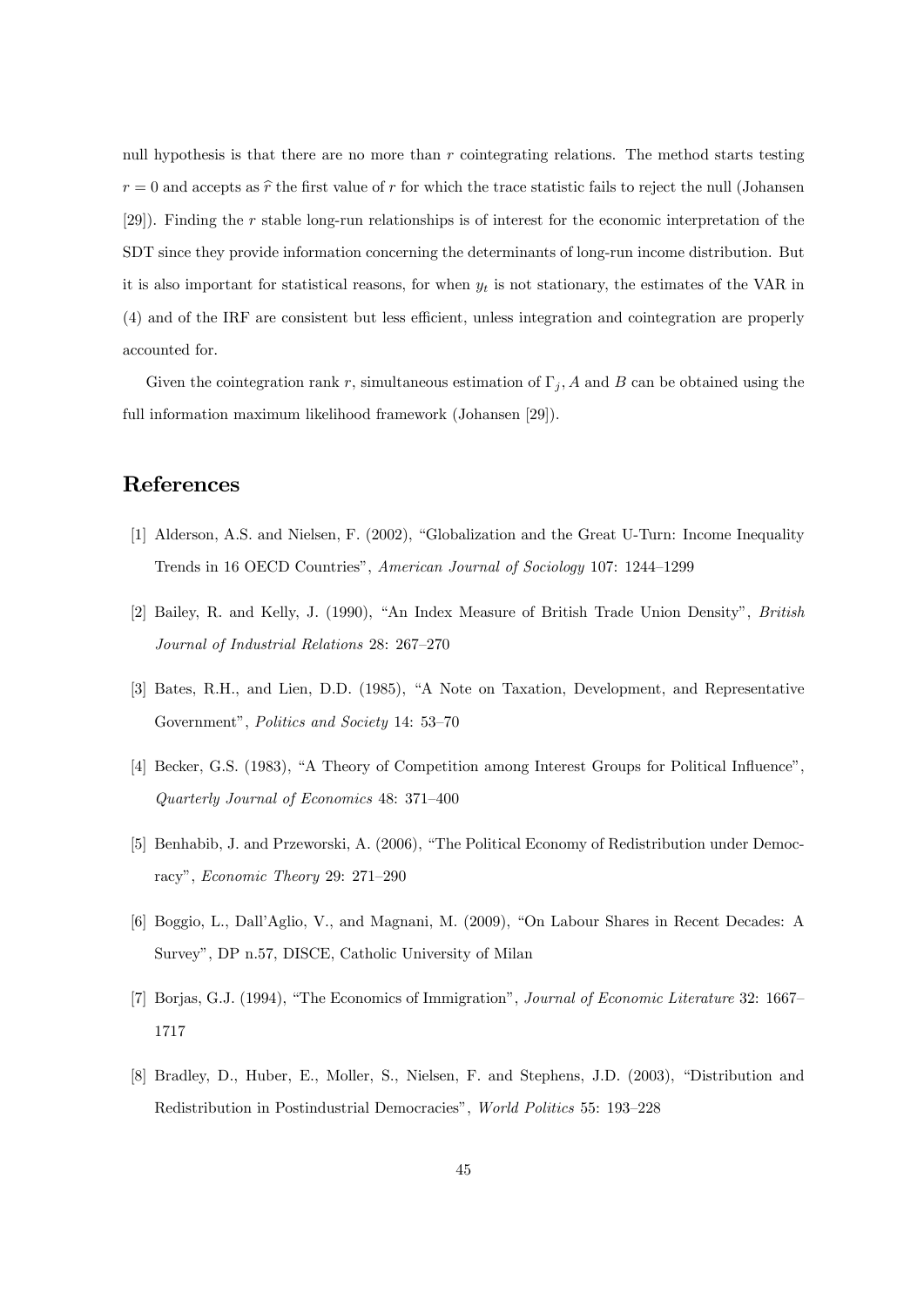- [9] Brown, W., Deakin S. and Ryan P. (1997), "The Effects of British Industrial Relations Legislation 1979-97î, National Institute Economic Review 161: 69-83
- [10] Brownlie, N. (2012), "Trade Union Membership 2011", Department for Business, Information and Skills. Available at http://www.bis.gov.uk/policies/employment-matters/research/trade-unionstats
- [11] Cameron, D.R. (1984), "Social Democracy, Corporatism, and Labor Quiescence: The Representation of Economic Interest in Advanced Capitalist Society", in J.H. Goldthorpe, ed., Order and Conflict in Contemporary Capitalism, Oxford: Oxford University Press
- [12] Canova, F. (1998), "Detrending and Business Cycle Facts", Journal of Monetary Economics 41: 475-512
- [13] Cavaliere, G. (2005), "Limited Time Series With A Unit Root", *Econometric Theory* 21: 907–945
- [14] Central Statistical Office, Business Monitor : PA1002 : Annual Census of Production : Summary Volume Annual Years, London: HMSO
- [15] Cleveland, W. S. (1993), Visualizing Data, Summit NJ: Hobart Press
- [16] Elliott, G., Rothenberg, T.J., and Stock, J.H. (1996), "Efficient Tests for an Autoregressive Unit Root", Econometrica 64: 813-36
- [17] Esping-Andersen, G. (1985), Politics against Markets, Princeton: Princeton University Press
- [18] Flaschel, P., Groh, G., Kauerman, G. and Teuber, T. (2008), "The Classical Growth Cycle After Fifteen Years of New Observations", in P. Flaschel and M. Landesmann, eds., *Mathematical* Economics and the Dynamics of Capitalism, London: Routledge
- [19] Freeman, R. (1993), "How Much Has Deunionization Contributed to the Rise in Male Earnings Inequality?", in S. Danziger and P. Gottschalk, eds., *Uneven Tides: Rising Inequality in America*, New York: Russell Sage
- [20] Goodwin, R.M. (1967), "A Growth Cycle", in C.H. Feinstein, ed., Socialism, Capitalism and Economic Growth, Cambridge: Cambridge University Press
- [21] Gregg, P. (1994), "Out for the Count: a Social Scientist's Analysis of Unemployment Statistics in the UK", *Journal of the Royal Statistical Society* Series A  $157$ (Part 2):  $253-270$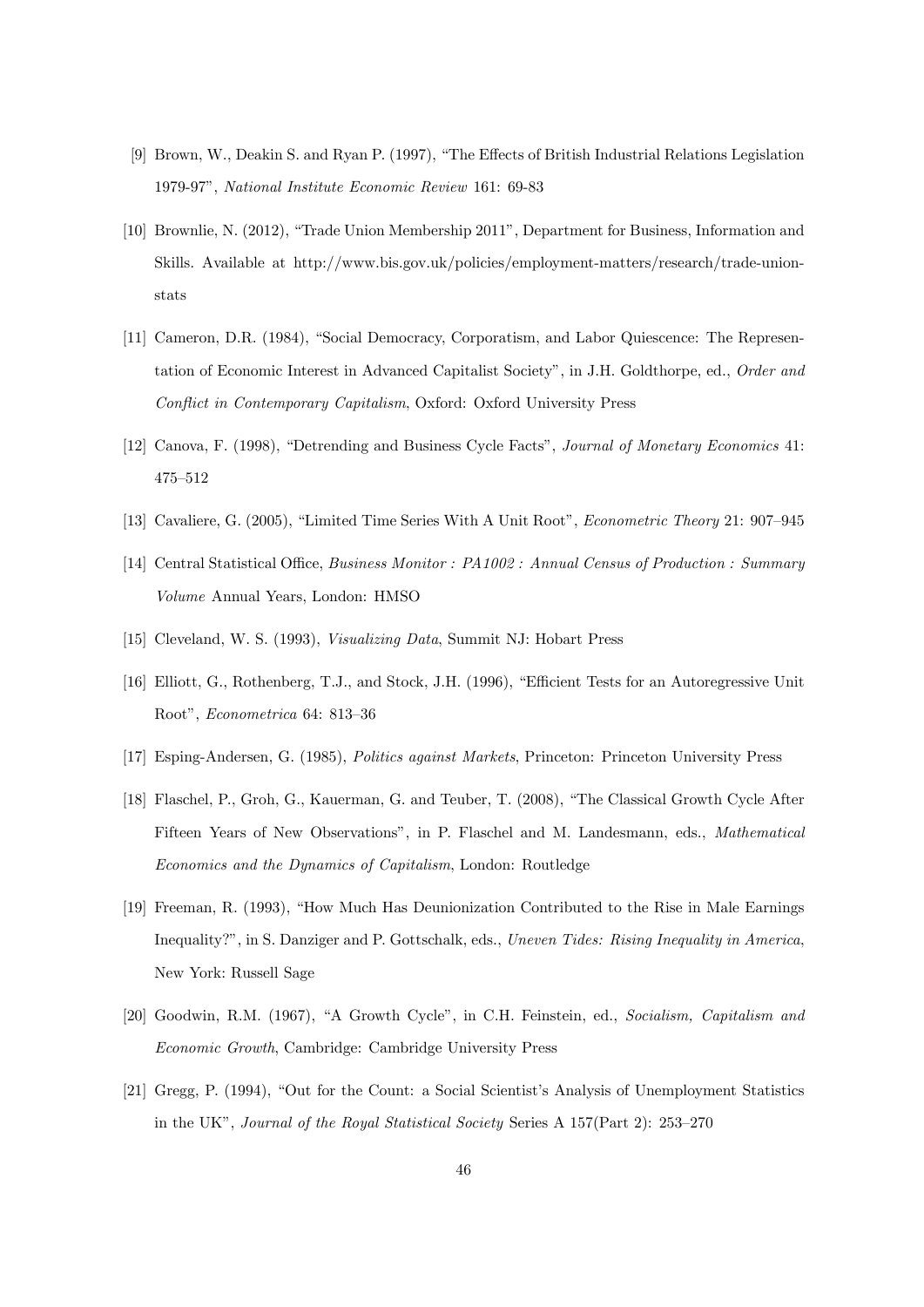- [22] Gustafsson, B. and Johansson, M. (1999), "In Search of Smoking Guns: What Makes Income Inequality Vary over Time in Different Countries?", American Sociological Review 64: 585-605
- [23] Hakhverdian, A. (2009), "Capturing Government Policy on the Left-Right Scale: Evidence from the United Kingdom, 1956–2006  $\degree$ , *Political Studies* 57: 720–745
- [24] Hakkio, C.S. and Rush, M. (1991), "Cointegration: How Short is the Long-Run?", Journal of International Money and Finance 10:  $571-581$
- [25] Hall, P.A. and Soskice, D. (eds.) (2001), Varieties of Capitalism: The Institutional Foundations of Comparative Advantage, Oxford: Oxford University Press
- [26] Harvie, D. (2000), "Testing Goodwin: Growth Cycles in Ten OECD Countries", Cambridge Journal of Economics 24: 349-376
- [27] Iversen, T. (2005), Capitalism, Democracy and Welfare, Cambridge: Cambridge University Press
- [28] Jayadev, A. (2007), "Capital Account Openness and the Labor Share of Income", Cambridge Journal of Economics 31: 423-443
- [29] Johansen, S. (1995), Likelihood-based Inference in Cointegrated Vector Autoregressive Models, Oxford: Oxford University Press
- [30] Kangas, O. (1991), The Politics of Social Rights, Stockholm: Stockholm University Press
- [31] Keman, H. (1993), "Theoretical Approaches to Social Democracy", Journal of Theoretical Politics 5: 291-316
- [32] King, D. and Wickham-Jones, M. (1990), "Social Democracy and Rational Workers", British Journal of Political Science 20: 387-413
- [33] King, D. and Ross, F. (2010), "Critics and Beyond", in C. Pierson, H. Obinger, J. Lewis, S. Leibfried, and F.G. Castles, eds., The Oxford Handbook of the Welfare State, Oxford: Oxford University Press
- [34] Kitschelt, H. (1993), "Class Structure and Social Democratic Party Strategy", British Journal of Political Science 23: 299-337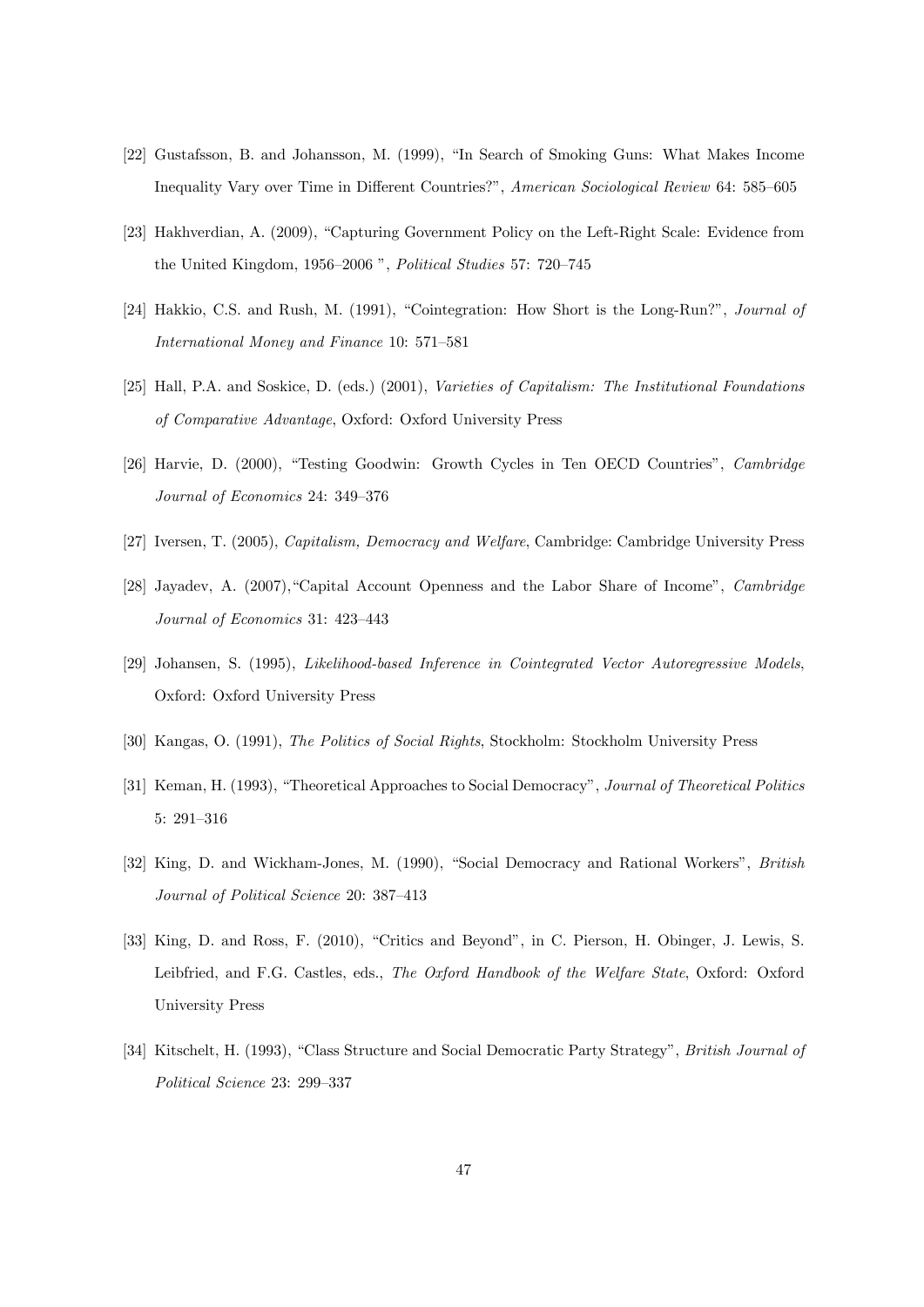- [35] Koelble, T.A. (1992), "Social Democracy between Structure and Choice", Comparative Politics 24: 359-372
- [36] Korpi, W. (1974), "Conflict, Power and Relative Deprivation", American Political Science Review 68: 1569-1578
- [37] Korpi, W. (1983), The Democratic Class Struggle, London: Routledge
- [38] Korpi, W. (2006), "Power Resources and Employer-Centered Approaches in Explanations of Welfare States and Varieties of Capitalism", *World Politics* 58: 167–206
- [39] Korpi, W. and Palme, J. (2003), "New Politics and Class Politics in the Context of Austerity and Globalization: Welfare State Regress in 18 Countries, 1975–95", American Political Science Review 97: 425-446
- [40] Korpi, W. and Shalev, M. (1979), "Strikes, Industrial Relations and Class Conflict in Capitalist Societies", *British Journal of Sociology* 30: 164–187
- [41] Lindblom, C.E. (1977), *Politics and Markets: The World's Political-Economic Systems*, New York: Basic Books
- [42] Lütkepohl, H. and Krätzig, M. (ed.) (2004), Applied Time Series Econometrics, Cambridge: Cambridge University Press
- [43] MacGregor, D. (2000), "Jobs in the Public and Private Sectors", *Economic Trends* No. 559, June
- [44] Marsh, D. (1992), The New Politics of British Trade Unionism: Union Power and the Thatcher Legacy, London: Macmillan
- [45] Masters, M.F. and Robertson, J.D. (1988), "Class Compromises in Industrial Democracies", American Political Science Review 82: 1183-1201
- [46] Mohun, S. and Veneziani, R. (2008), "Goodwin Cycles and the U.S. Economy,  $1948-2004$ ", in P. Flaschel and M. Landesmann, eds., Mathematical Economics and the Dynamics of Capitalism, London: Routledge
- [47] Offe, C. (1975), "The Capitalist State and the Problem of Policy Formulation", in L. Lindberg, ed., Stress and Contradiction in Contemporary Capitalism, Lexington: Lexington Books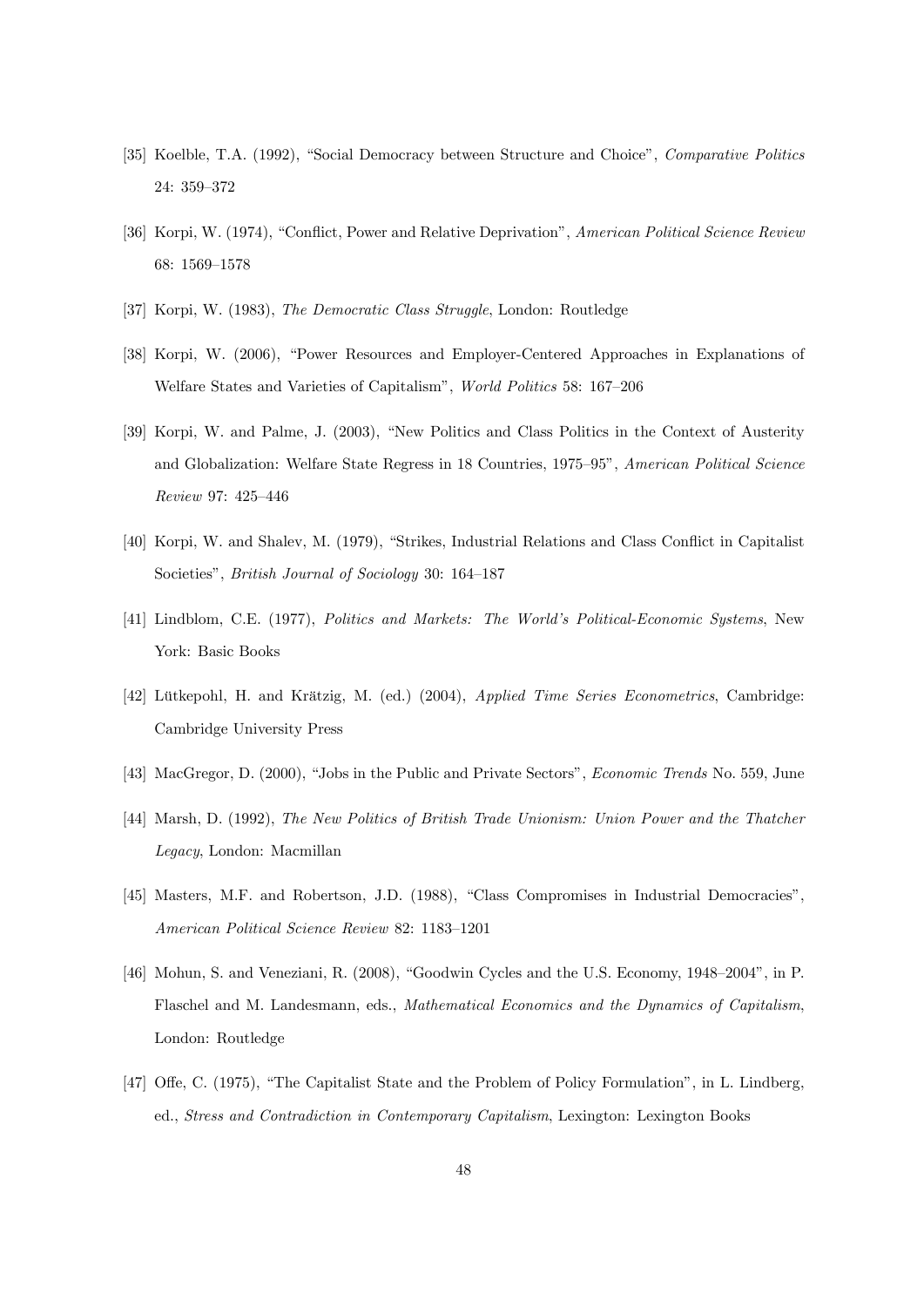- [48] Peltzman, S. (1976), "Toward a More General Theory of Regulation", Journal of Law and Economics 19: 211-240
- [49] Pencavel, J. (2004), "The surprising retreat of Union Britain", in D. Card, R. Blundell and R.B. Freeman, eds., Seeking a Premier Economy: The Economic Effects of British Economic Reforms, 1980-2000, Chicago: University of Chicago Press
- [50] Przeworski, A. (1985), Capitalism and Social Democracy, Cambridge: Cambridge University Press
- [51] Przeworski, A. (1985), "Marxism and Rational Choice", Politics and Society 14: 379–409
- [52] Przeworski, A. (1991), The State and the Economy under Capitalism, New York: Harwood Academic
- [53] Przeworski, A. and Sprague, J. (1986), Paper Stones: A History of Electoral Socialism, Chicago: University of Chicago Press
- [54] Przeworski, A. and Wallerstein, M. (1988), "Structural Dependence of the State on Capital", American Political Science Review 82: 11–29
- [55] Purdy, D. (1976a), "British Capitalism Since the War: Part One–Origins of the Crisis", Marxism  $Today 20: 270–277$
- [56] Purdy, D. (1976b), "British Capitalism Since the War: Part Two–Decline and Prospects", Marx $ism$  Today 20: 310-318
- [57] Radcliffe, B. and Davis, P. (2000), "Labor Organization and Electoral Participation in Industrial Democracies", American Journal of Political Science 44: 132-141
- [58] Richardson, D.J. (1995), "Income Inequality and Trade: How to Think, What to Conclude", Journal of Economic Perspectives 9: 33-55
- [59] Roemer, J.E. (2012), "Ideology, Social Ethos and the Financial Crisis", Journal of Ethics 16: 273-303
- [60] Rothstein, B. (1984), "Labor-Market Institutions and Working-Class Strength", in J.H. Goldthorpe, ed., Order and Conflict in Contemporary Capitalism, Oxford: Oxford University Press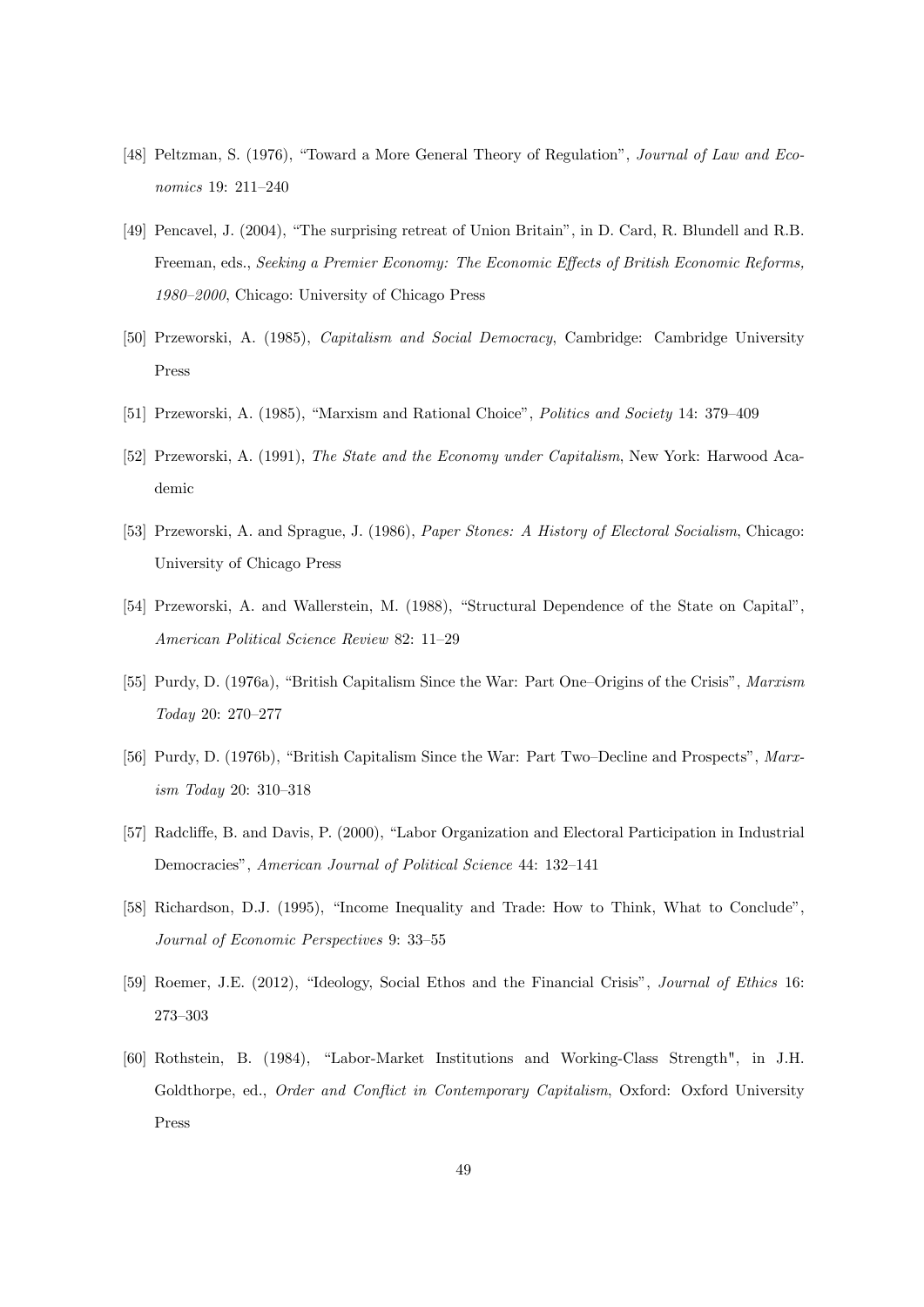- [61] Sainsbury, D. (1990), "Party Strategies and the Electoral Trade-Off of Class-Based Parties", European Journal of Political Research 18: 29–50
- [62] Scharpf, F.W. (2000), "Economic Changes, Vulnerabilities, and Institutional Capabilities", in F.W. Scharpf and V.A. Schmidt, eds., Welfare and Work in the Open Economy Vol.1, Oxford: Oxford University Press
- [63] Schwartz, H. (1998), "Social Democracy Going Down or Down Under", Comparative Politics 30: 253-272
- [64] Swank, D. (1992), "Politics and the Structural Dependence of the State in Democratic Capitalist Nations", American Political Science Review 86: 38-54
- [65] Veneziani, R. (2007), "Exploitation and Time", *Journal of Economic Theory* 132(1): 89–207
- [66] Veneziani, R. (2012), "Analytical Marxism", Journal of Economic Surveys 26: 649–673
- [67] Veneziani, R. (2012), "Exploitation, Inequality and Power", *Journal of Theoretical Politics*, forthcoming
- [68] Veneziani, R. and Mohun, S. (2006), "Structural Stability and Goodwin's Growth Cycle", Structural Change and Economic Dynamics 17:  $437-451$
- [69] Visser, J. (2010), "Data Base on Institutional Characteristics of Trade Unions, Wage Setting, State Intervention and Social Pacts,  $1960-2010$  (ICTWSS, version 3.0)<sup>n</sup>, available at http://www.uva-aias.net/208
- [70] Wickham-Jones, M. (1995), "Anticipating Social Democracy, Pre-empting Anticipations: Economic Policy Making in the British Labor Party, 1987–1992", Politics and Society 23: 465–494
- [71] Wickham-Jones, M. (2003), "From Reformism to Resignation and Remedialism? Labour's Trajectory Through British Politics", Journal of Policy History 15: 26–45
- [72] Wood, A. (1994), North-South Trade, Employment and Inequality: Changing Fortunes in a Skill-Driven World, Oxford: Oxford University Press
- [73] Wright, E.O. (2000), "Working-Class Power, Capitalist-Class Interests, and Class Compromise", American Journal of Sociology 105:  $957-1002$